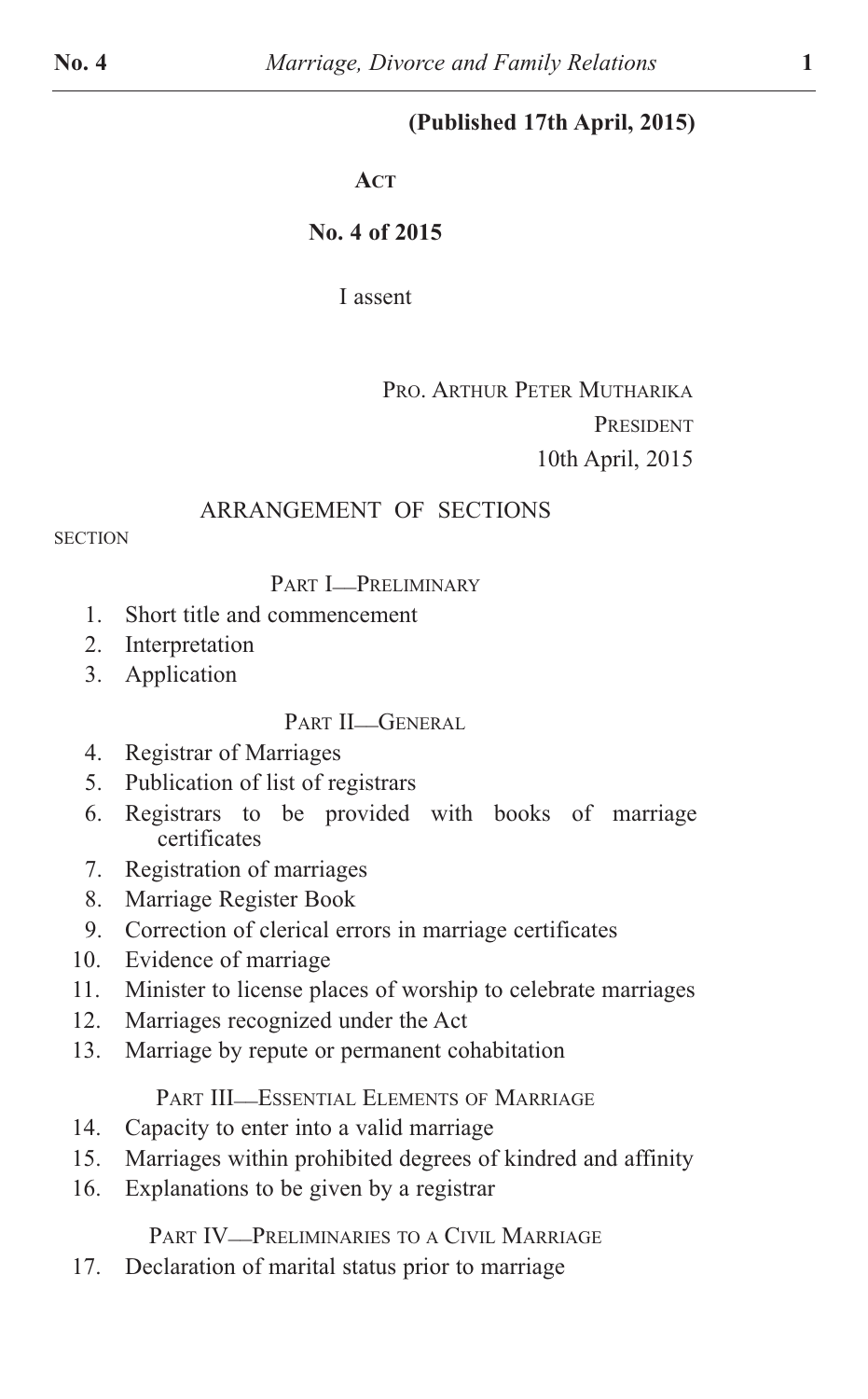- 18. Prohibition of polygamy in a civil marriage
- 19. Notice in a civil marriage
- 20. Signature of notice by person unable to write or understand the English language
- 21. Registrars to supply forms of notice
- 22. Notice to be entered in Marriage Notice Book and published
- 23. Publication of a marriage notice
- 24. Issue of a registrar's permit in a civil marriage
- 25. Power of Minister to grant special licence to marry

PART IV<sup>\_\_</sup>PRELIMINARIES TO RELIGIOUS AND CUSTOMARY **MARRIAGES** 

- 26. Marriages under this Part to accord with customs and rites of religious body, sect, denomination or ethnic groups
- 27. Notice of intention to marry
- 28. Issue of a registrar's permit in a customary or religious marriage
- PART V-OBJECTIONS TO ALL MARRIAGES RECOGNIZED UNDER THE **ACT** 
	- 29. Marriage to take place within three months after date of notice
	- 30. Caveat
	- 31. Caveat to be referred to court
	- 32. Compensation and costs for wrongful caveat

PART VII-CELEBRATION OF CIVIL MARRIAGE

- 33. Marriage in a registrar's office
- 34. Oath to be administered in civil marriages
- 35. Marriage certificate to be signed
- 36. Marriage under special licence

#### PART VIII\_CELEBRATION OF CUSTOMARY AND RELIGIOUS **MARRIAGES**

- 37. Application of Part V to marriages under this Part
- 38. Traditional Authority to register customary marriage
- 39. Marriage in a licensed place of worship
- 40. Oath to be administered in customary and religious marriages
- 41. Registrar not to celebrate marriage where there is impediment, nor without permit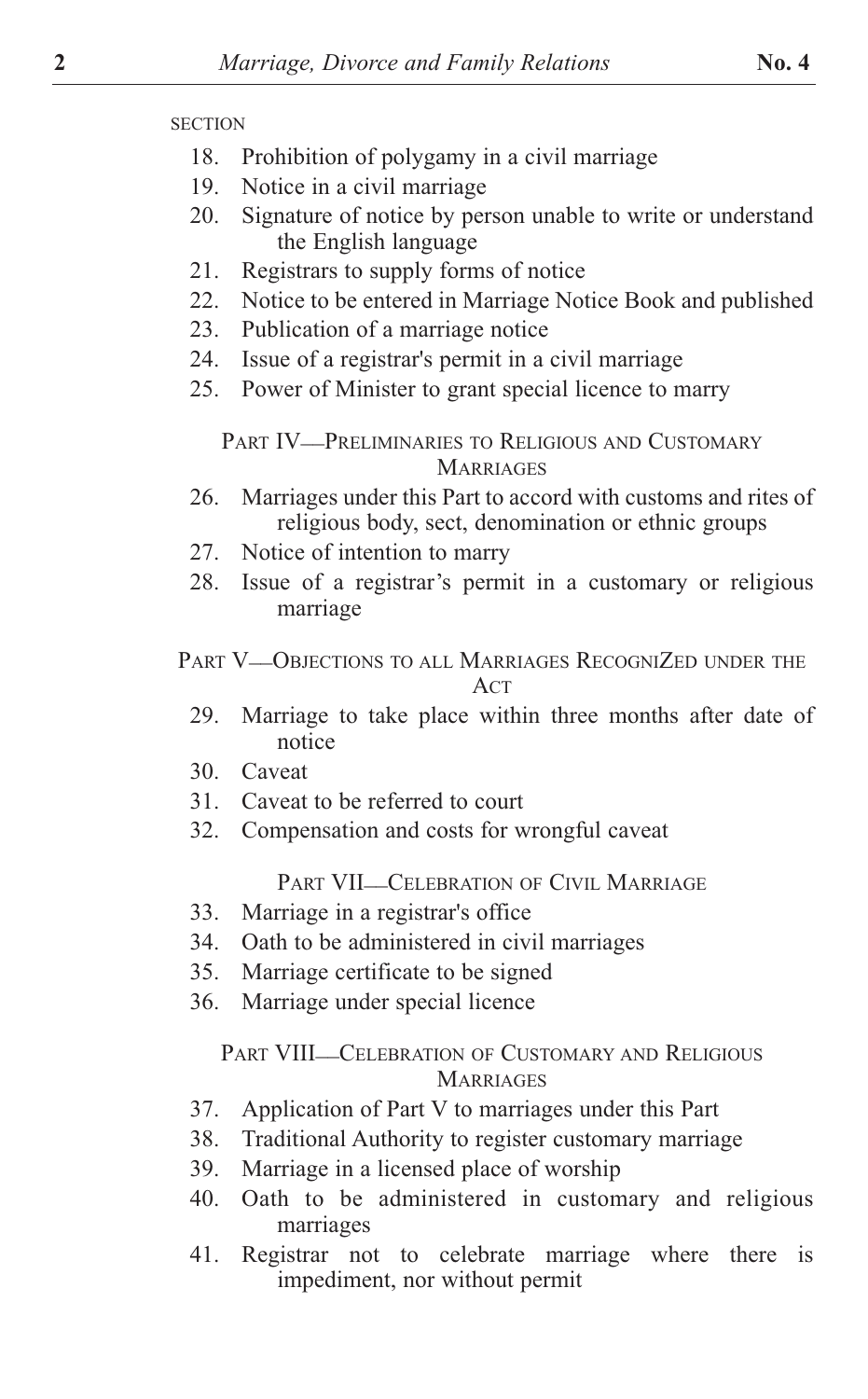- 42. Customary or religious marriage under special licence
- 43. Register of customary or religious marriages
- 44. Entries to be made in marriage certificate
- 45. Signature of certificate
- 46. Duplicate to be sent to registrar
- 47. Marriage certificate to be registered

PART IX-RIGHTS AND OBLIGATIONS OF PARTIES TO A MARRIAGE

- 48. Right to consortium
- 49. Right to mutual marital confidences
- 50. Duty to maintain family

PART X-OFFENCES AND PENALTIES RELATING TO MARRIAGE

- 51. Polygamy and bigamy in a civil marriage
- 52. Marriage ceremony with a married person
- 53. Making false declarations in relation to marriage
- 54. Registrar unlawfully performing ceremony
- 55. Unlawful performance of ceremony by person not legally competent
- 56. Willful neglect of duty to fill up or transmit certificate of marriage
- 57. Personification in marriage
- 58. Fictitious marriage

## PART XI-DIVORCE, JUDICIAL SEPARATION AND NULLITY **OFMARRIAGE**

- 59. General principles
- 60. Limitations of this Act
- 61. Divorce and judicial separation
- 62. Rape during judicial separation
- 63. Irretrievable breakdown of marriage
- 64. Evidence of breakdown of marriage
- 65. Circumstances in which decrees may be made
- 66. Arrangements for the future in case of divorce or judicial separation
- 67. Rebuttable presumption of condonation of adultery
- 68. Co-respondent
- 69. Duty of the court on the presentation of a petition for divorce
- 70. Proceedings for decree of presumption of death and dissolution of marriage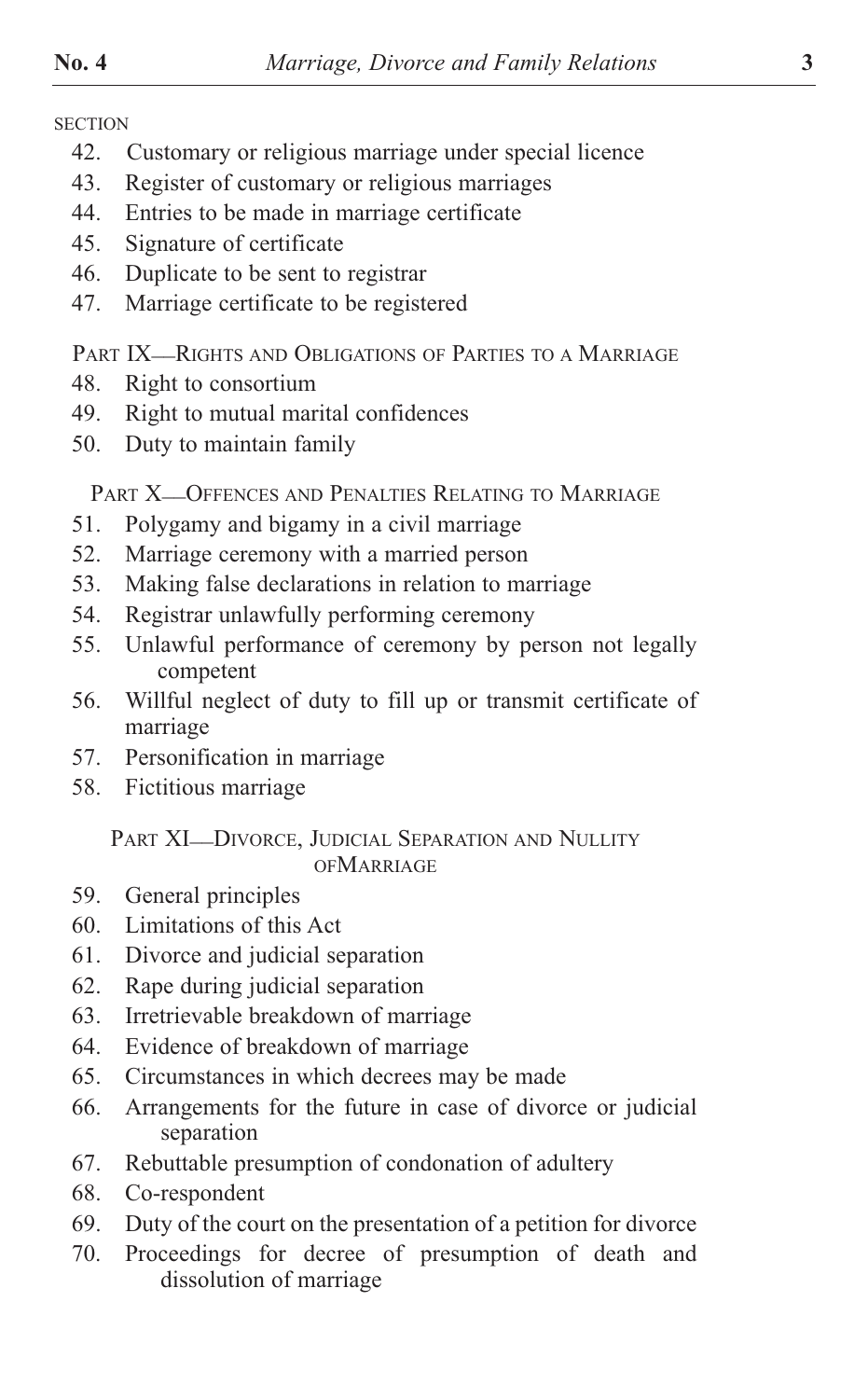- 71. Distribution of property during judicial separation
- 72. Petition to reverse decree of judicial separation
- 73. Divorce proceedings after grant of judicial separation
- 74. Distribution of property upon dissolution of marriage
- 75. Effect of reversal or discharge of judicial separation or protection order
- 76. Costs against a co-respondent
- 77. Grounds for decree of nullity

PART XII-GENERAL PROCEDURE ON DIVORCE, JUDICIAL SEPARATION AND NULLITY OF MARRIAGE

- 78. Petitions
- 79. Service of petition
- 80. Examination of witnesses
- 81. Husband and wife compellable witnesses
- 82. Sittings *in camera*
- 83. Adjournment
- 84. Making decree *nisi* absolute
- 85. Enforcement of orders for payment of money
- 86. Re-marriage of the parties
- 87. Rules of court

PART XIII\_\_MAINTENANCE DURING SUBSISTENCE OF MARRIAGE

- 88. Maintenance during subsistence of marriage
- 89. Spouse may apply for order
- 90. Notifiable family misconduct

PART XIV—MAINTENANCE FOLLOWING DIVORCE, JUDICIAL SEPARATION AND NULLITY OF MARRIAGE

- 91. Maintenance pending the suit
- 92. Permanent maintenance
- 93. Discharge or alteration of order for maintenance
- 94. Power to vary settlements
- 95. Welfare of children

PART XV—MAINTENANCE OF SINGLE PREGNANT WOMAN

96. Maintenance during pregnancy of a single woman

PART XVI\_GENERAL PROVISIONS ON MAINTENANCE

97. Powers of the courts to make orders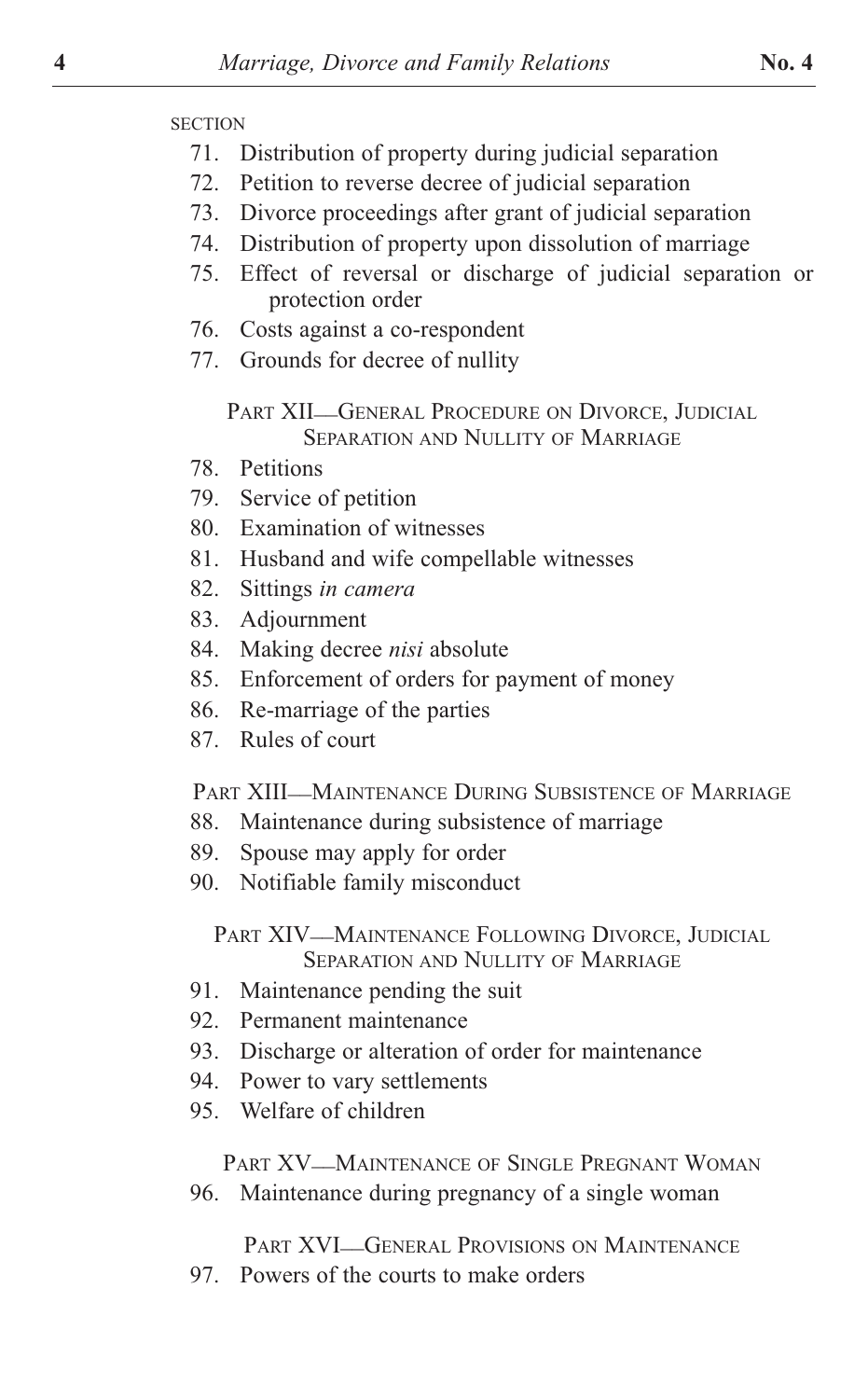- 98. Courts may vary or discharge orders
- 99. Mode of maintenance payments
- 100. Order for accommodation
- 101. Address to be provided to the court
- 102. Appeals against maintenance orders

### PART XVII—EXTRA-TERRITORIAL ENFORCEMENT OF MAINTENANCE **ORDERS**

- 103. Registration of a maintenance order made in a foreign country
- 104. Transmission of order in Malawi
- 105. Power to make order against a person resident in a foreign country
- 106. Chief Justice to make rules for facilitating communication
- 107. Mode of enforcement
- 108. Proof of documents
- 109. Depositions to be evidence
- 110. Power of President to extend the application of this Act to other countries

#### PART XVIII-MISCELLANEOUS

- 111. Establishment of Family Counseling Panels
- 112. Conduct by third parties
- 113. Forms and fees
- 114. Repeals and savings

## **An Act to make provision for marriage, divorce and family relations between spouses and between unmarried couples, their welfare and maintenance, and that of their children; and for connected matters**

ENACTED by the Parliament of Malawi as follows—

PART **I\_PRELIMINARY** 

**1.** This Act may be cited as the Marriage, Divorce and Family Relations Act, 2015, and shall come into operation on such date as the Minister shall appoint by notice published in the *Gazette*.

Short title and commencement

**2.** In this Act, unless the context otherwise requires— Interpretation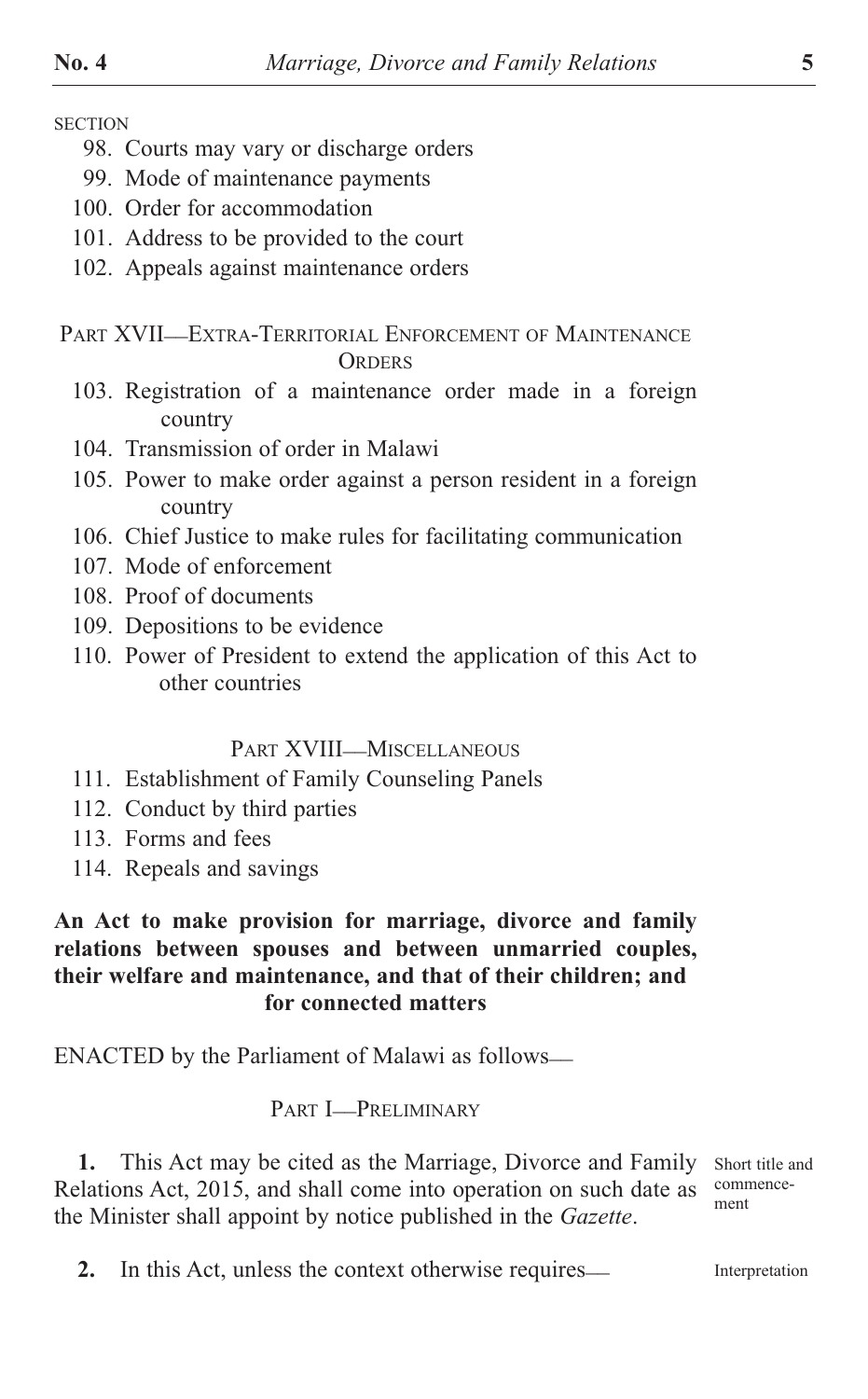"adultery" means voluntary sexual intercourse by a married person with a person other than his or her spouse;

"certified copy", in relation to an order of a court, means a copy of the order certified by a proper officer of the court to be a true copy of the order;

'child" means a person who is below the age of eighteen years;

"civil marriage" means a marriage celebrated by a registrar in accordance with Part IV and Part VII, respectively;

"cleric" means a recognized cleric or minister of a religion, religious body, denomination or sect, belonging to a place of worship licensed as a place for the celebration of marriage under section 11;

"cohabitation" means the fact of a man and a woman, not married to each other in accordance with this Act, living together as, or as if they were, husband and wife;

"consortium" means the fact of a husband and wife living together, and includes a right to consummation, companionship, care, maintenance and rights and obligations commensurate with the status of marriage;

"country" includes any protected State and any trust territory administered by the Government of any country;

"court" means the High Court or other court having jurisdiction as specified under this Act and, in relation to any claim within its jurisdiction, includes a traditional or local court;

"customary marriage" means a marriage celebrated in accordance with rites under the customary law of one or both of the parties to the marriage;

"dependant", in relation to another person against whom there is a maintenance order by a court or tribunal of a foreign country, means such person as that other person is, according to the law in force in that foreign country, liable to maintain;

"habitual drunkard" includes a person whose excessive drinking of liquor or taking of habit forming substances prevents or otherwise makes him or her unable to provide reasonable maintenance for a spouse or any child of the marriage dependent on such person;

"irretrievable breakdown of marriage" means a situation where one or both of the spouses prove to the court that they can no longer live together in consortium as husband and wife;

"judicial separation" means the separation of a husband and wife by court decree;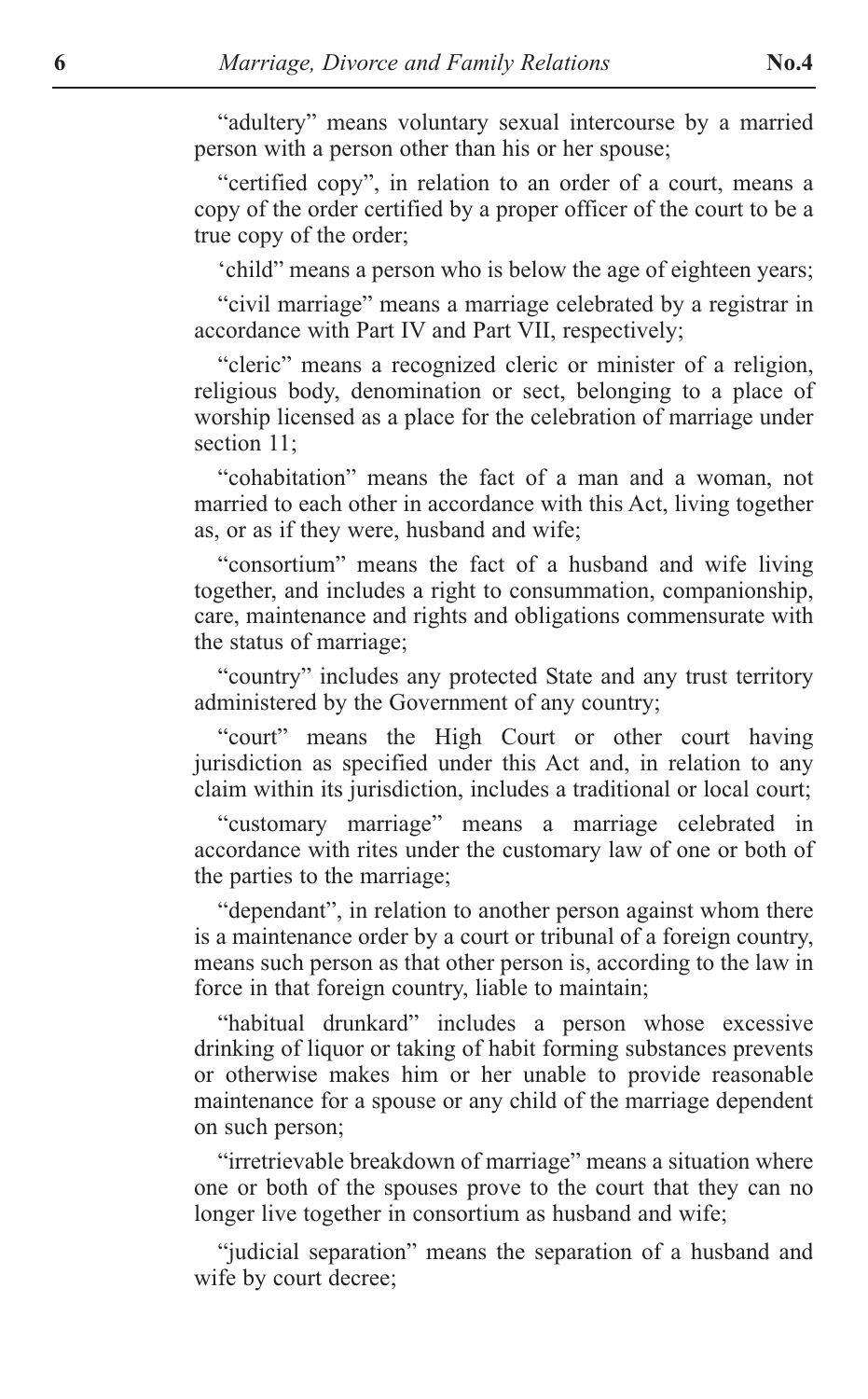"maintenance order" means an order for the payment in cash or of a specified cash value towards the maintenance of a spouse, a single pregnant woman, a child, a dependant, or a person entitled to maintenance under this Act;

"marriage notice" means the prescribed notice of marriage required under this Act;

"Marriage Register Book" means a book of register issued to every registrar for the registration of marriages under this Act;

"matrimonial property" includes\_\_

(*a*) the matrimonial home or homes;

(*b*) household property in the matrimonial home or homes;

(*c*) any other property whether movable or immovable acquired during the subsistence of a marriage which by express or implied agreement between the spouses or by their conduct is used, treated or otherwise regarded as matrimonial property;

"non-monetary contribution" means the contribution made by a spouse for the maintenance, welfare or advancement of the family other than by way of money, and includes—

(*a*) domestic work and management of the home;

(*b*) childcare;

(*c*) companionship;

(*d*) the endurance of the marriage; or

(*e*) any other manner or form of contribution as the court may consider appropriate;

"permit"means a certificate issued by the Registrar under section 24 or section 28, as the case may be, after the preliminary formalities of marriage have been completed permitting the parties to celebrate their marriage;

"registrar" means the Registrar of Marriages or other public officer or other person acting under his or her authority as specified under section 4 (3);

'Registrar of Marriages" means the public officer designated as such under section 4;

"religious marriage" means a marriage celebrated by a cleric in accordance with the recognized rites of a religion, religious body, denomination or sect to which one or both parties to the marriage belong;

'sex', in relation to the gender of a person, means the sex of that person at birth;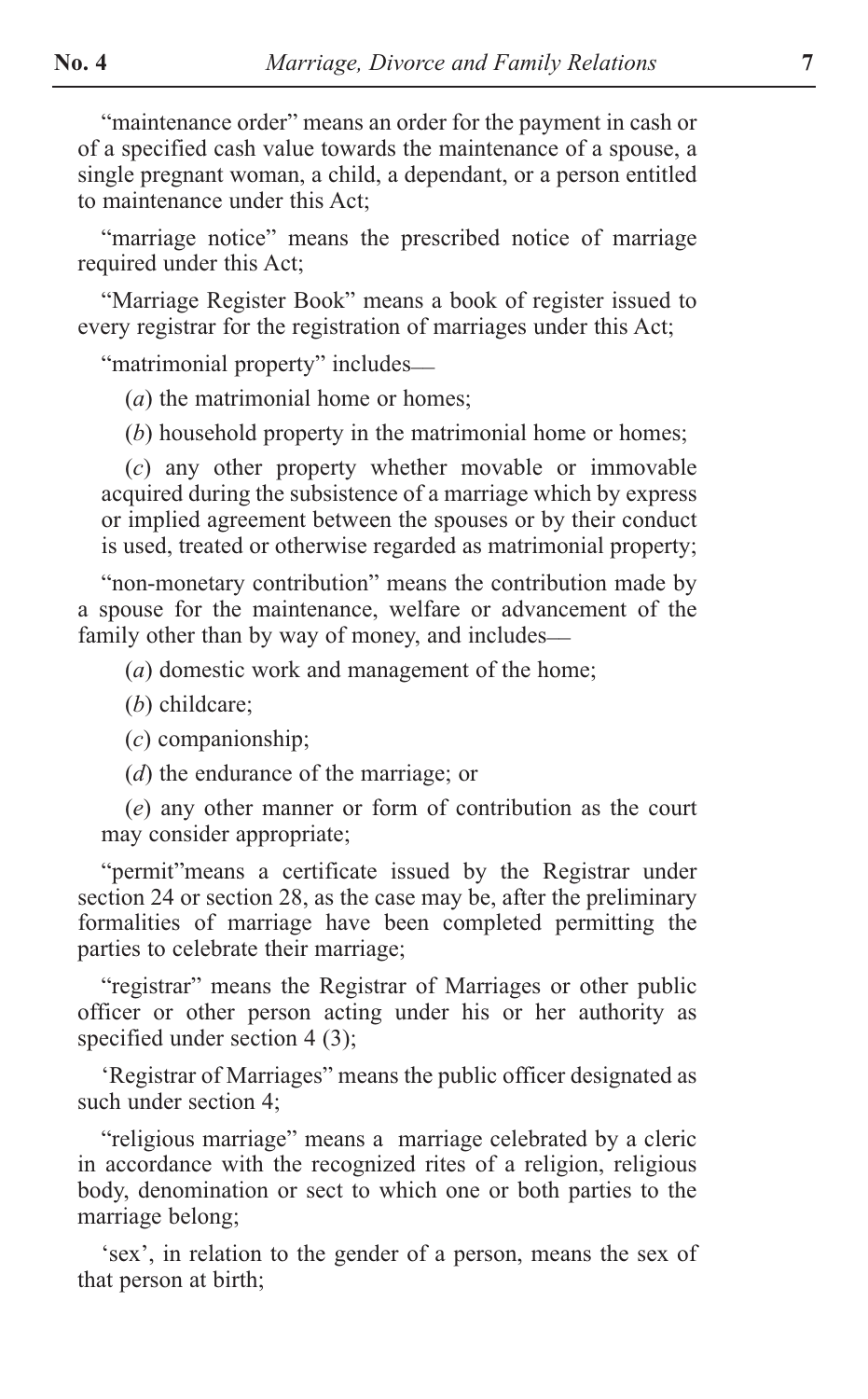**3.** This Act shall apply to marriages entered into on or after the day it comes into operation; but Part IX shall apply to all marriages regardless of the date they were celebrated.

## PART II-GENERAL

Registrar of Marriages

**4.** \_\_(1) There shall be the office of the Registrar of Marriages which shall be a public office.

(2) The officer for the time being holding or acting in the office of Registrar General shall be the Registrar of Marriages.

(3) The following offices shall perform the functions of the Registrar of Marriages subject to the general or special direction of the Registrar of Marriages (and are, in this Act, hereinafter referred to as "registrars")\_\_

(*a*) the District Commissioner in respect of the district of his or her jurisdiction;

(*b*) a traditional authority with powers to register a marriage under the Act; and

(*c*) a cleric.

**5.** The Minister shall, by order published in the *Gazette*, publish list of registrars a list of registrars of marriages under this Act. Publication of

> **6.** \_\_(1) The Registrar of Marriages shall deliver to the several registrars marriage register books in duplicate and with counterfoil in Form A in the *First Schedule*.

> (2) The several registrars shall have custody of the books of marriage certificates delivered to them.

**7.** Every marriage celebrated in accordance with this Act shall be registered by a registrar. Registration of marriages

Marriage Register Book

Registrars to be provided with books of marriage certificates *First Schedule*

*First Schedule*

**8.** \_\_(1) A registrar shall enter into the Marriage Register Book all particulars of certificates of marriage which have been filed in his or her office, place of worship or work in Form A in the *First Schedule.*

(2) An entry under subsection (1) shall be\_\_

(*a*) made in its chronological order;

(*b*) signed by a registrar; and

(*c*) indexed in a manner that is best suited for easy reference.

(3) A registrar shall make the Marriage Register Book available for inspection during office hours and shall on application make certified copies from it upon payment of a fee prescribed in the *Second Schedule*.

*Second Schedule*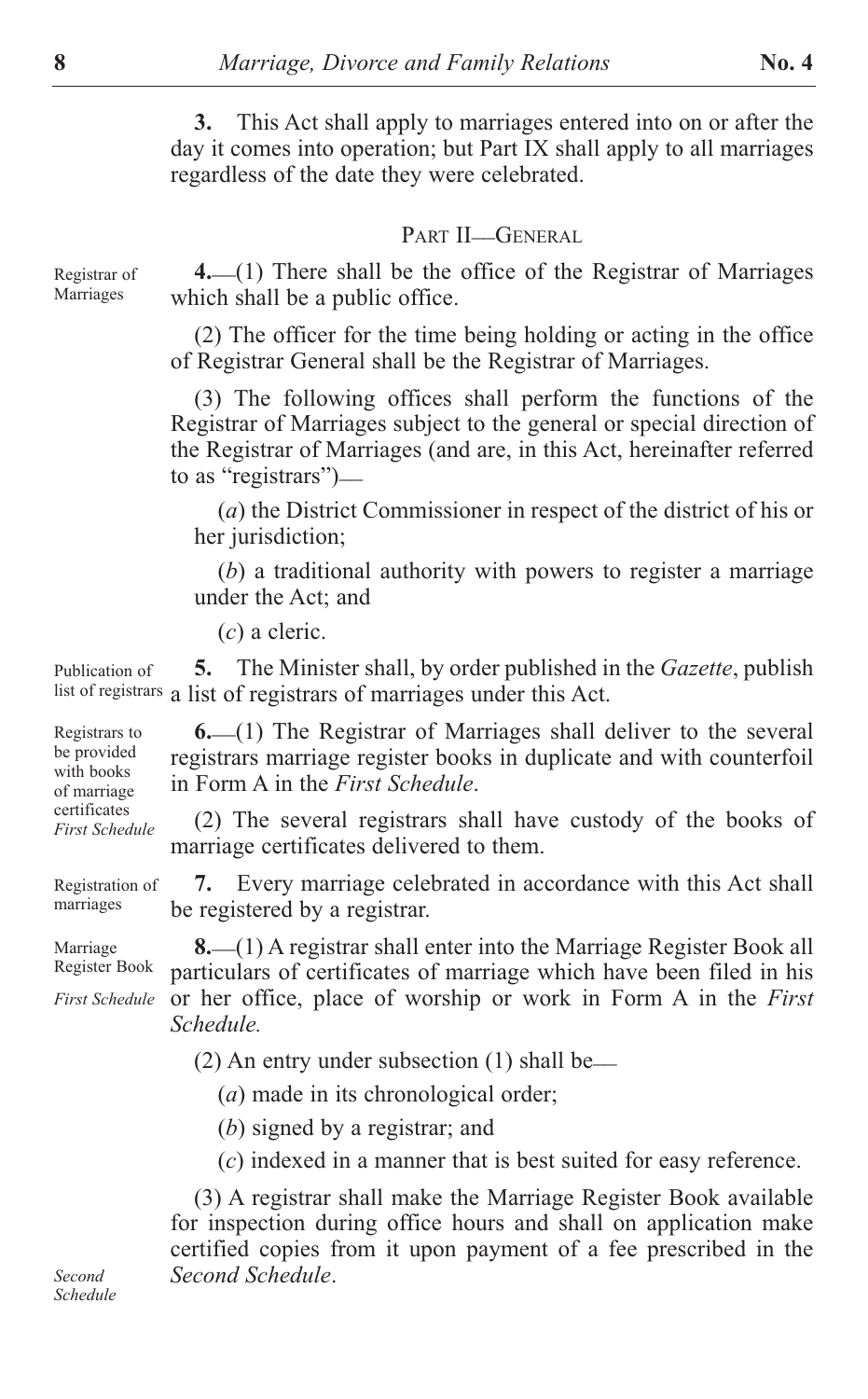(4) Within ten days after the last day of each month, every registrar shall send to the Registrar of marriages a certified copy of all entries made by him or her in the Marriage Register Book during the preceding month, and the Registrar of marriages shall file the certified copy in his or her office.

**9.** \_\_(1) A registrar may correct a clerical error in any certificate of marriage filed in his or her office upon the production of the certificate delivered by any party to the marriage.

(2) A registrar shall authenticate any correction in a certificate of marriage by his or her signature, official stamp and the date of the correction.

**10.** The following shall be admissible as evidence of a marriage to which it relates\_\_

(*a*) a certificate of marriage filed in the office of a registrar;

(*b*) a copy of a certificate of marriage, signed and certified as a true copy by a registrar;

(*c*) an entry in a Marriage Register Book; or

(*d*) a signed and certified copy of an entry in a Marriage Register Book.

11. (1) The Minister may, upon application, license any place of worship to be a place for the celebration of marriages under this Act.

(2) Notwithstanding subsection (1), a place of worship shall not be licensed unless the applicant or the person in charge of the place of worship has legal personality under the Trustees Incorporation Cap. 5:03 Act or any other written law to operate the place of worship.

(3) The Minister may, at any time, revoke the licence under subsection (1) if he or she satisfied upon reasonable grounds that a place is not fit for the celebration of marriages under this Act.

(4) The Minister shall give notice of the licensing of a place of worship or the revocation of the licence—

(*a*) in the *Gazette*; and

(*b*) to the person in charge of the place of worship.

12.  $(1)$  A marriage recognized under this Act shall be either

(*a*) a civil marriage;

(*b*) a customary marriage;

(*c*) a religious marriage; or

(*d*) a marriage by repute or permanent cohabitation.

Correction of clerical errors in marriage certificates

Evidence of marriage

Minister to license places of worship to celebrate marriages

Marriages recognized under the Act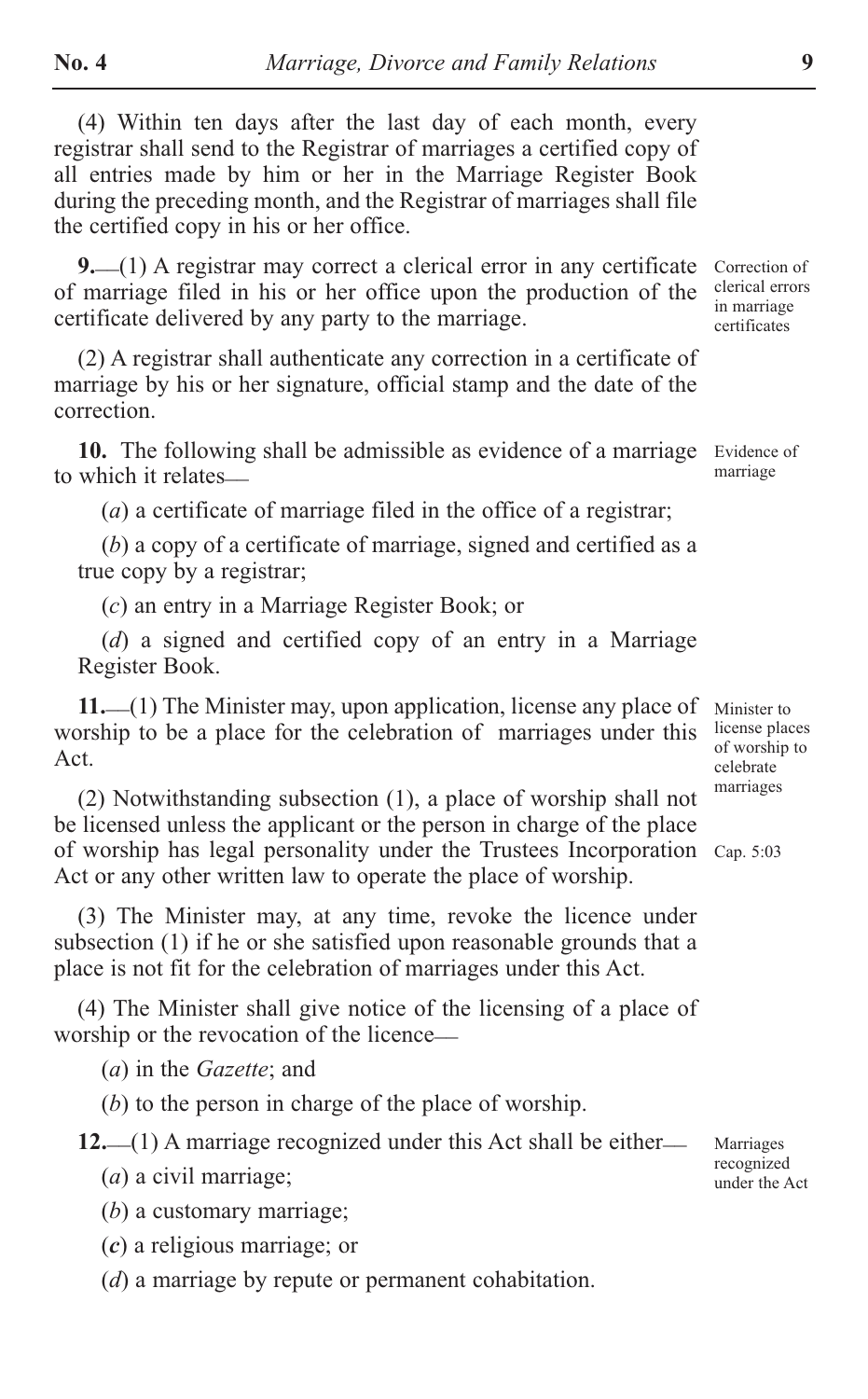(2) A marriage conducted in accordance with the laws of another country, where one or both of the parties is subject to the laws of that country, shall be recognized in Malawi as a valid marriage.

(3) All marriages recognized under this Act shall have the same legal status.

(4) Without prejudice to any procedures prescribed for marriage under this Act, any institution or procedure that traditionally facilitates the celebration of a customary marriage shall continue to be recognized as such under this Act.

**13.** A marriage by repute or permanent cohabitation shall only be recognized under this Act upon a finding of a court of competent jurisdiction where that court considers\_\_

(*a*) the length of the relationship, which, in any event, shall not be less than five (5) years;

(*b*) the fact of cohabitation;

(*c*) the existence of a conjugal relationship;

(*d*) the degree of financial dependence or interdependence and any agreement for financial support between the parties;

(*e*) ownership, use and acquisition of property;

(*f*) the degree of mutual commitment to a shared life;

(*g*) whether the parties mutually have, care for, or support, children;

(*h*) the reputation of the parties in the community as being married and the public display of aspects of their shared relation; and

(i) any other factors that the court considers fit.

PART III\_ESSENTIAL ELEMENTS OF MARRIAGE

**14.** Subject to section 22 of the Constitution, two persons of the opposite sex who are both not below the age of eighteen years, and are of sound mind, may enter into marriage with each other.

**15.** A marriage celebrated between—

(*a*) a man and any of the persons mentioned in the First Column of Parts I, II, and III of the *Third Schedule*;

(*b*) a woman and any of the persons mentioned in the Second Column of Parts I, II, and III of the *Third Schedule*,

shall not be valid on the ground of kindred or affinity.

**16.** A registrar shall explain to the parties intending to marry the prohibited degrees of kindred or affinity, the prohibition on

Marriage by repute or permanent cohabitation

enter into a valid marriage

Capacity to

Marriages within prohibited degrees of kindred and affinity *Third Schedule*

Explanations to be given by a registrar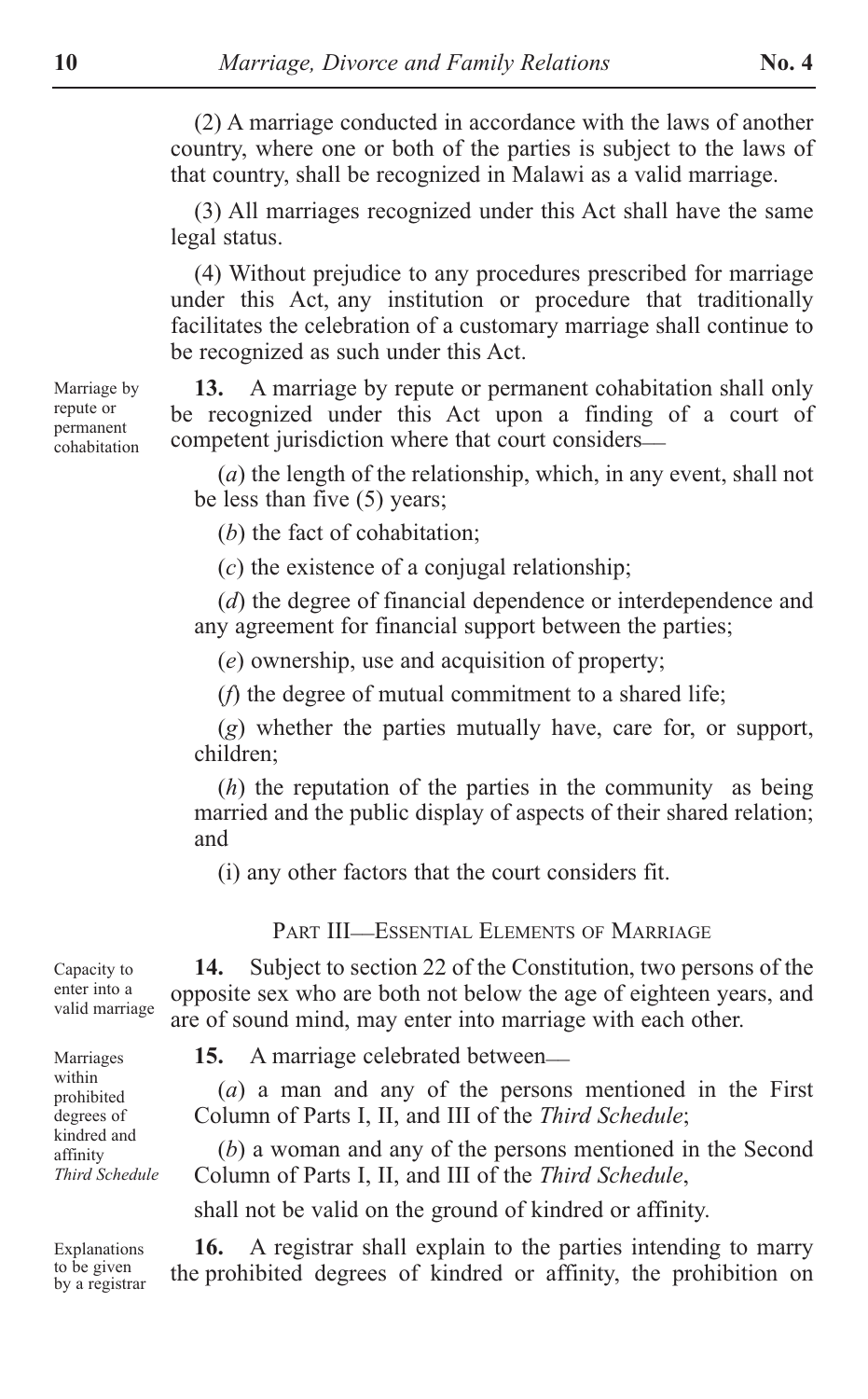polygamy and the penalties which may be suffered for offences under this Act, and shall cause the parties to sign a prescribed form of acknowledgement of such explanation in Form K in the *First Schedule.*

#### PART IV\_PRELIMINARIES TO A CIVIL MARRIAGE

1**7.** A person entering into a marriage under this Part shall first prove, by way of declaration before a registrar, that he or she is single.

**18.** A person who contracts a civil marriage shall be married to one spouse only.

**19.** \_\_(1) A party to an intended marriage shall sign and give to the registrar a notice in Form B in the *First Schedule*.

(2) Where the party to the intended marriage giving the notice desires the marriage to be celebrated in a district other than that in which he or she resides, that party shall so inform the registrar accordingly.

(3) If a marriage is intended to be celebrated in another district, the registrar of the original district shall forward a copy of the notice to the registrar of the other district, and immediately upon receiving the notice, the other registrar shall affix the notice onto the outer door of his or her office or place of worship or work.

20. (1) If the person giving notice under section 19 is unable to or understand the English language, it shall be sufficient if he or she places a mark or a cross as appropriate in the presence of a person literate in the English language and that person shall attest the marking or crossing.

(2) An attestation made under subsection (1) shall be in Form C in the *First Schedule*.

**21.** Every registrar shall supply forms of the notice under section 19 without charge to any person applying for them.

**22.** A registrar shall enter the notice under section 19 in the Marriage Notice Book.

**23.** After entering a notice of marriage in the Marriage Notice Book, the registrar shall publish the notice by affixing a copy of it onto the outer door to his or her office or place of worship or work,

Declaration of marital status prior to marriage

Prohibition of polygamy in a civil marriage

Notice in a civil marriage *First Schedule*

Signature of notice by person unable to write or understand the English language

*First Schedule*

Registrars to supply forms of notice

Notice to be entered in Marriage Notice Book and published

Publication of a marriage notice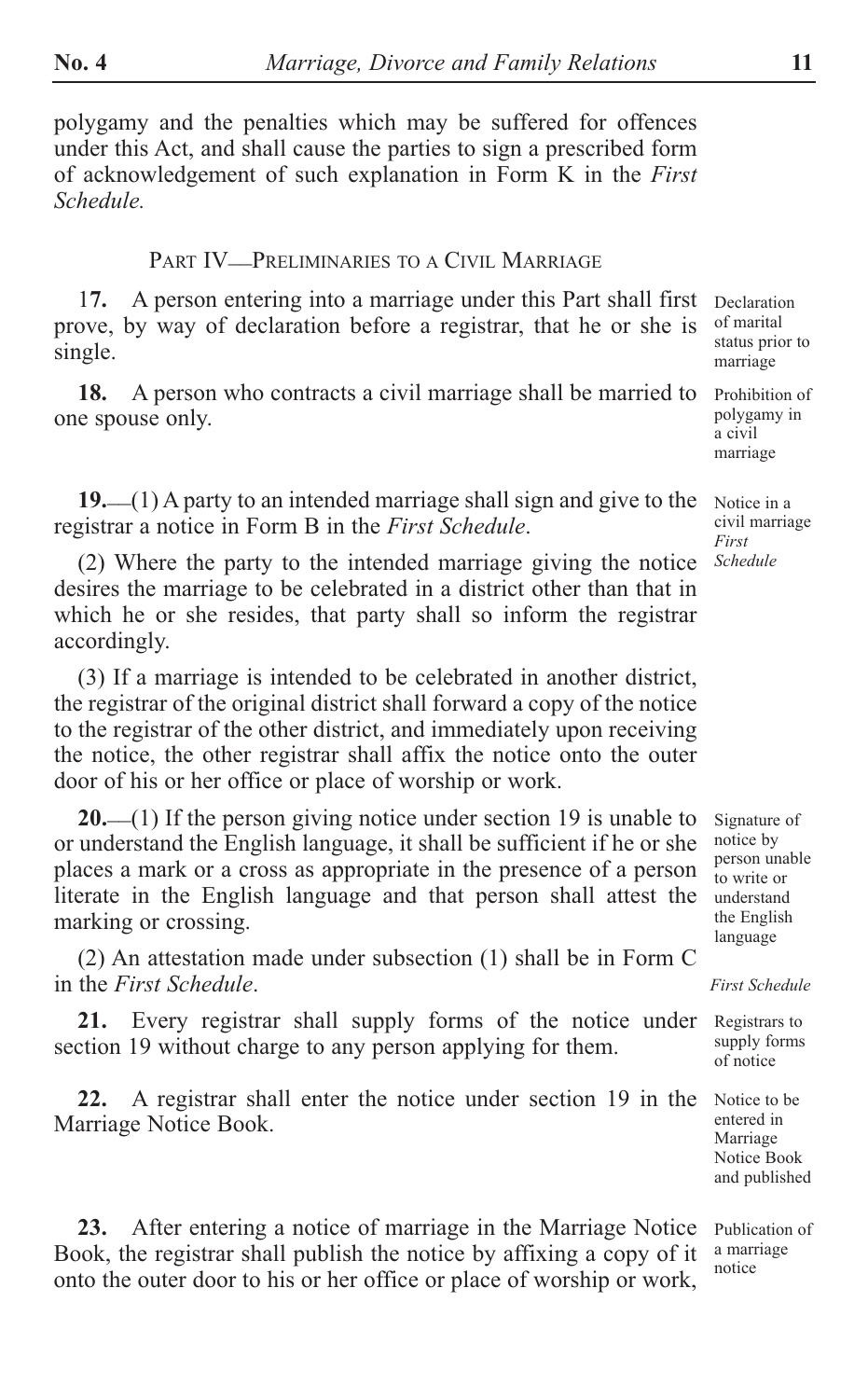there to be kept exposed until he or she grants a permit, or until three months have elapsed, whichever is the sooner.

Issue of a registrar's permit in a civil marriage *First Schedule*

**24.** A registrar who receives the notice under section 19 shall at any time after the expiry of twenty-one days and before the expiry of three months from the date of the notice, issue a permit in Form D in the *First Schedule* if he or she is satisfied that

(*a*) the parties have complied with sections 14, 15, 17 and 18;

(*b*) one or both of the parties has or have been resident within the district at least fifteen days preceding the granting of the permit;

(*c*) there is no caveat under section 30 lodged against the marriage or if a caveat has been lodged, it has been removed in accordance with the procedure set out in Part VI;

(*d*) the parties are not within the prohibited degrees of kindred or affinity; or

(*e*) neither of the parties to the intended marriage is married to another person.

**25.** The Minister, upon proof being made to him or her by affidavit that there is no lawful impediment to a proposed marriage, may, in his or her discretion, dispense with the giving of notice, and with the issue of the permit of registrar, and may grant a special licence, in Form E in the *First Schedule*, authorizing the celebration of a marriage between the parties named in the licence by a registrar.

#### PART V\_\_PRELIMINARIES TO RELIGIOUS AND CUSTOMARY **MARRIAGES**

**26.** Subject to sections 14 and 15, the procedures preceding the celebration of a religious or customary marriage shall be governed by the customs or rites which are usual among the ethnic group,

religion or sect under which the marriage is celebrated.

Marriages under this Part to accord with customs and rites of religious body, sect, denomination or ethnic groups

Notice of intention to marry

*Schedule. First Schedule*

**27.** \_\_(1) A person intending to marry under this Part shall, in addition to the customs or rites referred to in section 26, give notice of intention to marry in writing to a registrar in Form B in the *First*

(2) he registrar shall enter the notice in the Marriage Notice Book.

Minister to grant special licence

Power of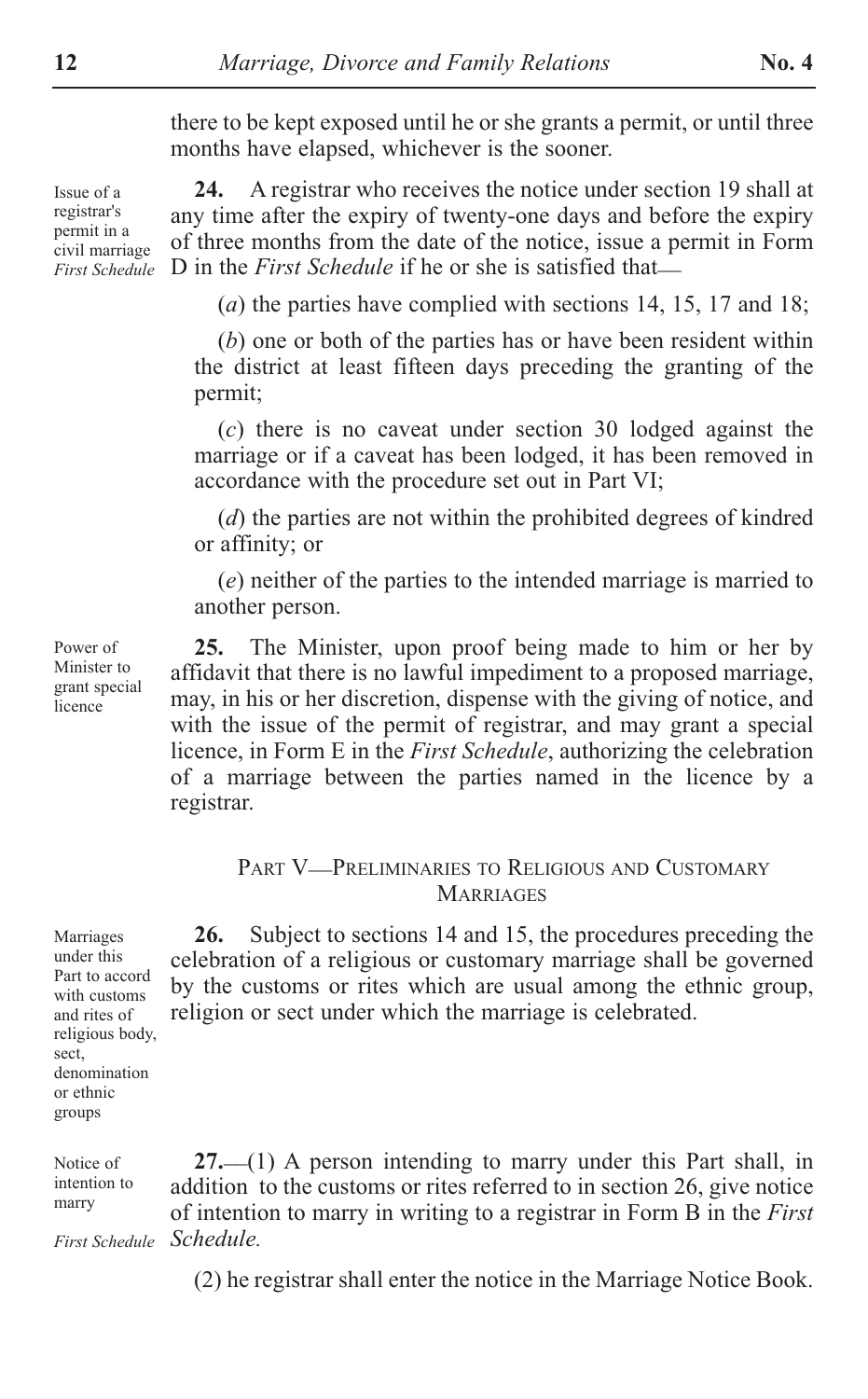(3) The notice shall be displayed for twenty-one days in a conspicuous place on the premises of the office of the registrar.

**28.** (1) At the expiry of the twenty-one days referred to in section 27, the registrar shall issue a marriage permit in Form D in the *First Schedule*.

 $(2)$  A marriage permit under subsection  $(1)$  shall be issued if—

(*a*) the parties have complied with sections 14 and 15; and

(*b*) there is no caveat under section 30 lodged against the marriage or if a caveat was lodged, it has been removed in accordance with the procedure set out in Part VI.

#### PART VI—OBJECTIONS TO ALL MARRIAGES RECOGNIZED UNDER THE ACT

29. (1) Except as provided in section 31 (5), a marriage shall take place within three months after the date of the notice.

(2) Failure to comply with subsection (1) shall render the notice and all the proceedings consequent upon it void, and a fresh notice shall be given before the parties can lawfully marry.

**30.** (1) A person who knows of any just cause why a marriage Caveat should not take place may enter a caveat against the issue of a permit, by—

(*a*) writing at any time before its issue the word "Forbidden", opposite to the entry of the notice in the Marriage Notice Book; and

(*b*) appending his or her name and address and the grounds upon which the claim to forbid the issue of the permit is made.

(2) A registrar shall not issue a permit until the caveat is removed as provided in sections 31 and 32.

**31.** (1) Where a caveat is lodged in accordance with section 30, a registrar shall refer the matter to a court of competent jurisdiction.

(2) The court to which a caveat is referred shall summon and hear the parties to the intended marriage and the person who made the objection to show cause why a permit should not be issued.

(3) The court shall determine the matter by summary procedure.

(4) If the court decides that the permit should be issued, it shall remove the caveat

(*a*) by cancelling the word "Forbidden" in the Marriage Notice Book;

Issue of a registrar's permit in a customary or religious marriage *First Schedule*

Marriage to take place within three months after date of notice

Caveat to be referred to court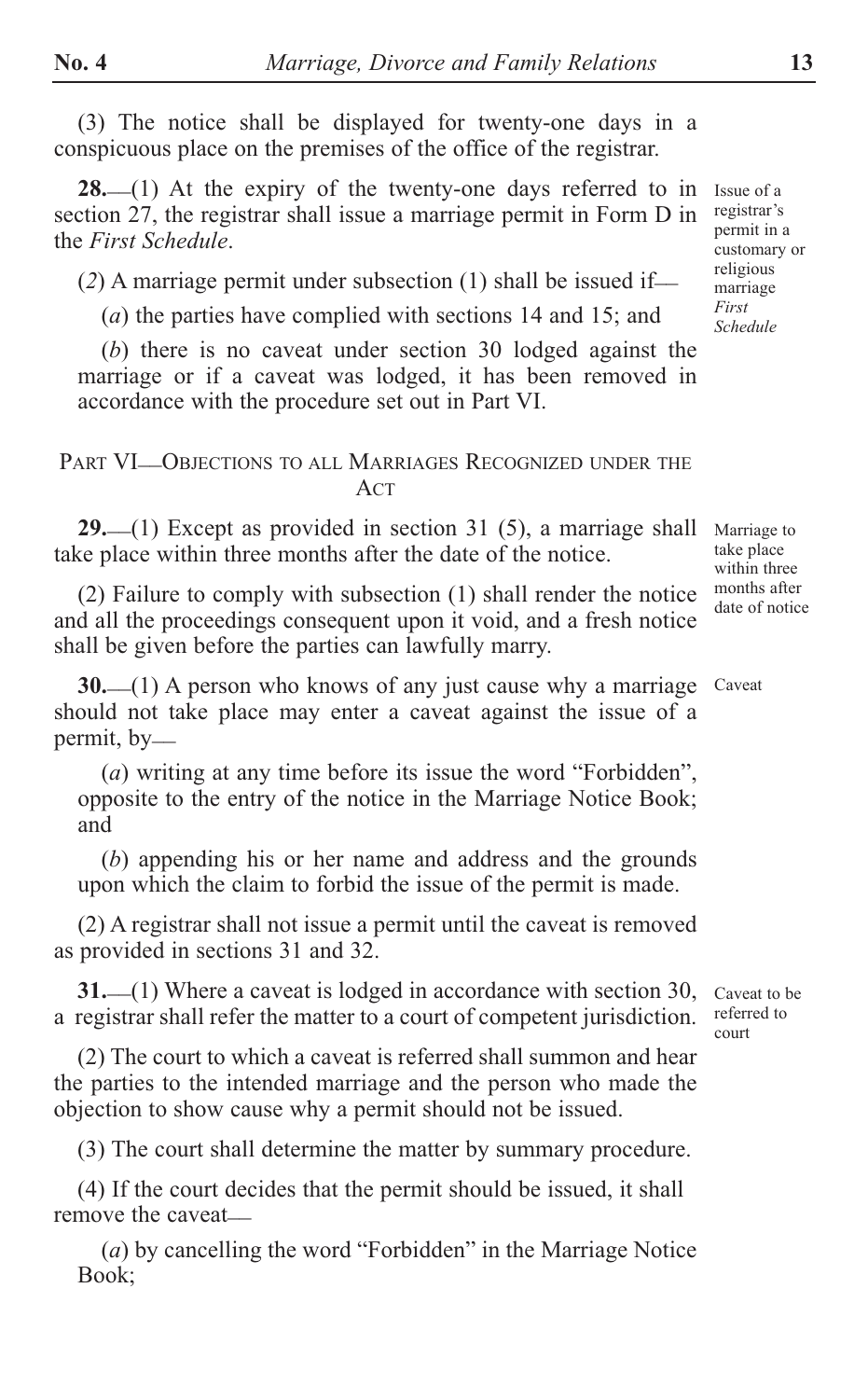(*b*) by writing below the cancellation, the words "cancelled by order of the court";

(*c*) by appending the signature of the judicial officer and the court seal to the entry.

(5) The registrar shall proceed to issue a permit and the marriage shall proceed as if the caveat had not been entered, but the time that has elapsed between the entering and the removal of the caveat shall not be computed in the period of three months under section 29.

**32.** A court may, upon application, award compensation and costs to an injured party if it appears that a caveat was entered based on insufficient caveat grounds. Compensation and costs for wrongful

PART VII—CELEBRATION OF CIVIL MARRIAGE

**33.** After the issue of a permit under section 24, or of a licence under section 25, the parties may contract a marriage before a registrar\_\_

(*a*) with open doors, between the hours of 8 o'clock in the forenoon and 6 o'clock in the afternoon, and in the manner prescribed in section 34; and

(*b*) in the presence of two or more witnesses.

**34.** A registrar, after production to him or her of the permit or administered in licence, shall administer the oath of marriage in Form F in the *First* civil marriages *Schedule*. Oath to be *First Schedule*

**35.** Immediately after the celebration of a civil marriage, the Registrar shall-Marriage certificate to be signed

> (*a*) complete in duplicate a marriage certificate in Form G in the *First Schedule*;

(*b*) state and enter in the counterfoil, the number of the certificate, the date of the marriage, the names of the parties, and the names of the witnesses; and

(*c*) deliver one copy of the certificate to the parties and file the other in his office.

**36.** Where a special licence authorises the celebration of marriage at a place other than the office of a registrar, the registrar shall, upon the production of the licence, deliver to the person producing it a blank certificate of marriage in duplicate and shall comply with section 35.

> PART VIII\_CELEBRATION OF CUSTOMARY AND RELIGIOUS **MARRIAGES**

Marriage under special licence

*First Schedule*

caveat

Marriage in a registrar's office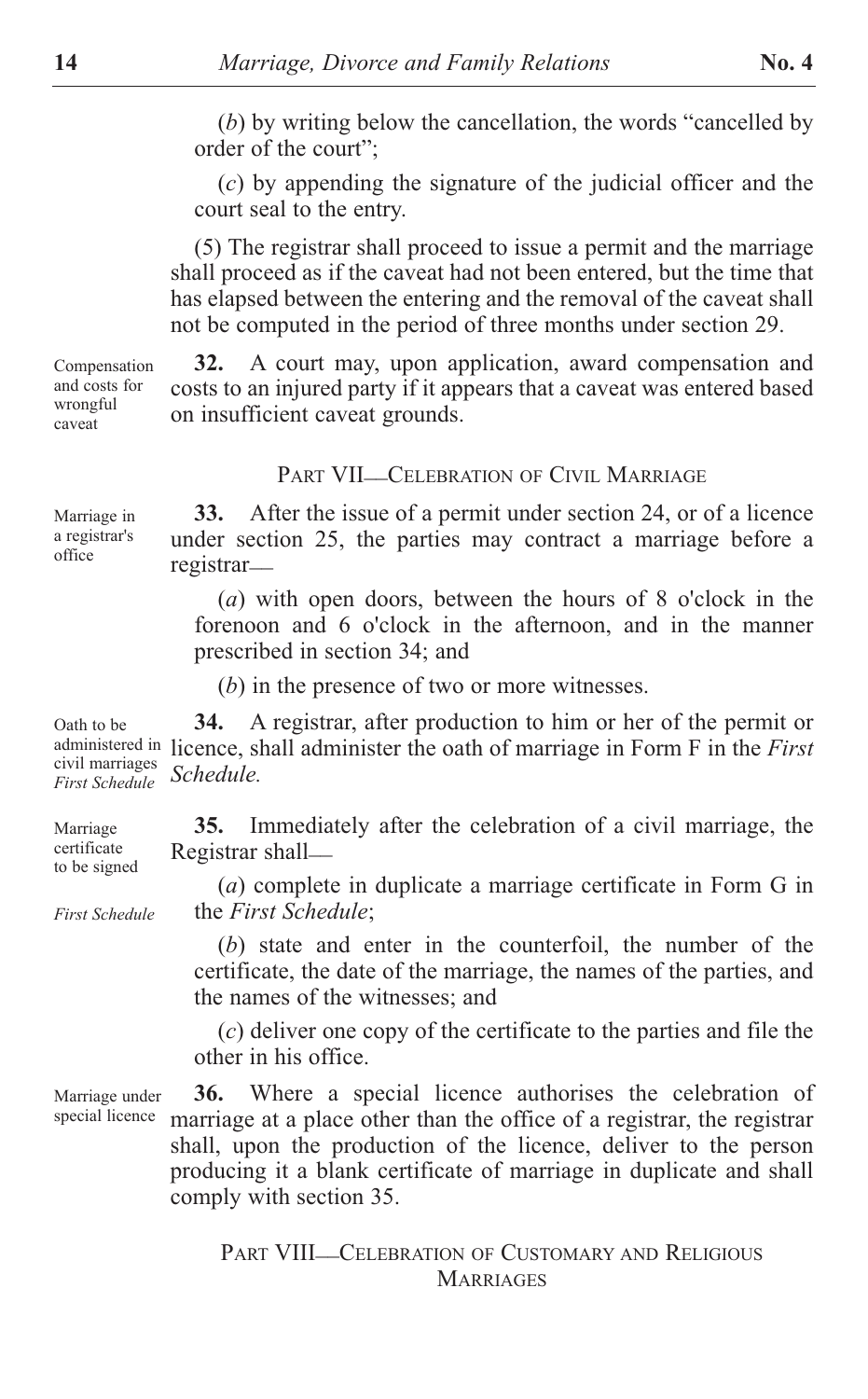37. A customary or religious marriage shall be celebrated in Application of accordance with the procedures and formalities under Part V.

**38.** The Minister shall deliver to every Traditional Authority Marriage Register Books in which each Traditional Authority shall record particulars of all customary marriages celebrated in his or her area of authority.

**39.** \_\_(1) A religious marriage may be celebrated in a place of worship which has been duly licensed by the Minister under section 11 or in any place that the Minister may by special licence direct in accordance with the rites of a religion or religious body, denomination or sect to which one or both of the parties belong.

(2) A marriage celebrated under subsection (1) shall be celebrated\_\_

(*a*) with open doors between the hours of 8 o'clock in the forenoon and 6 o'clock in the afternoon; and

(*b*) in the presence of two or more witnesses, who shall include the marriage advocates of the parties to the marriage recognized as such at custom, besides the registrar.

(3) A witness to a marriage shall be a person who is above eighteen years of age and of sound mind.

**40.** A registrar celebrating a customary or religious marriage shall administer an oath, if any, as prescribed either by the religion or custom of one or both of the parties to the marriage.

**41.** A registrar shall not celebrate any marriage if he or she knows of any just impediment to such marriage, nor until the parties deliver to him or her a permit under section 28.

**42.** Where a special licence authorizes the celebration of a customary or religious marriage other than at the office, place of worship or work of a registrar, the registrar shall, upon receipt of the licence, proceed to celebrate the marriage and complete the certificate of marriage in Form G in the *First Schedule* in duplicate after strictly observing all the formalities for customary and religious marriages prescribed under this Act.

43. (1) A registrar who celebrates a customary or religious marriage under this Act shall keep a register of the celebration in Form H in the *First Schedule*, and shall make and sign in the

Part V to marriages under this Part

Traditional Authority to register marriages

Marriage in a licensed place of worship

Oath to be administered in customary and religious marriages

Registrar not to celebrate marriage where there is impediment nor without permit

Customary or religious marriages under special licence *First Schedule*

Register of customary or religious marriages *First Schedule*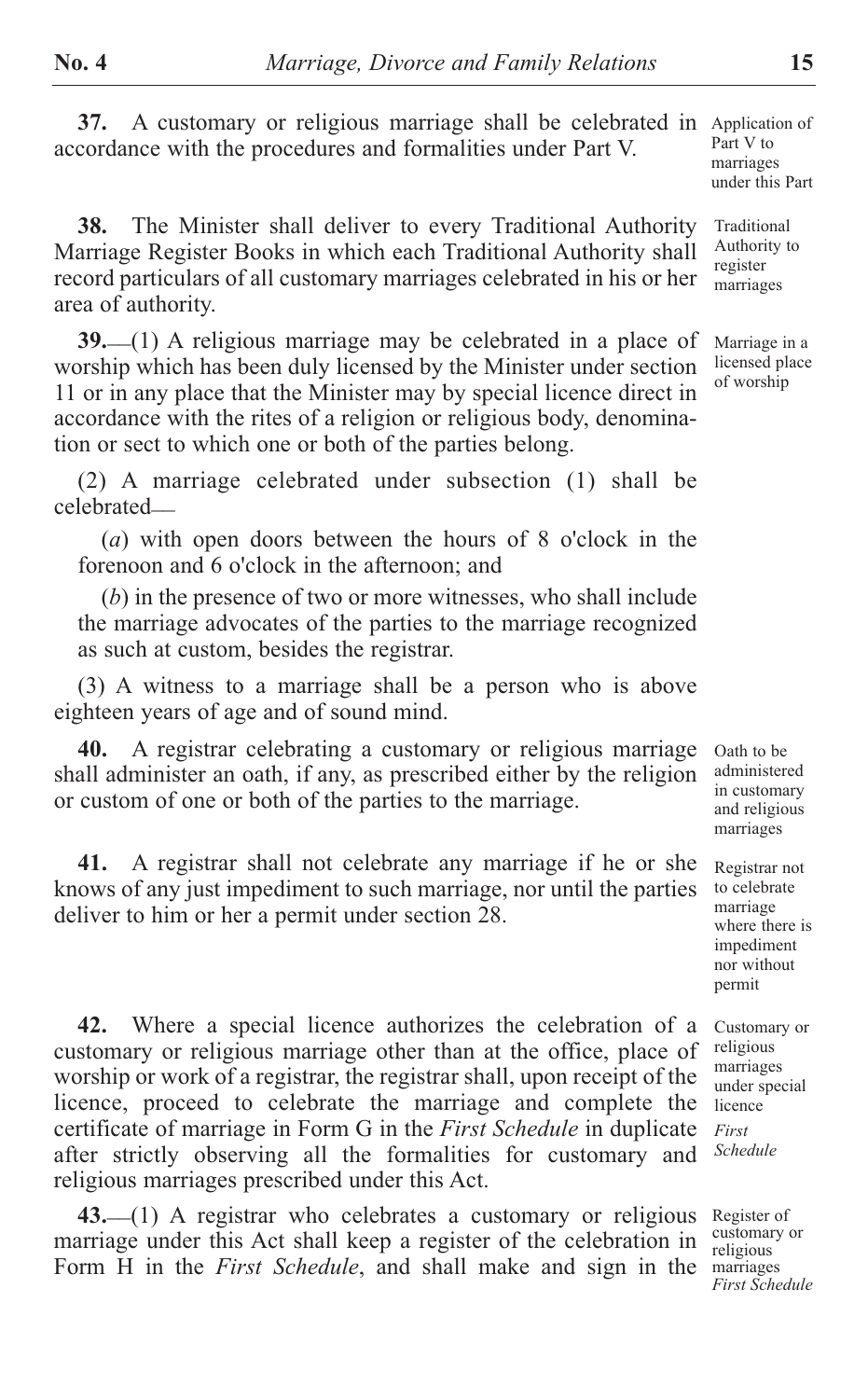Marriage Register Book an entry of every marriage celebrated by him or her.

(2) A registrar shall as soon as possible after the 31st December in each year, send to the Registrar of marriages a copy of the Register of all marriages celebrated during the past year by any person delegated by him or her to celebrate marriages.

**44.** Immediately after the celebration of a customary or religious marriage, a registrar shall complete in duplicate a marriage certificate in Form F in the *First Schedule*, and also state and enter in the counterfoil the number of the certificate, the date of the marriage, names of the parties, and the names of the witnesses. *First Schedule*

> **45.** A registrar, the parties to a marriage, and two or more witnesses to the marriage shall sign the certificate of marriage in duplicate.

**46.** In addition to signing the certificate as required by section 45, a registrar celebrating a customary or religious marriage shall deliver the duplicate copy of the marriage certificate to the Registrar of Marriages.

**47.** The Registrar of Marriages shall file the duplicate copy of the marriage certificate in the Marriage Register Book kept in his or her office. certificate to be registered

PART IX-RIGHTS AND OBLIGATIONS OF PARTIES TO A MARRIAGE

48. (1) A party to a marriage is entitled to equal rights as the other in their right to consortium.

(2) A wife is entitled to retain her maiden name or to use the surname of her husband, or both, during the subsistence of the marriage.

(3) A wife is entitled to the continued use of the surname of her husband at the dissolution of the marriage, unless it is proved before a court that she used the name for an improper purpose or a fraudulent motive.

(4) Notwithstanding any other written law to the contrary in force at the commencement of this Act, a spouse has the right to retain his or her nationality or citizenship during the subsistence of the marriage.

(5) A spouse may severally, or jointly with the other, exercise responsibility towards the upbringing, nurturing and maintenance of the children of the marriage.

Right to consortium

Entries to be made in marriage certificate

Signature to marriage certificate

Duplicate certificate to be sent to the Registrar

Marriage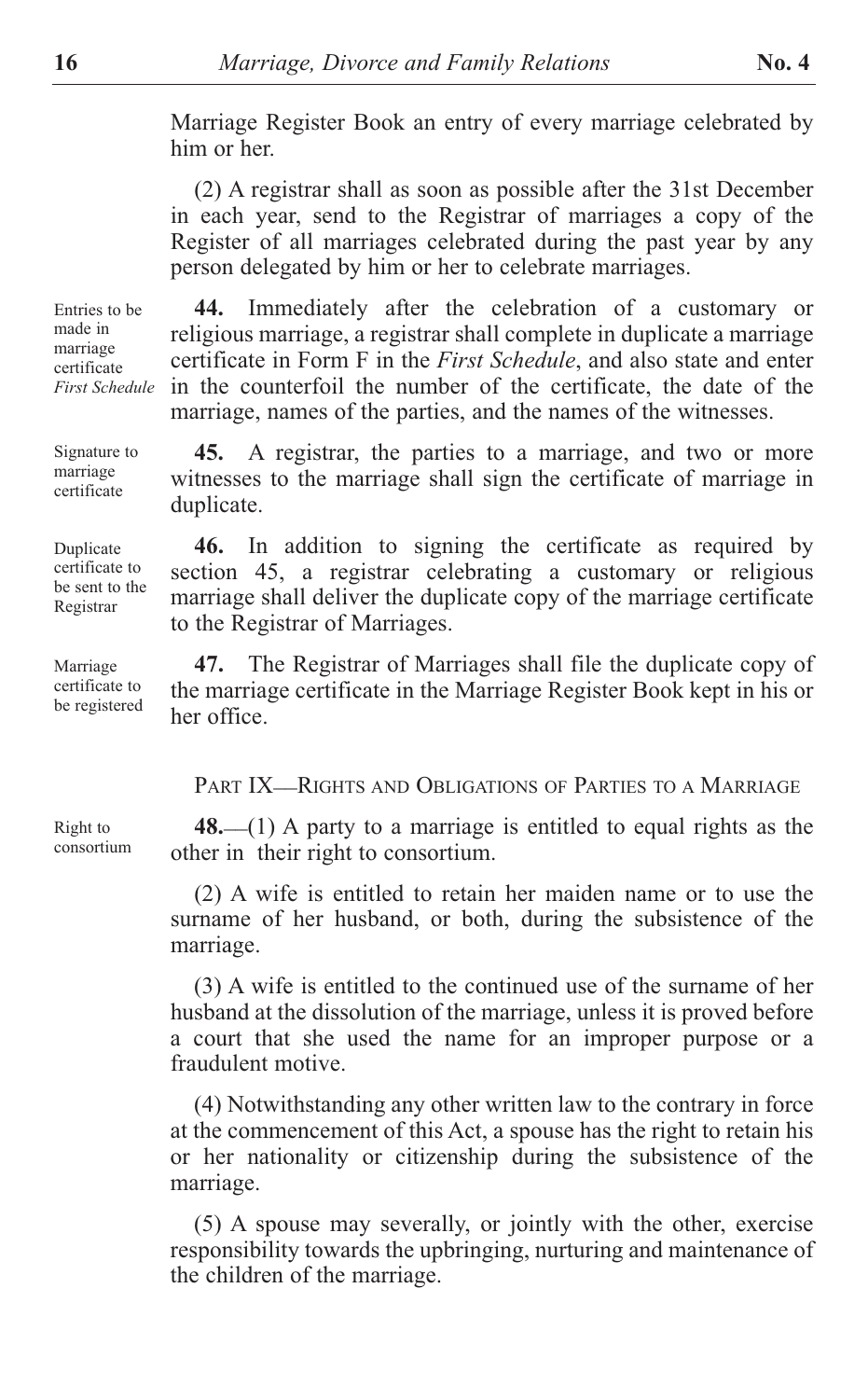(6) Both spouses shall have the right to mutual custody of the children of the marriage during the subsistence of the marriage.

(7) Notwithstanding subsection (1), a spouse may deny the other spouse the right to consummation on reasonable grounds which may include\_\_

(*a*) poor health;

(*b*) post-natal recuperation;

(*c*) post surgical convalescence;

(*d*) reasonable fear that engaging in sexual intercourse is likely to cause physical or psychological injury or harm to either spouse; or

(*e*) reasonable respect for custom.

**49.** \_\_(1) A spouse is entitled to mutual trust and confidences during the subsistence of a marriage and, in the event of the dissolution of the marriage, after its dissolution.

Right to mutual marital confidences

(2) Notwithstanding subsection (1), a spouse may disclose information if the disclosure is in the interests of justice as required—

(*a*) under the Criminal Procedure and Evidence Code or other Cap. 8:01 written law; or

(*b*) in divorce proceedings.

**50.** (1) Subject to subsections (2) and (3), both spouses have a duty to maintain each other and any children of the marriage.

(2) The monetary contribution of each spouse shall be proportionate to his or her income.

(3) The non-monetary contribution of each spouse shall also be taken into account when determining the contribution of a spouse to the maintenance of the other spouse or children of the marriage.

PART X\_OFFENCES AND PENALTIES RELATING TO MARRIAGE

**51.** A person who contracts a civil marriage under Part VII and who subsequently is married or purports to be married, to more than one spouse, commits an offence, and is liable on conviction to a fine of K100,000 and imprisonment for five years.

**52.** An unmarried person who goes through the ceremony of a civil marriage with a person whom he or she knows to be married to another person, commits an offence and is liable on conviction to a fine of K100,000 and imprisonment for twelve months.

Duty to maintain family

Polygamy and bigamy in a civil marriage

Marriage ceremony with a married person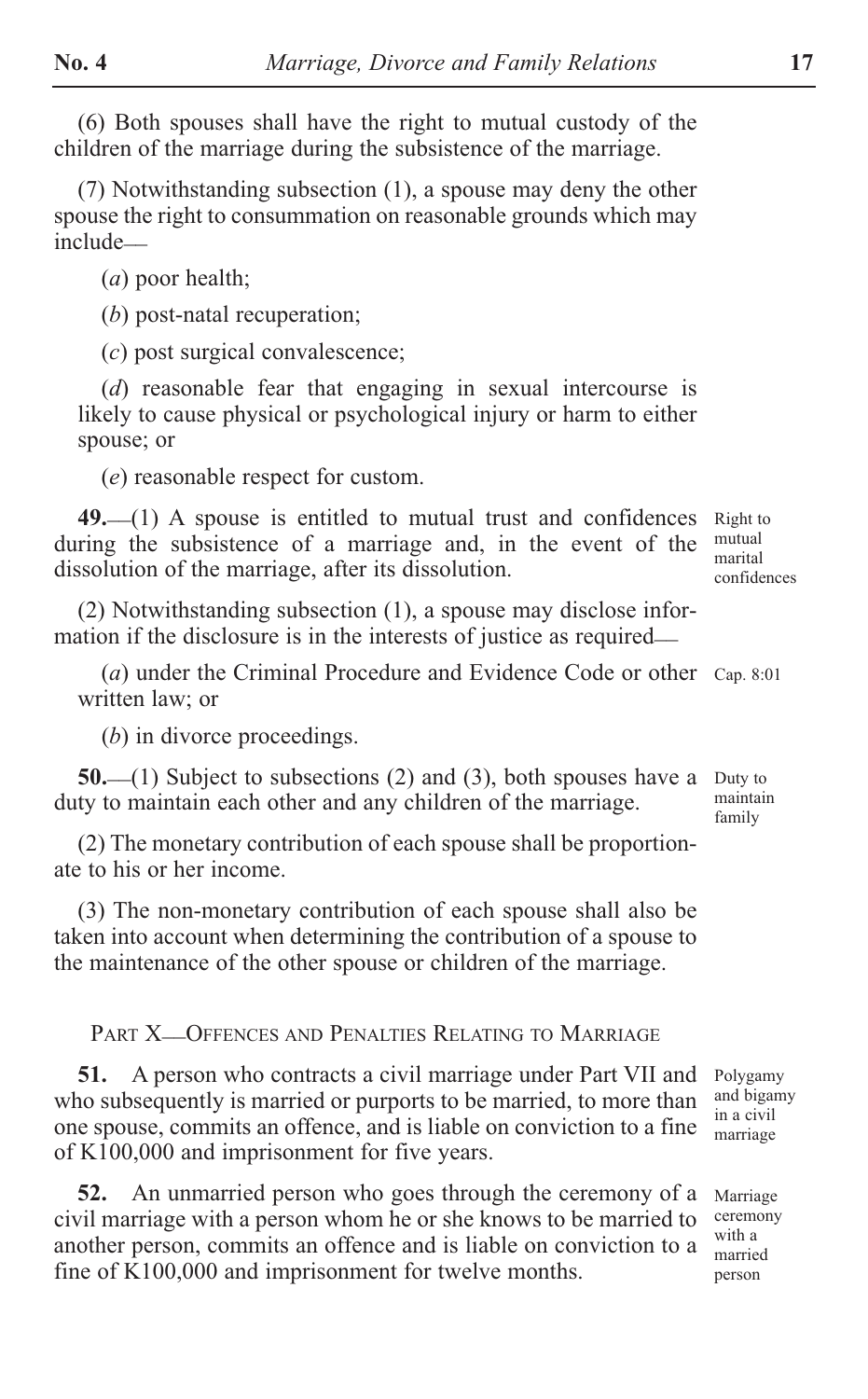Making false declarations in relation to marriage

Registrar unlawfully performing ceremony

Unlawful performance of ceremony by person not legally competent

Willful neglect of duty to fill up or transmit certificate of marriage

Personation in marriage

Fictitious marriage

General principles

**53.** A person who makes or issues a false declaration, certificate, permit, licence, document or statement by law for the purpose of marriage commits an offence and is liable on conviction to a fine of K100,000 and to imprisonment for twelve months.

**54.** A registrar who performs the ceremony of marriage knowing that any of the matters required by law for the validity of a marriage have not been fulfilled, so that the marriage is void on any of those matters, commits an offence and is liable on conviction to a fine of K100,000 and to imprisonment for five years.

**55.** A person who knowingly and willfully celebrates or purports to celebrate a marriage when he or she is not competent under this Act to do so commits an offence and is liable on conviction to a fine of K100,000 and to imprisonment for five years.

**56.** A person who is charged with the duty to complete the marriage certificate of a marriage celebrated by him or her, or its duplicate, or to deliver the certificate to the Registrar of Marriages, and who willfully fails to perform his or her duty, commits an offence and is liable on conviction to a fine of K100,000 and to imprisonment for five years.

**57.** A person who

(*a*) impersonates another person in entering into marriage; or

(*b*) marries under a false name or description with the intention to deceive the other party to the marriage,

commits an offence and is liable on conviction to a fine of K100,000 and to imprisonment for five years.

**58.** A person who goes through the ceremony of marriage, or any ceremony which he or she represents to be a ceremony of marriage, knowing that the marriage is void on any ground, and that the other person believes it to be valid, commits an offence and is liable on conviction to a fine of K100,000 and to imprisonment for five years.

#### PART XI-DIVORCE, JUDICIAL SEPARATION AND NULLITY OF **MARRIAGE**

**59.** (1) In exercising a function under this Part, a court shall have regard to the following general principles that

(*a*) the institution of marriage is to be protected;

(*b*) the parties to a marriage which may have broken down are to take all practical steps, whether by counseling or otherwise, to save the marriage;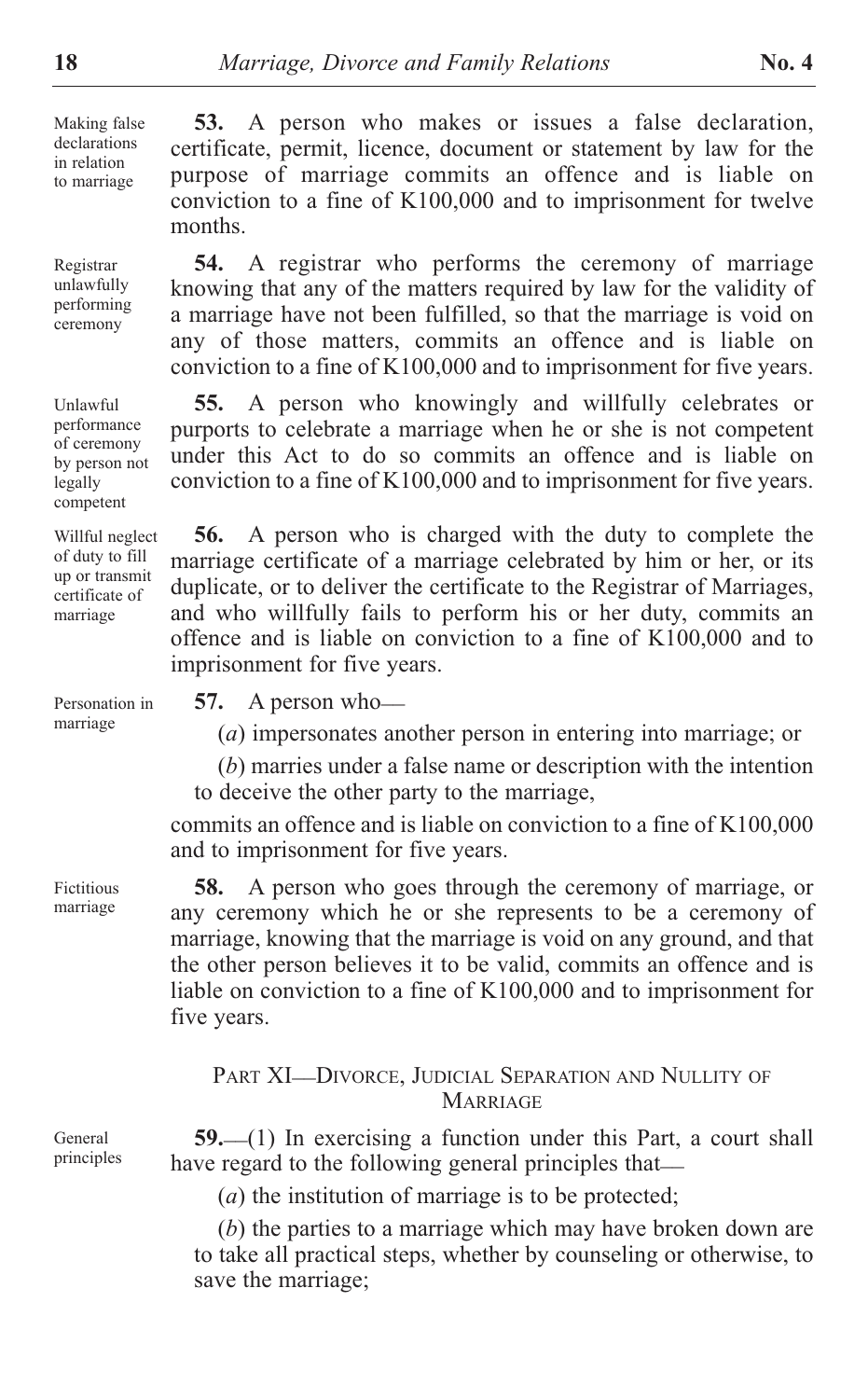(*c*) a marriage which has broken down and is being dissolved should be brought to an end—

(i) with minimum distress to the parties and to any affected children;

(ii) with questions dealt with in a manner designed to promote as good a continuing relationship between the parties and any children affected as far as is possible in the circumstances;

(iii) without costs being unreasonably incurred in connection with the procedure to be followed in bringing the marriage to an end; or

(*d*) any risk of violence to one of the parties and to any children shall, as far as is reasonably practicable, be removed and diminished.

**60.** \_\_(1) Nothing in this Act shall authorize\_\_

(*a*) the making of any decree of dissolution of marriage unless the petitioner is domiciled in Malawi at the time when the petition is presented; or

(*b*) the making of any decree of nullity of marriage unless—

(i) the petitioner is domiciled in Malawi at the time when the petition is presented; or

(ii) the marriage was celebrated in Malawi.

**61.** (1) The court may, upon satisfying itself that a marriage has Divorce and irretrievably broken down\_\_ judicial separation

(*a*) grant a decree of judicial separation to provide for the separation of parties to a marriage; or

(*b*) grant a decree of divorce to dissolve the marriage.

(2) A decree of judicial separation shall come into force upon being made.

(3) A decree of judicial separation shall remain in force\_\_

(*a*) while the marriage continues;

(*b*) until cancelled by the courts on the joint application of the parties; or

(*c*) a decree *nisi* of divorce is granted by a court.

(4) Where the court grants a decree of judicial separation, it shall no longer be obligatory for a spouse to exercise rights to consortium with the other spouse and a court shall have power to make ancillary orders to enforce the separation of the parties.

Limitations of this Act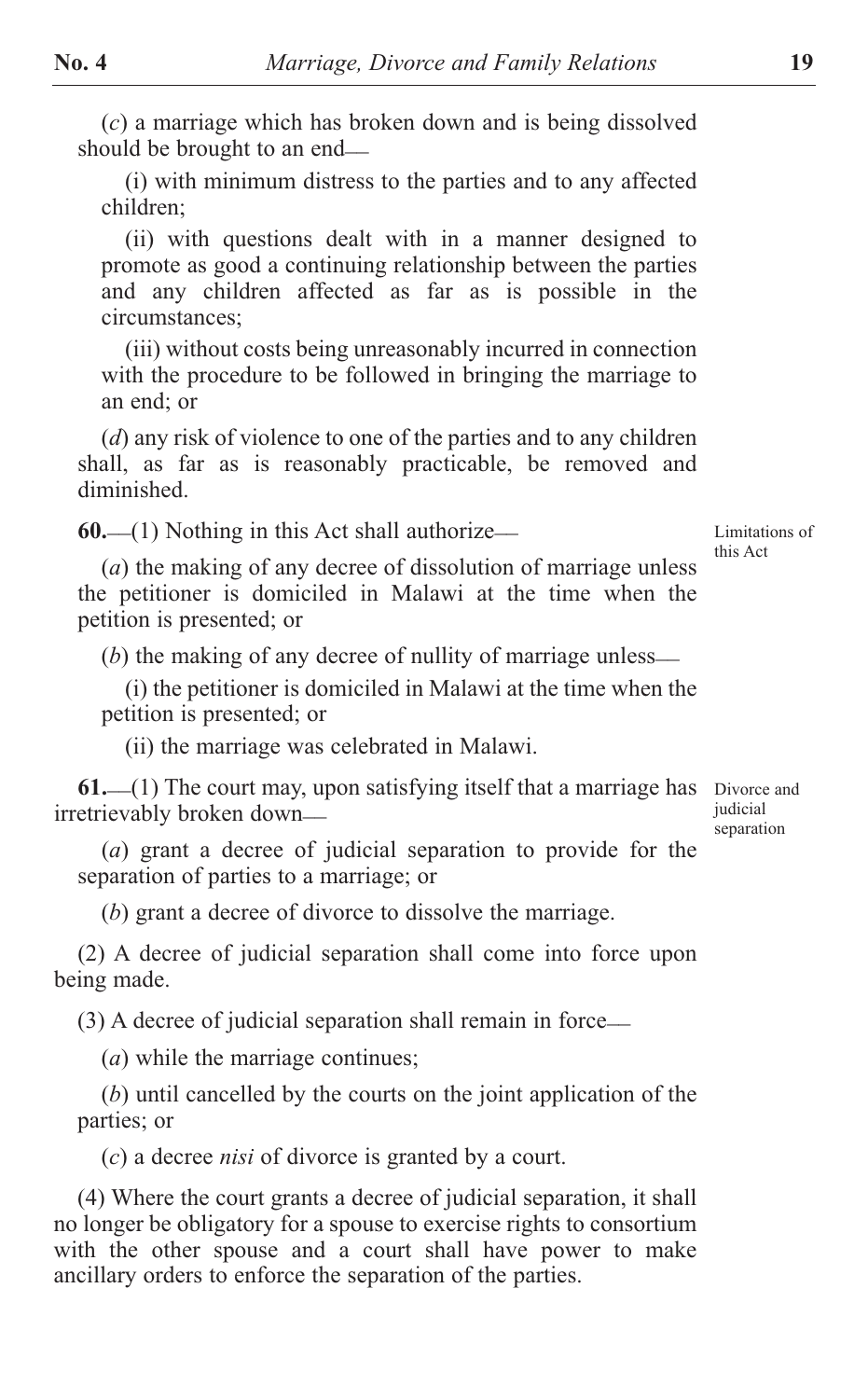Rape during judicial separation

Irretrievable breakdown of marriage

**62.** A husband commits the offence of rape during the subsistence of a decree for judicial separation if he has sexual intercourse with his wife without her consent.

**63.** \_\_(1) A petition for divorce may be brought by either party to a marriage on the sole ground that the marriage has irretrievably broken down.

(2) In deciding whether or not a marriage has irretrievably broken down, the court shall have regard to all the relevant facts regarding the conduct and circumstances of the parties and, in particular, shall refuse to grant a decree where a petition is founded exclusively on the petitioner's own wrongdoing.

**64.** In deciding whether or not a marriage has irretrievably broken down, the court may accept any one or more of the following facts as evidence that the marriage has irretrievably broken down\_\_

(*a*) the respondent has committed adultery and the petitioner finds it intolerable to live with him or her;

(*b*) the respondent has been convicted of the offence of rape or of an offence under section 153 of the Penal Code;

(*c*) the respondent has deserted the petitioner without cause for a continuous period of at least one year immediately preceding the presentation of the petition for divorce;

(*d*) the respondent has since the celebration of the marriage treated the petitioner with cruelty;

(*e*) the respondent is of incurable unsound mind and has been under care and treatment for a continuous period of at least two years immediately preceding the presentation of the petition; or

(*f*) any other factors that the court considers relevant.

**65.** A court may upon application grant a decree *nisi* of divorce or a decree of judicial separation if\_\_

(*a*) the court is satisfied that the marriage has irretrievably broken down;

(*b*) the parties have undergone marriage counseling; and

(*c*) the requirements of section 66 are satisfied.

**66.** The court, in granting an order for decree nisi of divorce or an order for judicial separation, shall first be satisfied that the parties to the marriage have made arrangements for the future by producing one of the following\_\_

(*a*) a court order, made by consent or otherwise, dealing with their financial arrangements;

Evidence of breakdown of marriage

Cap. 7:01

**Circumstances** in which decrees may be made

Arrangements for the future in case of divorce or separation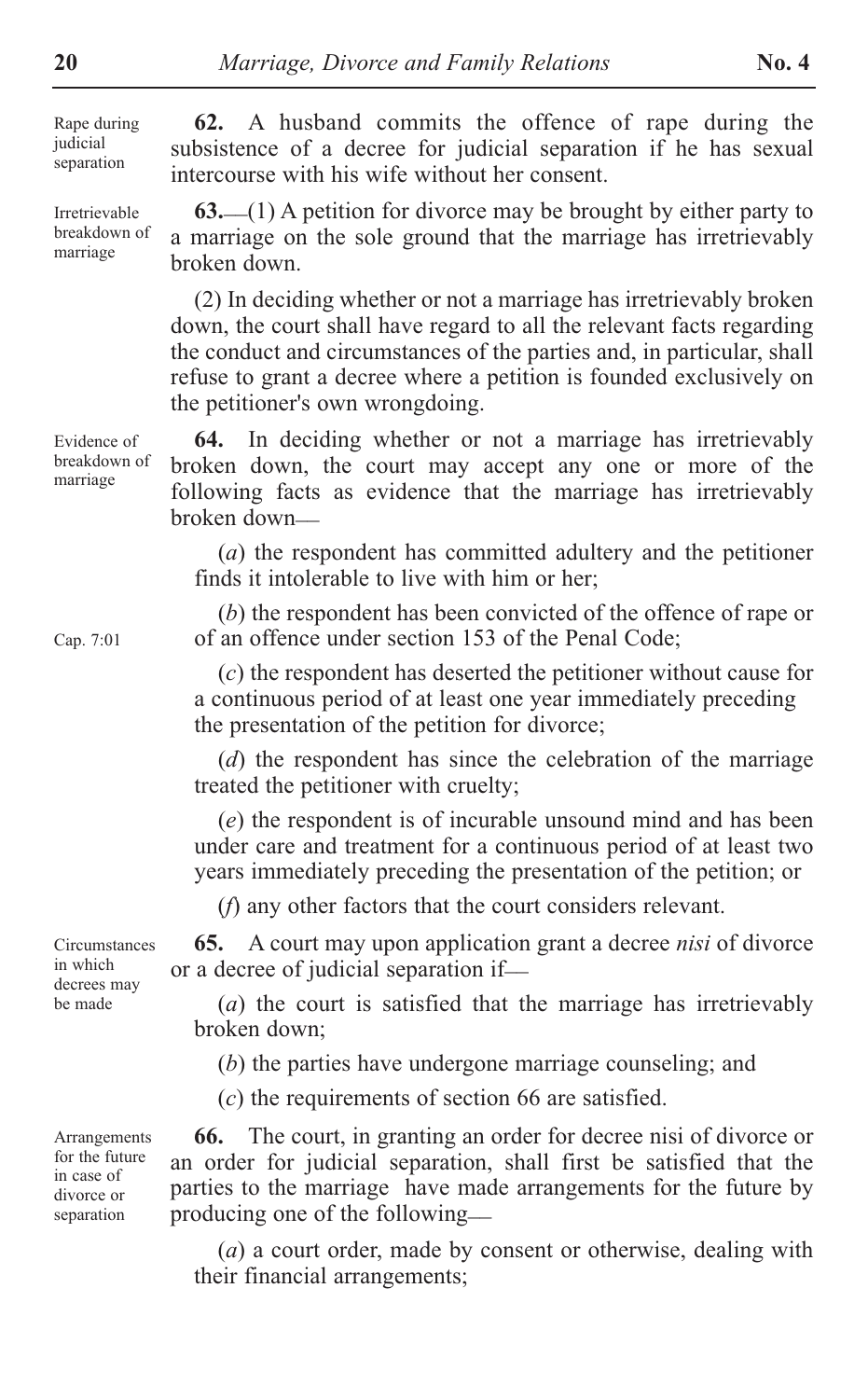(*b*) a negotiated settlement as to their financial arrangements;

(*c*) declaration by both parties that they have made their financial arrangements; or

(*d*) a declaration by the party, to which no objection has been notified to the court by the other party, that

(i) he or she has no significant asset and does not intend to make an application for maintenance;

(ii) he or she believes that the other party has no significant assets and that the other party does not intend to apply for maintenance;

(iii) there are no financial provisions to be made; and

(iv) the parties do not desire to make any financial arrangement.

**67.** There is a rebuttable presumption that adultery has not been Rebuttable condoned unless consummation has been continued or subsequently resumed of the parties' free will. presumption of

condemnation of adultery

**68.** Where the petition is presented on the ground that the Co-respodent respondent has since the celebration of the marriage committed adultery, the petitioner shall make the person with whom the respondent committed the alleged adultery a co-respondent to the petition unless the petitioner is excused by the court from so doing on one of the following grounds\_\_

(*a*) that he or she does not know the name of the alleged adulterer although he has made due efforts to discover the name; or

(*b*) that the alleged adulterer is dead.

**69.** (1) On the presentation of a petition for divorce, the court Duty of court shall inquire into the facts alleged to establish—

(*a*) whether there has been connivance or condonation by the petitioner;

(*b*) whether any collusion exists between the parties; or

(*c*) whether there is substance in any counter-charge made against the petitioner.

(2) If the court is satisfied on the evidence that \_\_

(*a*) the case for the petitioner has been proved; and

(*b*) the petition is not presented or prosecuted in collusion with the respondent or either of the respondents,

it shall pronounce a decree *nisi* of divorce.

on presentation of a petition for divorce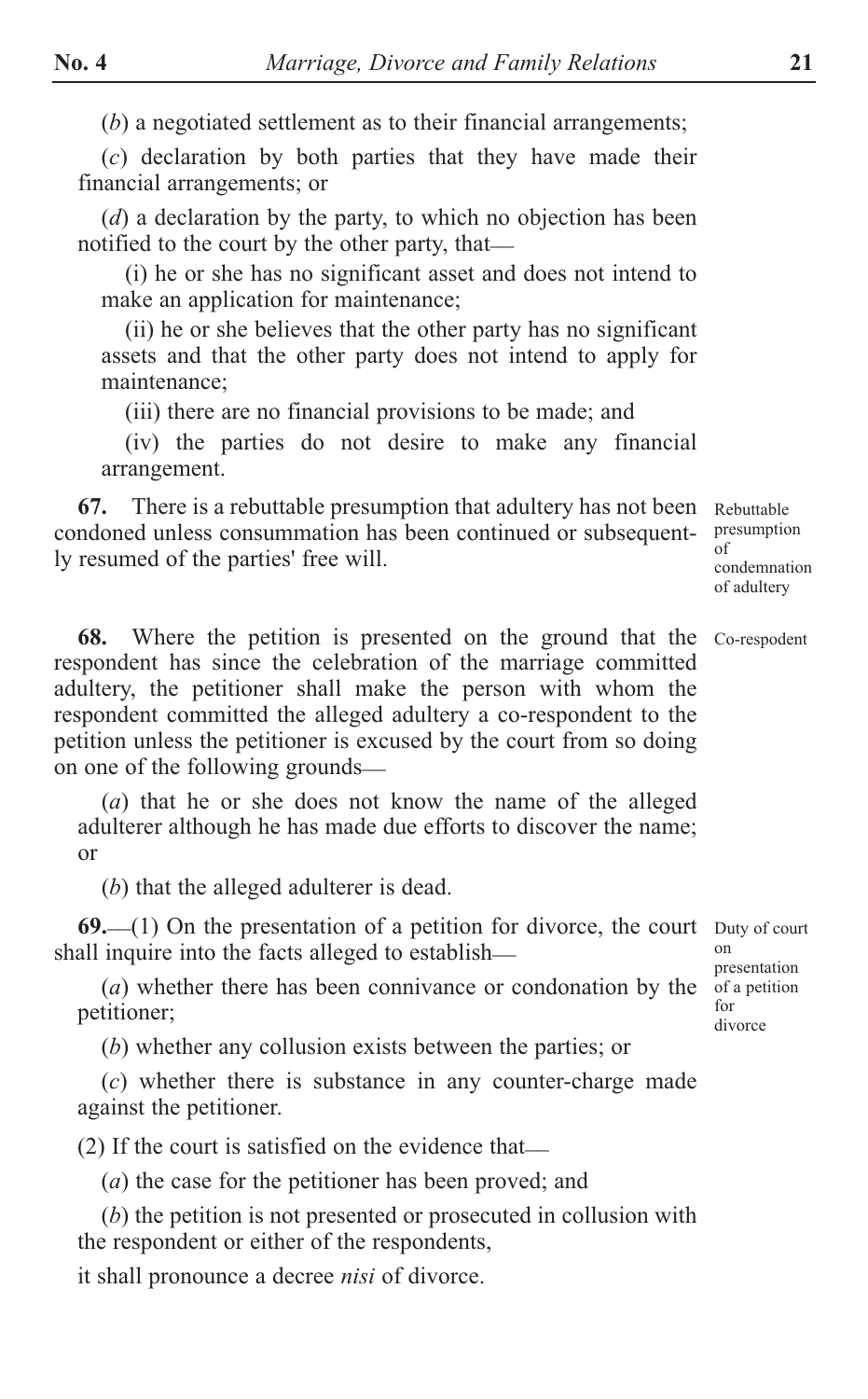(3) Where the court is not satisfied of the alleged matters, it shall dismiss the petition.

(4) The court shall not be bound to pronounce a decree *nisi* of divorce and may dismiss the petition if it finds that the petitioner has during the marriage, been guilty of—

(*a*) adultery;

(*b*) unreasonable delay in presenting or prosecuting the petition;

(*c*) cruelty towards the other party to the marriage;

(*d*) having without cause deserted or willfully separated himself or herself from the other party before the adultery or cruelty complained of;

(*e*) such willful neglect or misconduct as has contributed to the adultery or unsoundness of mind or desertion; or

(*f*) any other act or omission causing the marriage to irretrievably breakdown.

70. (1) A married person who alleges that reasonable grounds exist for supposing that the other party to the marriage is dead may present a petition to the court to have it presumed that that other party is dead and to have the marriage dissolved.

(2) Where the court is satisfied that reasonable grounds exist, it may make a decree of presumption of death and of dissolution of the marriage.

(3) In proceedings for the decree of presumption of death, the fact that one party to the marriage has been continually absent from the petitioner for a period of seven or more years and the petitioner has no reason to believe that the other party is still alive, is evidence that he or she is dead until the contrary is proved.

Distribution of property during judicial separation

71. (1) Where a judicial separation has been decreed under this Act, the spouses shall, from the date of the decree, and whilst the separation continues, be considered unmarried with respect to any property which each spouse may acquire individually during the period of separation and such property may be disposed of by each spouse individually in all respects as if he or she was not married to the other.

(2) Where one of the parties dies intestate during the subsistence of a decree of judicial separation, the property owned individually by the deceased shall devolve as if the parties were not married to each other.

(3) Subject to an agreement evidenced in writing or otherwise,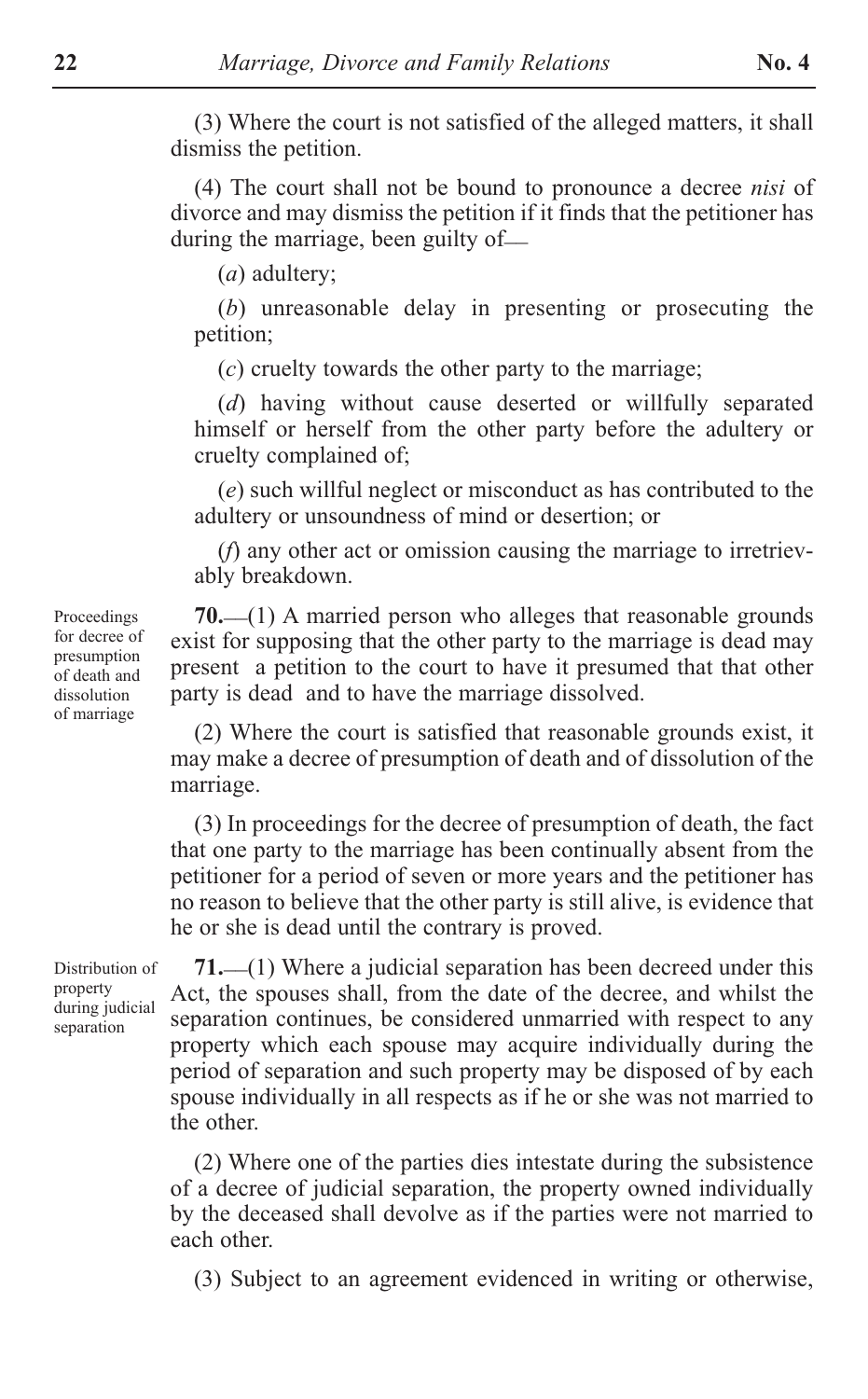where the parties to the marriage who were under judicial separation cohabit again with each other, all property to which either party acquired individually during the judicial separation shall be held to the separate ownership of that party.

(4) Subject to subsections (5) and (6), where a court grants a decree for judicial separation, the court may, in addition, make any one or more of the following orders\_\_

(*a*) an order to make provision for the distribution of any or all of the matrimonial property as may be necessary to prevent undue hardship to either spouse;

(*b*) an order prohibiting alienation or distribution of the matrimonial property to any third party unless there is evidence of a mutual agreement between the parties permitting such alienation or distribution; and

(*c*) an order that either party shall pay to the other party a periodical payment or a lump sum or supply necessities in kind to the requisite cash value as may be specified in the order, either for the benefit of that other party or for the benefit of the children of the marriage.

(5) Where maintenance has been decreed or ordered to be paid to either party upon the decree of judicial separation, and such maintenance is not duly paid, the defaulting party shall be liable for the necessaries supplied for the use of the other party.

(6) Nothing in this section shall prevent either party from joining the other party, at any time during the separation, in the exercise of a joint power given to the parties.

**72.** \_\_(1) A party to a marriage against whom a decree of judicial separation has been pronounced, may present a petition praying for a reversal of the decree on the ground that it was obtained in his or her absence, and that there was reasonable excuse for the conduct separation alleged as the ground for separation.

(2) The court may, on being satisfied of the truth of the grounds of the petition, reverse the decree of judicial separation.

73. (1) A person shall not be prevented from presenting a petition for divorce, or the court from pronouncing a decree *nisi* of divorce, for the sole reason that such person has at any time been granted a judicial separation upon the same or substantially the same facts as those proved in support of the petition for divorce.

(2) On a petition for divorce, the court may treat the decree of judicial separation as sufficient proof of any ground on which it was granted, but the court shall not pronounce a decree *nisi* of divorce without receiving evidence from the petitioner.

Petition to reverse decree of judicial

Divorce proceedings after grant of judicial separation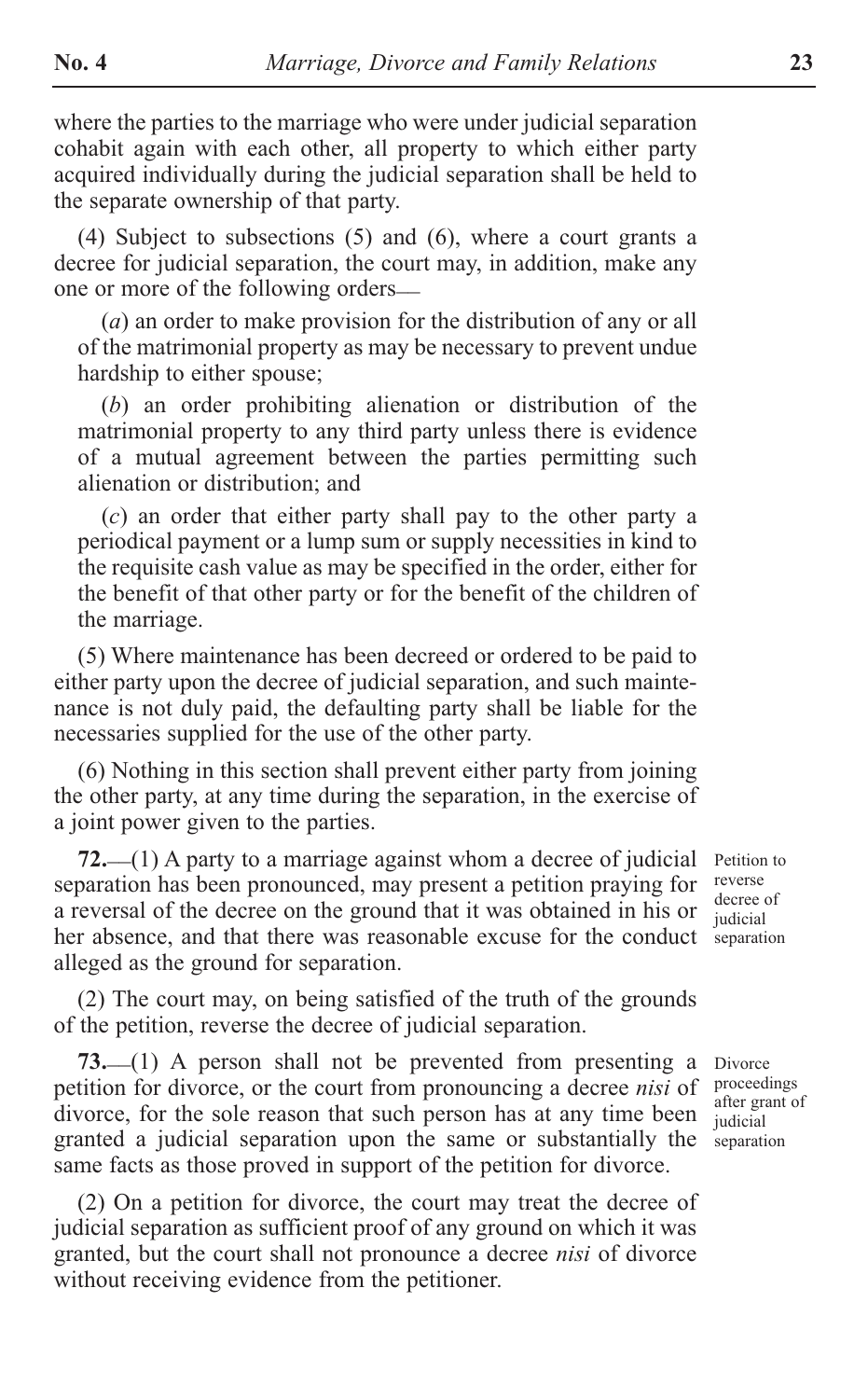(3) For the purpose of a petition for divorce, a period of desertion without cause immediately preceding the institution of proceedings for a decree of judicial separation, if the parties have not resumed cohabitation and the decree has been continuously in force since its granting, shall be deemed to precede the presentation of the petition for divorce.

**74.** A court shall equitably divide and re-allocate property upon the dissolution of a marriage taking into account— Distribution of

(*a*) the income of each spouse;

(*b*) the assets of each spouse;

(*c*) the financial needs of each spouse;

(*d*) the obligations of each spouse;

(*e*) the standard of living of the family during the subsistence of the marriage;

(*f*) the age and health of each spouse; or

(*g*) the direct and indirect contributions made by either spouse, including through the performance of domestic duties.

**75.** \_\_(1) The reversal, discharge, or variation of a decree of judicial separation, or of a protection order, shall not affect any rights or remedies which a person would otherwise have had in respect of any contracts or acts of either spouse entered into or done between the dates of the decree or order and of the reversal, discharge or variation.

(2) A person who, in reliance on any decree or order, makes a payment to, or permits a transfer or act to be made or done by, the spouse, shall, notwithstanding—

(*a*) that the decree or order may then have been reversed, discharged or varied;

(*b*) that the separation of the wife from her husband may have ceased; or

(*c*) that at some time since the making of the decree or order, the separation may have been discontinued,

be protected and indemnified as if at the time of the payment, transfer or other act, the decree or order was valid and still subsisting without variation, and the separation had not ceased or been discontinued.

(3) Subsection (2) shall not apply where the person has at the time of payment, transfer or other act, known of the reversal, discharge or variation of the decree or order or of the cessation or discontinuance of the separation.

Effect of reversal or discharge of judicial separation or protection order

property upon dissolution of marriage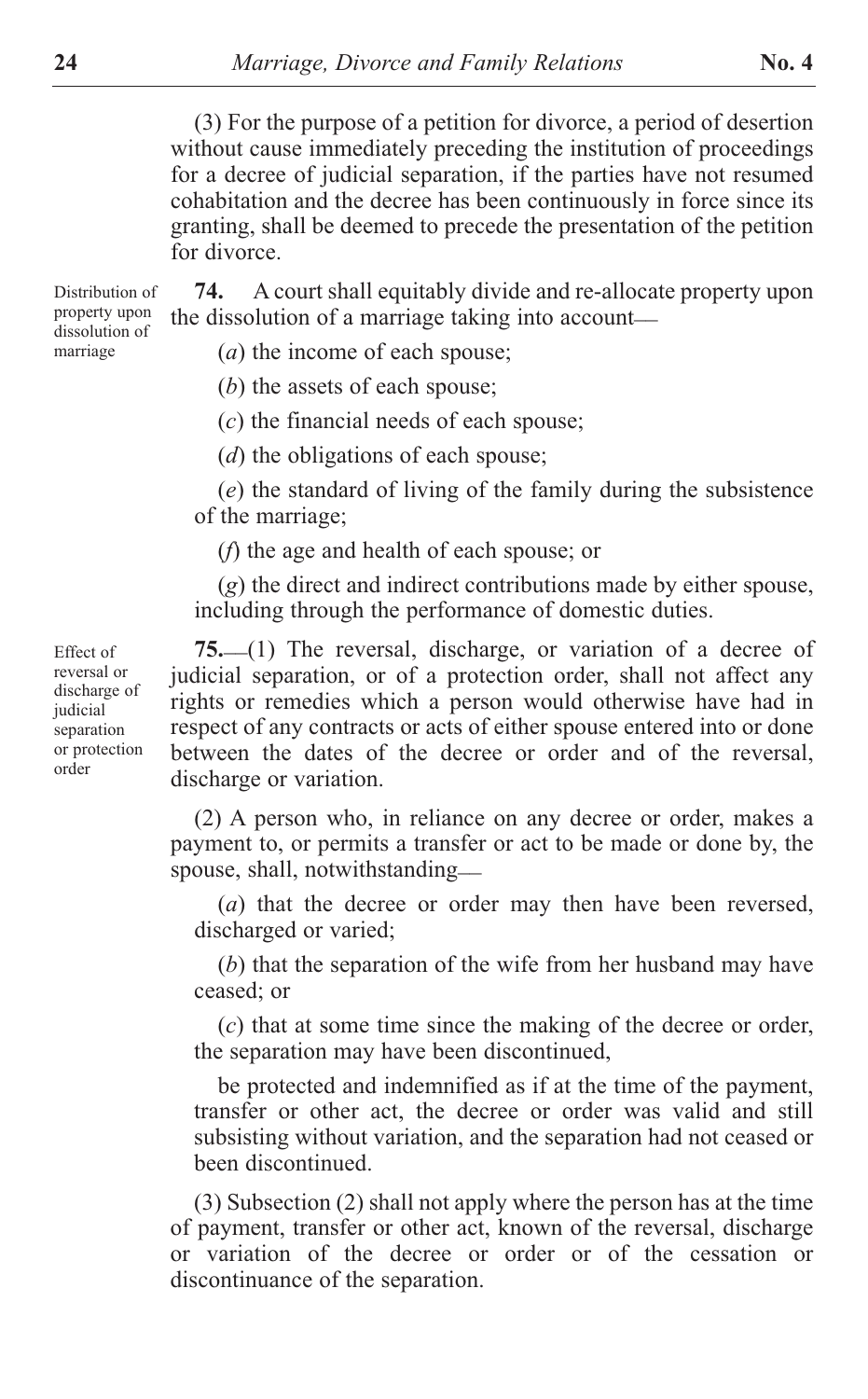(2) The co-respondent shall not be ordered to pay the costs of the petitioner\_\_

(*a*) if at the time of the adultery, he or she had no reason to believe the respondent was married; or

(*b*) if the respondent was at the time of the adultery living apart from his or her spouse.

77. (1) The following are grounds on which a decree of nullity of marriage may be made\_\_

Grounds for decree of nullity

(*a*) that the respondent was permanently impotent at the time of the marriage;

(*b*) that the parties are within the prohibited degrees of kindred or affinity;

(*c*) that either party was of unsound mind at the time of the marriage;

(*d*) that the former husband or wife of either party was living at the time of the marriage, and the marriage with such former husband or wife was then in force;

(*e*) that the consent of either party to the marriage was obtained by force, duress, deceit or fraud;

(*f*) that the marriage has not been consummated owing to the willful refusal of the respondent to consummate the marriage;

(*g*) that the respondent was at the time of the marriage suffering from a sexually transmitted infection; or

(*h*) that the respondent was at the time of the marriage—

(i) pregnant by some person other than the petitioner; or

(ii) responsible for a pregnancy of some person other than the petitioner.

(2) If the court finds that the case for the petitioner has been proved, it shall announce a decree nisi declaring the marriage to be null and void.

(3) In the cases specified in subsection (1) (*c*), (*g*) and (*h*), the court shall not grant a decree *nisi* unless it is satisfied\_\_

(*a*) that the petitioner was at the time of the marriage ignorant of the facts alleged;

(*b*) that the proceedings were instituted within a year from the date of marriage; and

Costs against a co-respondent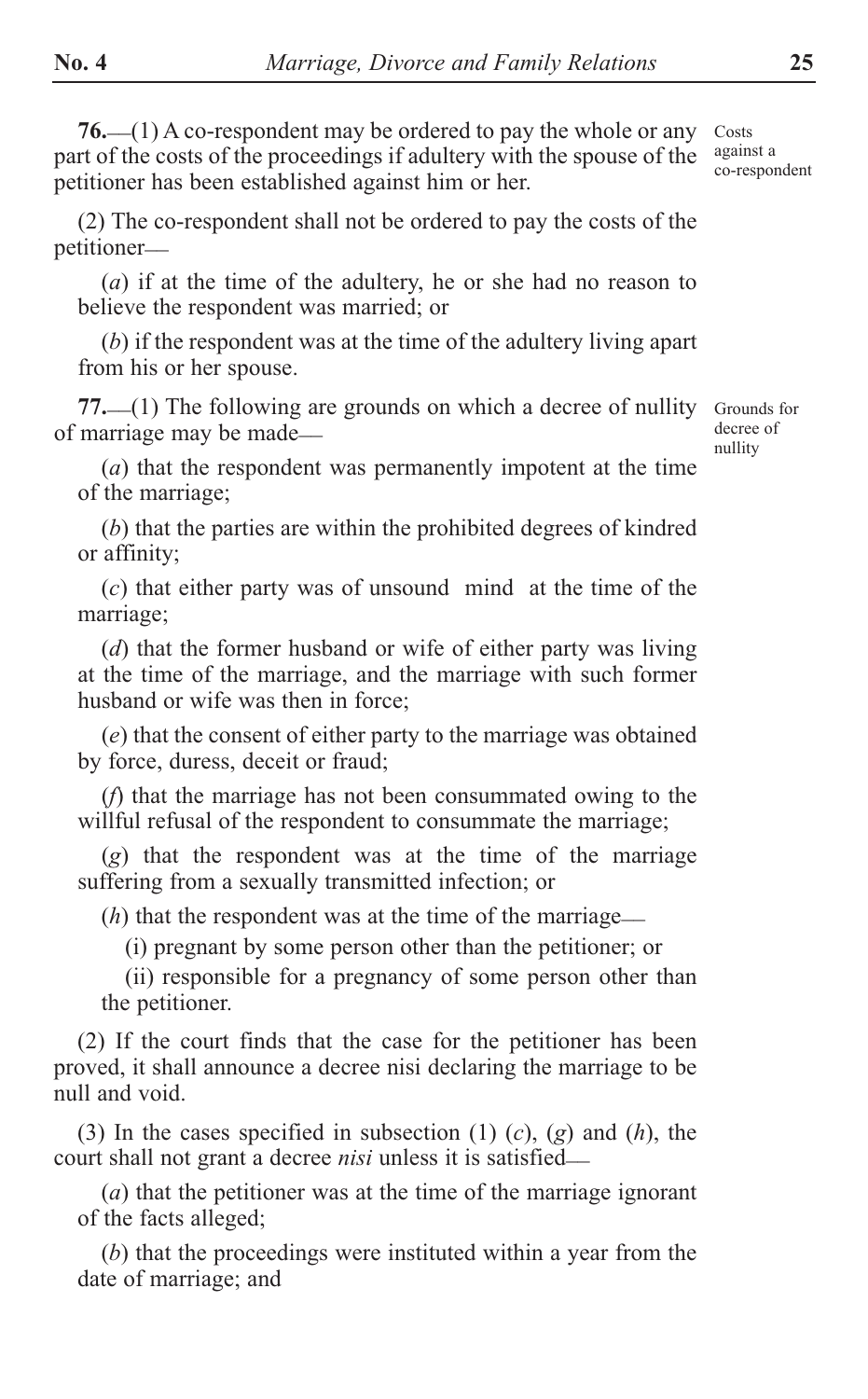(*c*) that sexual intercourse with the consent of the petitioner has not taken place since the discovery by the petitioner of the existence of the grounds for a decree.

(4) Nothing in this section shall be construed as validating any marriage which is by law void, but with respect to which a decree of nullity has not been granted.

PART XII-GENERAL PROCEDURE ON DIVORCE, JUDICIAL SEPARATION AND NULLITY OF MARRIAGE

Petitions

Service of petition

**78.** \_\_(1) A petition shall state, as distinctly as the nature of the case permits, the facts on which the claim is based, and shall be verified as if it were a writ of summons or an originating summons, and may at the hearing be referred to as evidence.

(2) A petition for dissolution of marriage or for judicial separation or for nullity of marriage, shall state that there is no condonation or connivance on the part of the petitioner nor collusion between the petitioner and the respondent.

**79.** \_\_(1) A petition shall be served on the party to be affected either within or outside Malawi, in a manner that the court may, by general or special order, from time to time direct.

(2) A court may dispense with the service under subsection (1) where it is necessary or expedient to do so.

**80.** \_\_(1) Subject to subsection (2), a witness in any proceedings shall be examined orally. Examination of witness

> (2) Subsection (1) shall not apply where a party verifies his or her case by affidavit, but in such cases, a court shall allow the deponent to be orally cross-examined and re-examined either on application of the other party or by direction of the court.

Husband and wife compellable witnesses

Sittings *in camera*

Adjournment

Making decree *nisi* absolute

**81.** On any petition presented by a spouse for the dissolution of the marriage on the ground of adultery coupled with cruelty or desertion without reasonable excuse, the husband and wife respectively shall be competent and compellable to give evidence relating to such cruelty or desertion.

**82.** The court may hear the whole or part of any proceedings under this Act behind closed doors.

**83.** The court may adjourn the hearing of any petition under this Act, and may require further evidence.

**84.** \_\_(1) No decree *nisi* of dissolution or nullity of marriage shall be made absolute until after the expiry of six weeks from the date it is granted or such longer period as the Chief Justice may by Rules prescribe.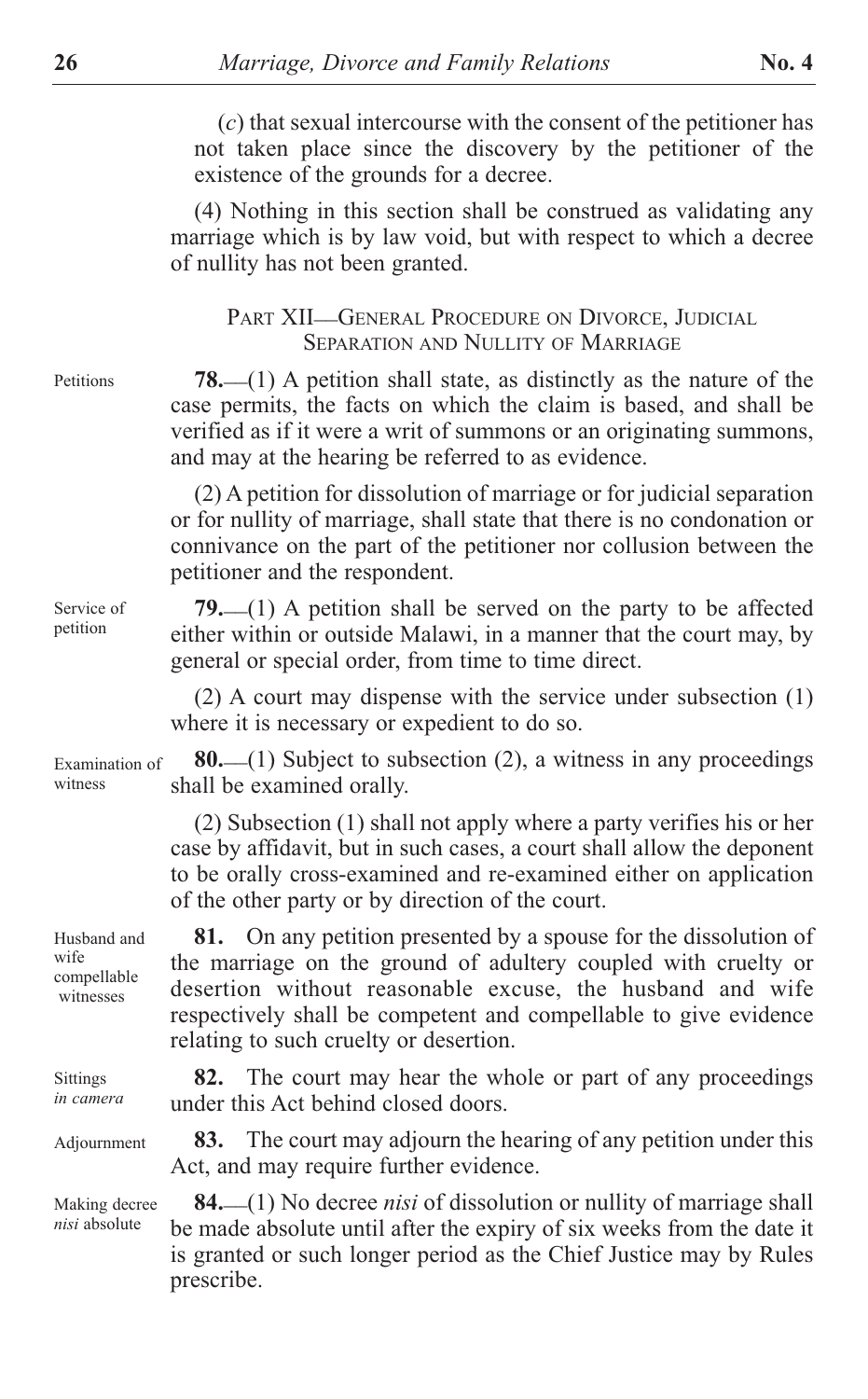(2) During the intervening period between a decree *nisi* and before that decree may be made absolute, any person may show cause why the decree should not be made absolute by reason of its having been obtained by collusion, or by reason of material facts not having been, or being brought before the court.

(3) On cause being shown the court shall \_\_

(*a*) make the decree absolute;

(*b*) reverse the decree nisi; or

(*c*) otherwise deal with the case as the interests of justice demand.

(4) A court may order the costs arising from cause to be paid by the parties or whichever one of them the court considers fit.

(5) Where a petitioner fails to move within a reasonable time that the decree *nisi* must be made absolute, the court may dismiss the suit.

(6) Where no application for a decree nisi to be made absolute is made by the party who obtained it, the party against whom it is granted shall be at liberty to apply to the court at any time after the expiry of six weeks from the earliest date on which the other party could have made the application.

(7) Upon the application referred to in subsection (6), the court shall have the power to

(*a*) make the decree absolute;

(*b*) reverse the decree *nisi*;

(*c*) order an inquiry; or

(*d*) otherwise deal with the matter as it considers fit.

**85.** (1) An applicant may apply to a court deponing that a sum Enforcement to be paid to him or her following an order of that court has not been paid

of orders for payment of money

(2 The court may, by warrant compel the respondent or any person against whom the order is made, to be brought before it, to be examined.

(3) If the court finds that the respondent or any other person brought before it neglects or refuses to pay the sum due together with any costs that may have been incurred, it may, by warrant, direct that all sums due be recovered by distress or sale of goods and chattels of that person, and may also order that the person be detained and kept in safe custody until return can be made to the warrant of distress.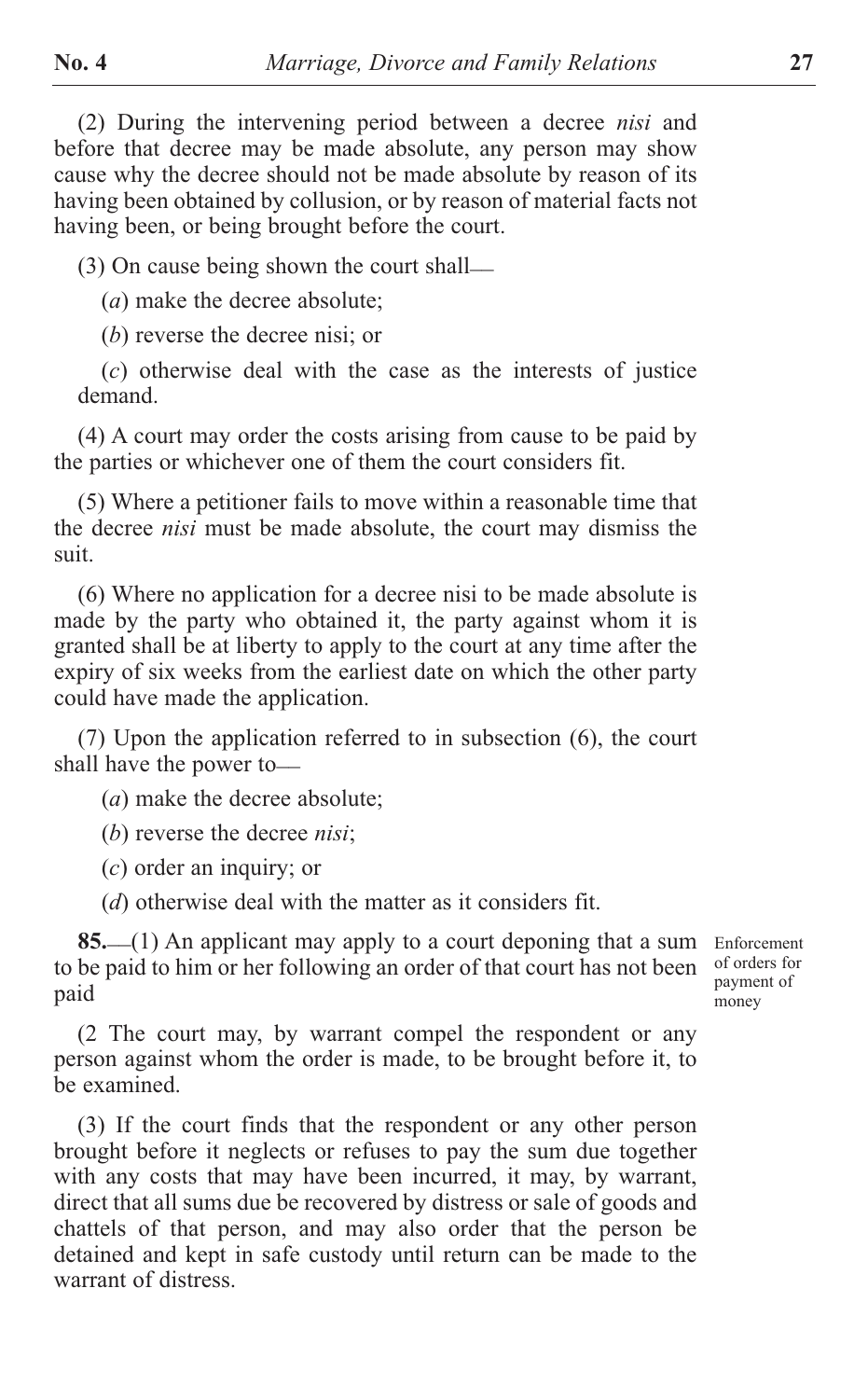(4) Where the person gives sufficient security by way of recognizance or otherwise to the satisfaction of the court for his or her appearance before the court, on a day which may be appointed for the return of the warrant of distress, within seven days of taking the security, that person need not be detained nor kept in safe custody.

(5) If at the time of making an order for maintenance, it is known to the satisfaction of the court that the spouse or person against whom the order for maintenance is made is employed and receives a salary, wage, benefit or other regular pecuniary employment benefit, the court may, if it considers fit, direct that the amount of maintenance so ordered shall be deducted by the employer from the salary, benefit or other employment benefit of the person against whom the order is made and paid to the applicant in such manner as the court may direct having regard to—

(*a*) the regular or particular needs of the applicant and any dependent children;

(*b*) defaults or likelihood of default by the person against whom the order is made in making such payments;

(*c*) places where the parties reside ; and

(*d*) any other relevant factors that the court considers fit.

(6) An employer who, having been served with an order of the court, fails to comply with the order commits an offence and is liable on conviction to a fine of up to K100,000, the whole or part of which may, by order, be applied for the maintenance of the applicant or any children concerned.

**86.** It is lawful for parties to a marriage which—

(*a*) is dissolved by a decree of nullity and the time limit for appealing against it expires but no appeal is presented; or

(*b*) is dissolved or annulled after an appeal,

to marry again as if the prior marriage had been dissolved by death.

**87.** The Chief Justice may make Rules regulating the procedure for petitions for divorce, judicial separation or nullity of marriage under this Act.

PART XIII-MAINTENANCE DURING SUBSISTENCE OF MARRIAGE

88.<sup>(1)</sup> A party to a marriage, a child or person specified in subsection (3) may apply to a court for an order against the other party of marriage or a party to the marriage for maintenance in Rules of court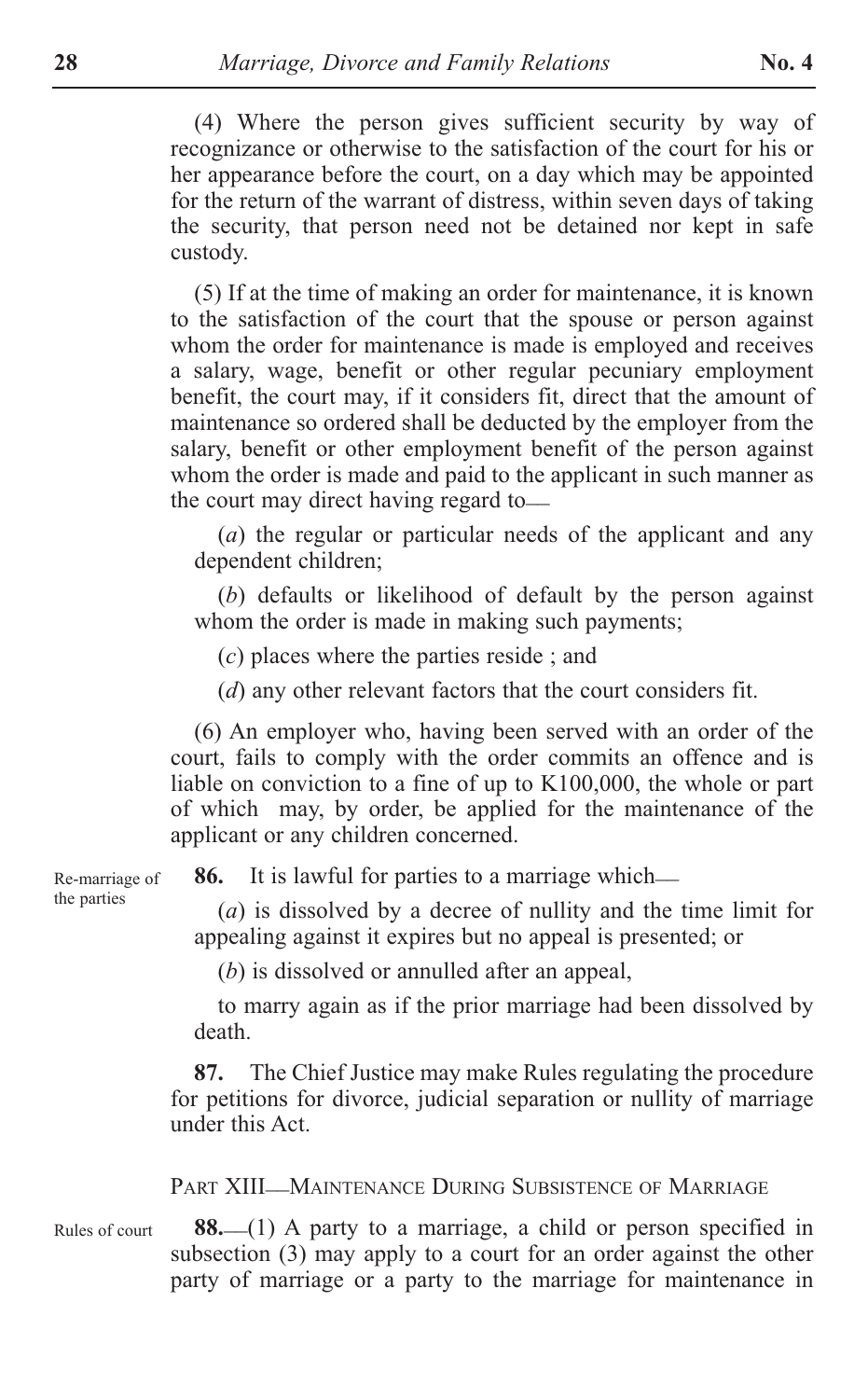respect of the necessaries of life for a family member including shelter, food and education.

(2) In granting an order for maintenance under this section, the court shall consider\_\_

(*a*) the standard of living enjoyed by the parties at the time of the application;

(*b*) the financial commitments of the party against whom the application is made;

(*c*) the ability of the person against whom the application is made to provide for the necessaries applied for;

(*d*) the income of the party making the application relative to the income of the party against whom the application is made; and

(*e*) any other consideration that the court considers relevant.

(3) An application under subsection (1) may also be made by a parent of a party to the marriage, a next of kin or other close relative or any other person on behalf of such party to the marriage or child.

89. (1) A married person whose spouse-

(*a*) is convicted of an offence against her person under Chapters XXII or XXIV of the Penal Code;

(*b*) deserts him or her;

(*c*) is guilty of persistent cruelty to him or her or to his or her children;

(*d*) is guilty of willful neglect to provide reasonable maintenance for him or her or his or her children whom he or she is legally liable to maintain; or

(*e*) is a habitual drunkard,

may apply to the court where the conviction took place, or in which the cause or complaint wholly or partly arises, for an order for maintenance under the Act in Form I in the *First Schedule*.

(2) A court shall upon receipt of an application under subsection (1) issue summons to the respondent in Form J in the First Schedule. *First Schedule*

**90.** \_\_(1) Where a party to a marriage neglects to maintain the other party or to provide the needs of the children to such an extent that the health, safety or security, nutrition and education of such other party or such children, as the case may be, is adversely affected, that neglect constitutes notifiable family misconduct and any of the persons named in section 88 (3) shall be under a duty to report the neglect to the Minister responsible for social welfare.

Spouse may apply for order Cap: 7:01

F*irst Schedule*

Notifiable family misconduct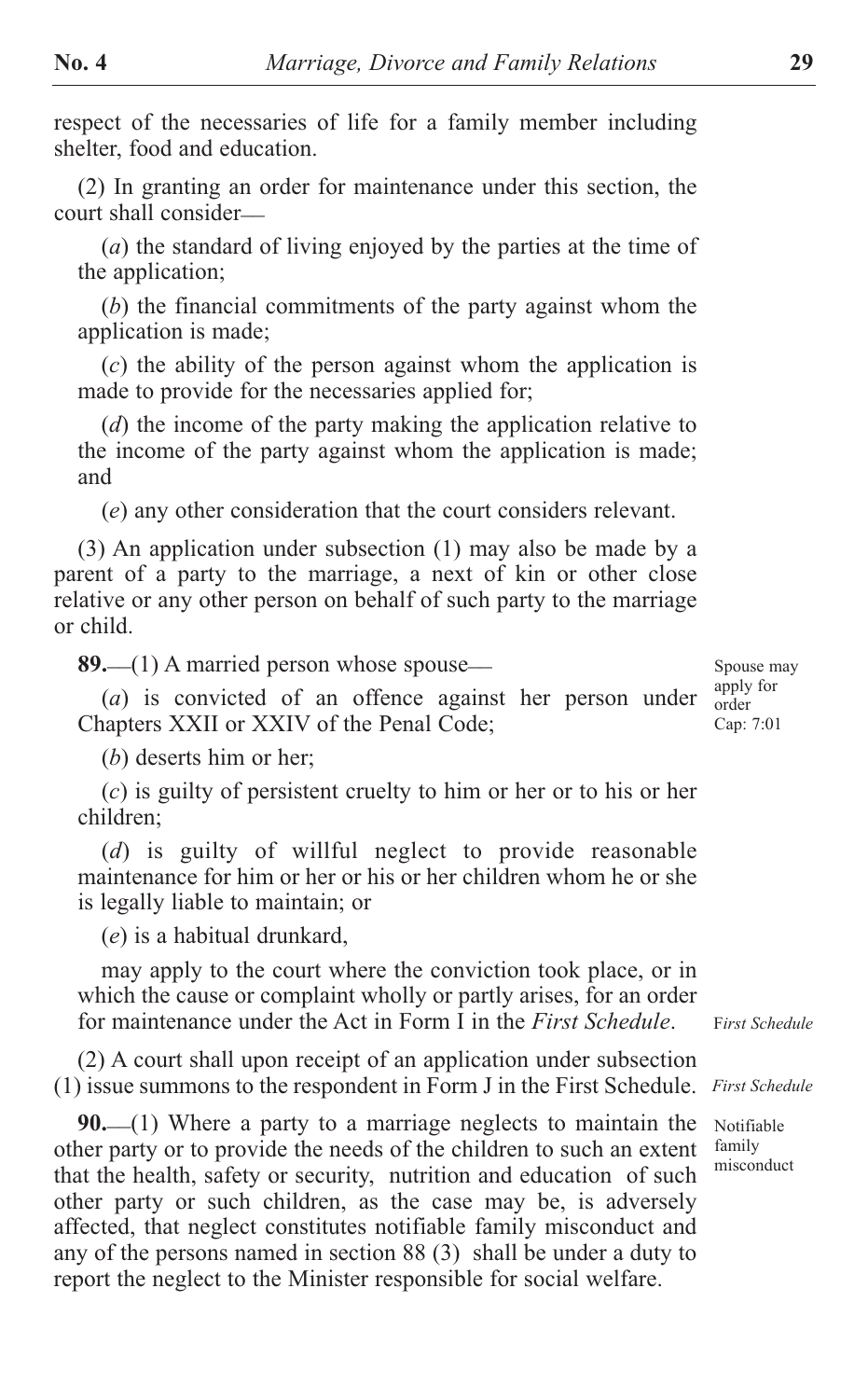(2) Upon receipt of a report of notifiable family misconduct, the Minister responsible for social welfare shall, where appropriate, facilitate the separation of the parties and may make an application for maintenance under section 88.

PART XIV—MAINTENANCE FOLLOWING DIVORCE, JUDICIAL SEPARATION AND NULLITY OF MARRIAGE

91.<sup>(1)</sup> A spouse, whether or not he or she has obtained a pending the suit protection order, may apply to the court, for an order of maintenance pending the suit. Maintenance

> (2) In granting the order of maintenance pending the suit, the court shall have regard to the financial resources of the party against whom the order is made, the conduct of the parties or any other factors it considers relevant.

> (3) An order of maintenance pending the suit shall continue in the case of a decree *nisi* of divorce or nullity, until the decree is made absolute.

**92.** \_\_(1) On a decree absolute declaring a marriage to be dissolved, or on a decree of judicial separation obtained by the applicant, the court may order the respondent to secure to the applicant such sum of money as it thinks reasonable, having regard  $to_-\$ 

(*a*) his or her income;

(*b*) the income of the respondent;

(*c*) the ability of the respondent; and

(*d*) the conduct of the parties.

(2) The court may direct the maintenance to be paid either in a lump sum or in yearly, monthly, or weekly payments for any period not exceeding the life of a spouse, and for that purpose may cause a proper instrument to be executed by all necessary parties.

(3) The court may direct the maintenance to be paid either to the spouse himself or herself or to a trustee to be approved on his or her behalf by the court, and may impose such terms and restrictions, and may direct the execution of the trust deeds as it considers fit, and may from time to time appoint a new trustee.

93.<sup>(1)</sup> Where an order has been made for the payment of maintenance, and the respondent subsequently becomes unable to make the payments, the court may discharge, modify, or suspend the order in whole or in part.

(2) A court may revive the order in whole or in part, upon application, if there is a change in the circumstances of the respondent.

Discharge or alteration of order for maintenance

Permanent maintenance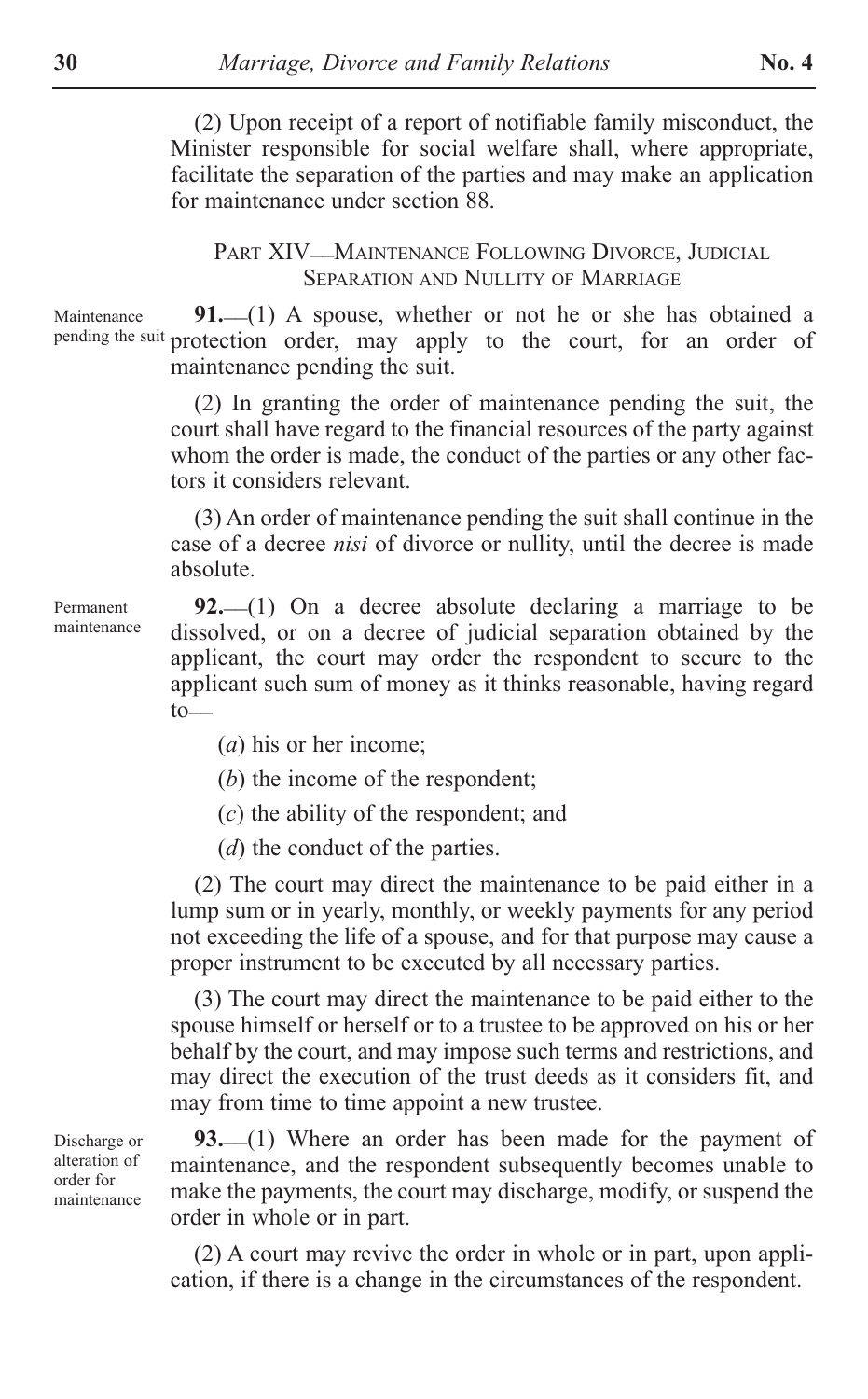94. (1) Subject to subsection (2), after a decree absolute of divorce or of nullity of marriage, a court may inquire into the existence of ante-nuptial or post-nuptial settlements made by the parties whose marriage is the subject of the decree, and may make such orders with reference to the application of the whole or part of the settled property, whether for the benefit of the husband or wife or of the children, if any, or of both children and the parties, as the court considers appropriate.

(2) No order for the benefit of the parties, or either of them, shall be made at the expense of the children.

95. (1) In any proceedings for divorce or judicial separation or any proceedings brought by either party to the marriage, the court shall consider\_\_

(*a*) whether there are any children of the marriage to whom this section applies; and

(*b*) if there are any children to which this section applies, whether, in light of the arrangements which have been, or are proposed to be, made for their upbringing and welfare the court should exercise any of its powers under the Child Care, Act. No 22 of Protection and Justice Act, 2010 in respect to any of them.

(2) Where, in any case to which this section applies, it appears to the court that—

(*a*) the circumstances of the case require it to refer the child to the court exercising jurisdiction on children under the Child Care, Act. No 22 of Protection and Justice Act, 2010; and

(*b*) there are exceptional circumstances which make it desirable in the best interests of the child that the court exercising jurisdiction on children under the Child Care, Protection and Justice Act, 2010 should give a direction under this section, the court may direct that the decree absolute of divorce or judicial separation is not granted until the court exercising jurisdiction on the children under that Act orders otherwise.

(3) In deciding whether the circumstances as mentioned in subsection (2) (*a*) exist, the court shall treat the welfare of the child as paramount and shall also have particular regard, on the evidence before it, to-

(*a*) the wishes and feelings of the child considered in relation to his or her age and level of understanding and the circumstances in which those wishes are expressed;

(*b*) the conduct of the parties in relation to the upbringing of the child;

Power to vary settlements

Welfare of children

2010

2010

Act No. 22 of 2010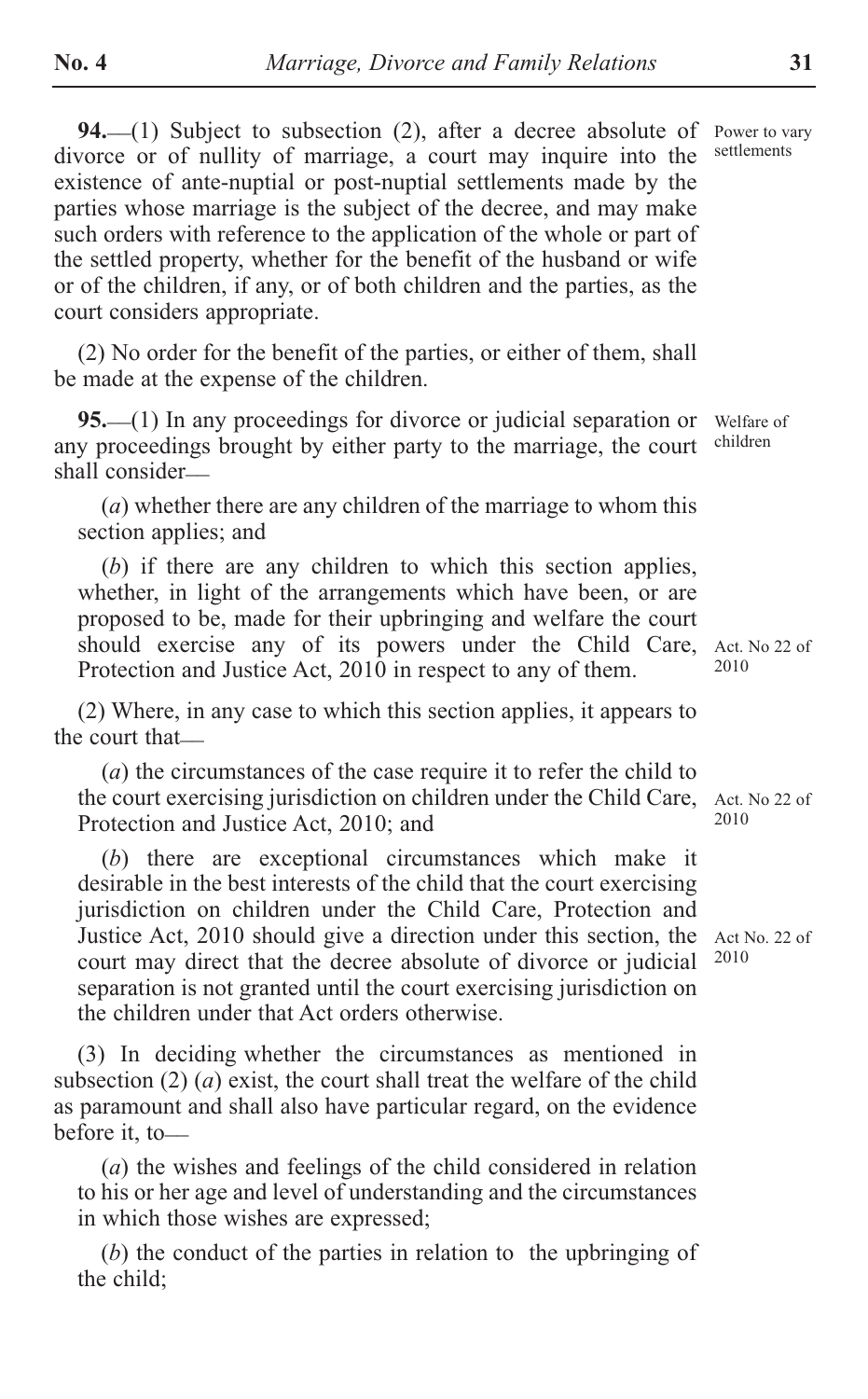(*c*) the general principle that, in the absence of evidence to the contrary, the welfare of the child will best be served\_\_

(i) by his or her regular contact with those who have parental responsibility for him or her and with other members of his or her family and where siblings are brought up together in the same family; and

(ii) where the maintenance of a good continuing relationship with his or her parents is possible;

(*d*) any risk to the child attributable to—

(i) the place where the person with whom the child will reside, is residing or proposes to reside;

(ii) any person with whom that person is residing or with whom he or she proposes to reside with; or

(iii) any other arrangements for the care and upbringing of the child.

PART XV\_\_MAINTENANCE OF SINGLE PREGNANT WOMAN

96. (1) Where a woman is pregnant and the alleged father does not dispute responsibility for the pregnancy or is adjudged by the court to be responsible for the pregnancy, he shall be liable to maintain the woman during the period of the pregnancy and to pay for or reimburse the attendant costs of delivery and the court may, on application by the woman, make an order for enforcement as the court may consider appropriate.

(2) An application for an order for enforcement under this section may be heard in like manner as an application under section 89.

(3) Where the alleged father is a child, liability shall lie against his parents or guardian, but the liability shall revert to him after he ceases to be a child or to be dependent on his parents or guardian.

# PART XVI—GENERAL PROVISIONS ON MAINTENANCE

**97.** \_\_(1) Subject to subsection (2), notwithstanding that a marriage has been declared void by the court, the court shall have the power to make an order\_\_ Powers of the courts to make orders

(*a*) for property settlement;

(*b*) for temporary or permanent maintenance; or

(*c*) for the award of custody of any children of the annulled marriage, in favour of either of the parties as may be deemed appropriate.

Maintenance during pregnancy of a single woman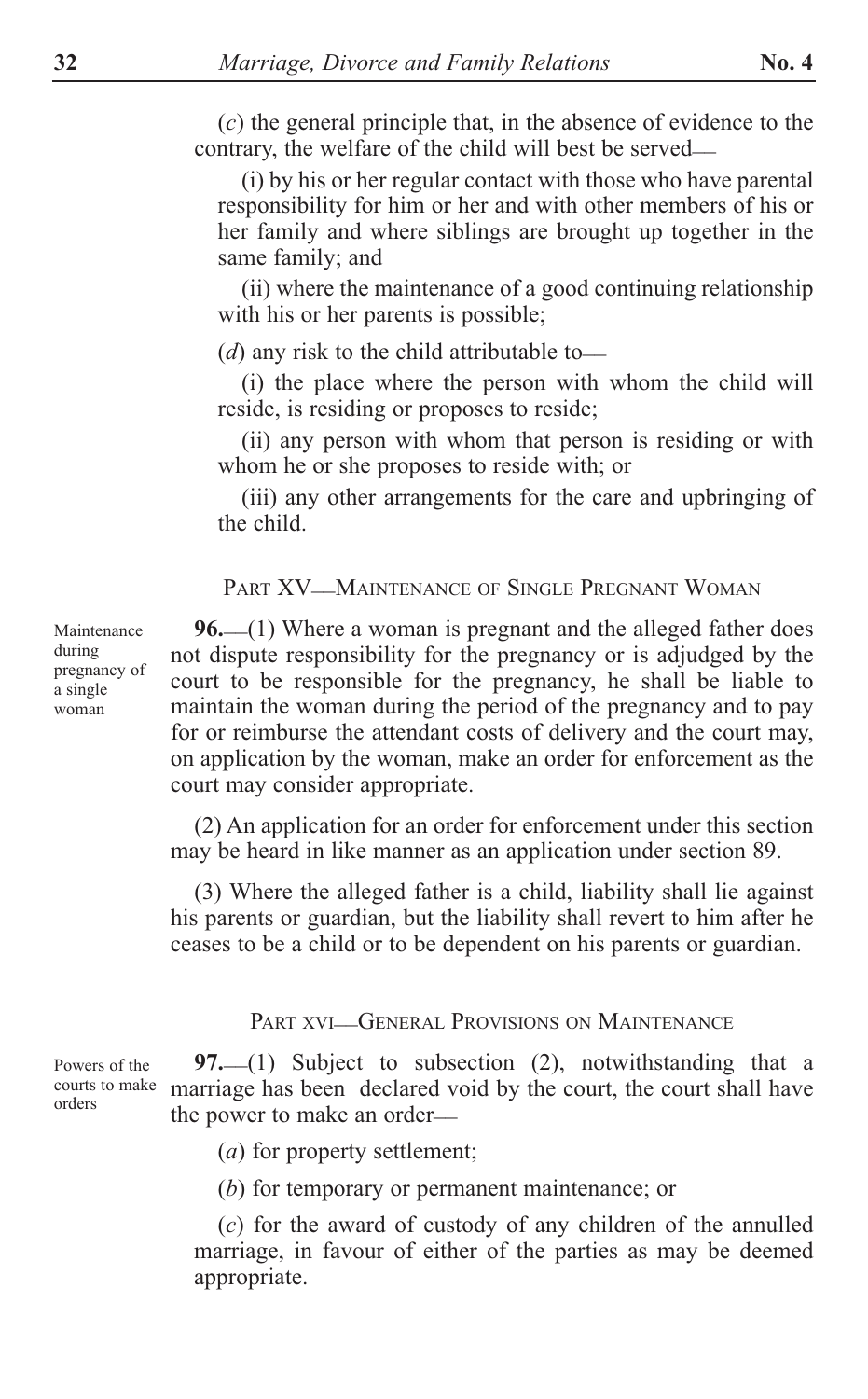(2) Where an order for the maintenance or custody of a child is made, the court shall base its decision on the best interests of the child.

**98.** A court having jurisdiction in the place in which any order under this Act has been made may vary or discharge the order\_\_

(*a*) on the application of either party;

(*b*) upon cause being shown; or

(*c*) upon fresh evidence given to the satisfaction of the court.

**99.** A court may allow non-pecuniary payments amounting to the value of the sum ordered either at the request of either or both of the parties to the action or on its own motion where having regard to all the circumstances, the court considers the non-pecuniary payments to be appropriate.

100.<sup>(1)</sup> Where an applicant is entitled to an order for maintenance following a decree of judicial separation, a court may, in addition to making an order for maintenance, also make an order\_\_

(*a*) giving the applicant the right not to be evicted or excluded from the matrimonial home or any part of it by the respondent for such period as may be specified in the order; and

(*b*) prohibiting the respondent from evicting or excluding the applicant during the period.

(2) If the respondent is entitled to occupy the matrimonial home by virtue of a beneficial estate or interest or contract or any other legal entitlement but the applicant is not so entitled, the court may order the respondent to provide suitable accommodation for the applicant and any child who is entitled to be maintained.

(3) In making an order under this section, the court shall consider\_\_

(*a*) the financial and other resources of each of the parties;

(*b*) the needs of each of the parties and any child who is entitled to be maintained;

(*c*) the likely effect of an order, refusing to grant an order for accommodation, on the health, safety or well-being of the parties or any child;

(*d*) the conduct of the parties in relation to each other;

(*e*) the state of the inter-personal relationship between the parties;

(*f*) the length of time the parties have lived together as husband and wife;

Court may vary or discharge order

Mode of maintenance payments

Order for accommodation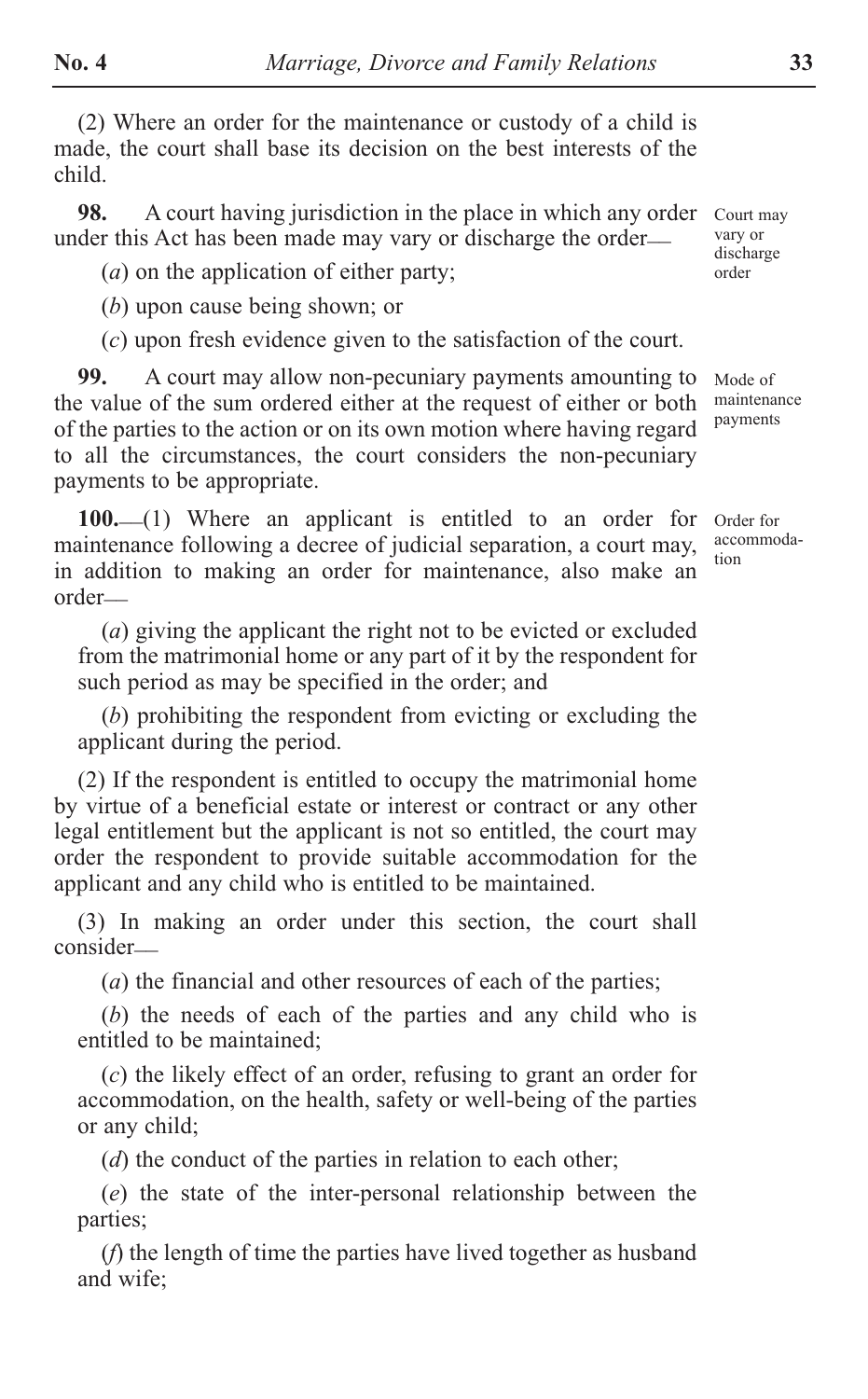(*g*) whether there are or have been children who are children of both parties or for whom both parties have responsibilities;

(*h*) if the parties are separated, the length of time that has elapsed since the parties ceased to live together; or

(*i*) any other relevant factors.

101.<sup>(1)</sup> A person obliged by order to make payments of provided to the maintenance, shall provide full details of his or her address in writing to the clerk of the court which made the order and shall notify the court of any change in his or her address. Address to be

> (2) A person who contravenes subsection (1) commits an offence and is liable on conviction to a fine of K50,000 which shall be applied to the maintenance of the other party or child by order of the court.

**102.** For avoidance of doubt, an appeal from an order for maintenance or the refusal of an order by a court shall lie, in the case of a court subordinate to the High Court, to the High Court and in the case of the High Court, to the Supreme Court of Appeal. Appeals against maintenance orders

#### PART XVII\_\_EXTRA-TERRITORIAL ENFORCEMENT OF MAINTENANCE **ORDERS**

103.<sup>(1)</sup> Where, before or after the commencement of this  $Act$ <sub> $-$ </sub>

> (*a)* a maintenance order is made against a person by a court in a foreign country; and

> (*b*) a certified copy of the order has been transmitted to the Registrar of the High Court,.

> the Registrar of the High Court shall send a copy of the order to the office of a court, as specified in subsection (2), for registration of the order in Malawi.

 $(2)$  Where $-$ 

(*a*) the order was made in the court of superior jurisdiction in the foreign country, it shall be registered in the High Court;

(*b*) the order was not made in a court of superior jurisdiction, it shall be registered in a court of a resident magistrate or a court of a magistrate of the first or second grade as the Registrar of the High Court shall consider appropriate in the circumstances.

Transmission of order made in Malawi

**104.** Where a court in Malawi has made a maintenance order against any person before or after the commencement of the Act, and it is proved to the court that the person against whom the order is made is resident in a foreign country, the court shall send a

Registration of a maintenance order made in a foreign country

court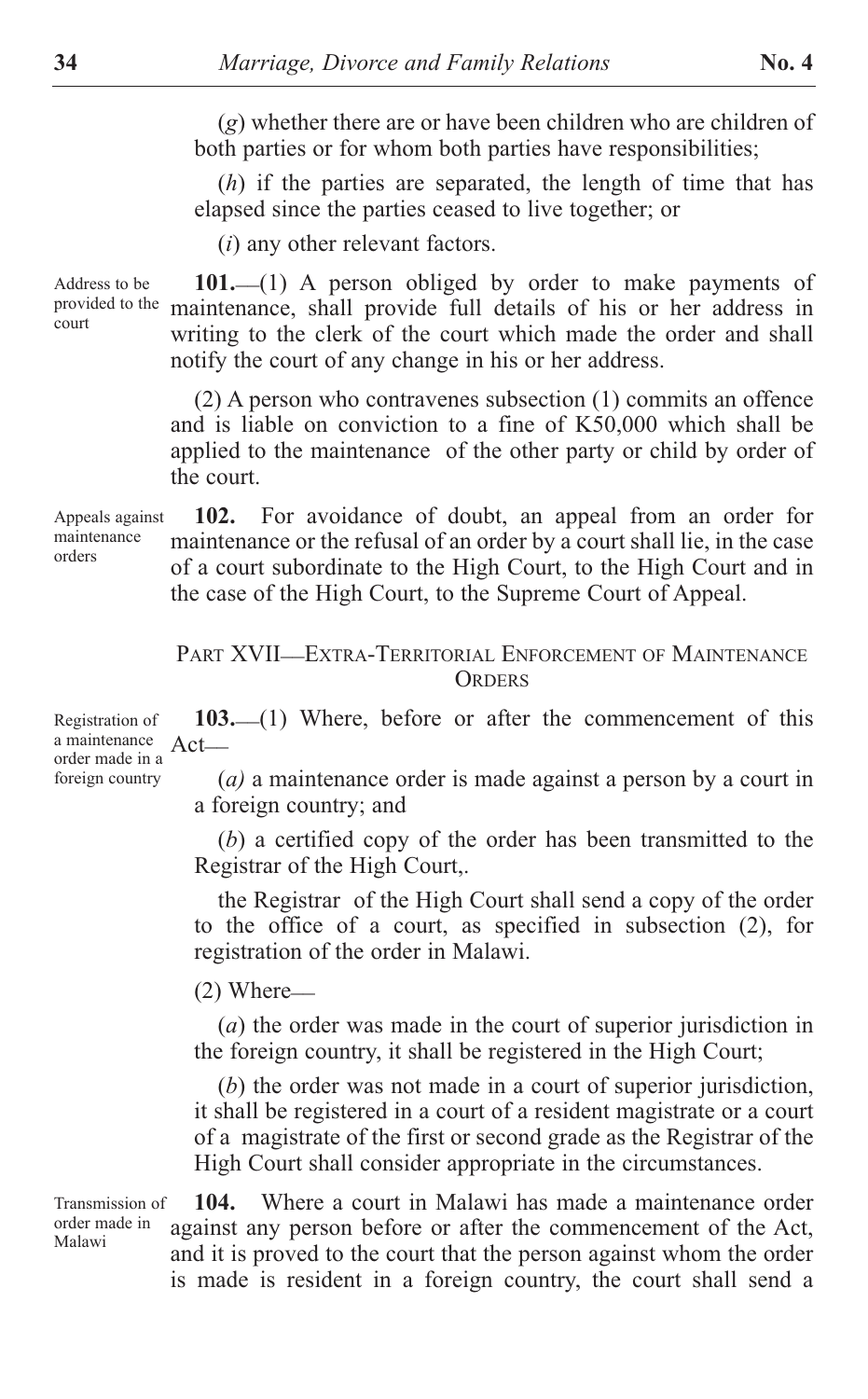certified copy of the order to the appropriate authority in the foreign country.

105.<sup>(1)</sup> Where a maintenance order is made in a court in Malawi against any person who is proved to be resident in a foreign country, the court may make an order in his or her absence as if a summons had been duly served on that person and he or she failed to appear if, after hearing the evidence, the court is satisfied of the propriety of the application.

Power to make order against a person resident in foreign country

(2) The evidence of any witness who is examined on the application shall be put into writing, and the deposition shall be read over to and signed by him or her.

(3) Where the order is made, the court shall send to the appropriate authority in the foreign country\_\_

(*a*) any deposition taken;

(*b*) a certified copy of the order;

(*c*) a statement of the grounds on which the making of the order might have been opposed if the person against whom the order is made had been duly served with summons and had appeared at the hearing; and

(*d*) any other information as the court possesses for facilitating the identification of that person, and ascertaining his or her whereabouts.

(4) It shall be permissible for the appropriate authority in a foreign country, which receives a provisional order for confirmation, to remit the order back to Malawi for purposes of taking further evidence.

(5) The court in Malawi shall after giving the prescribed notice proceed to take the evidence in the same manner and subject to the same conditions as evidence in support of the original application.

(6) Where upon the hearing of the evidence it appears to the court in Malawi that the order ought not to have been made, the court may rescind the order, and any depositions taken shall be dealt with in the same manner as an original deposition.

(7) Subject to subsection (9), the confirmation of an order made under this section shall not affect any power of a court to vary or rescind that order.

(8) On the making of a varying or rescinding order, the court shall send a certified copy of the order to the appropriate authority in the foreign country, and that in the case of an order varying the original order, the order shall not have any effect unless confirmed in the same way as the original order.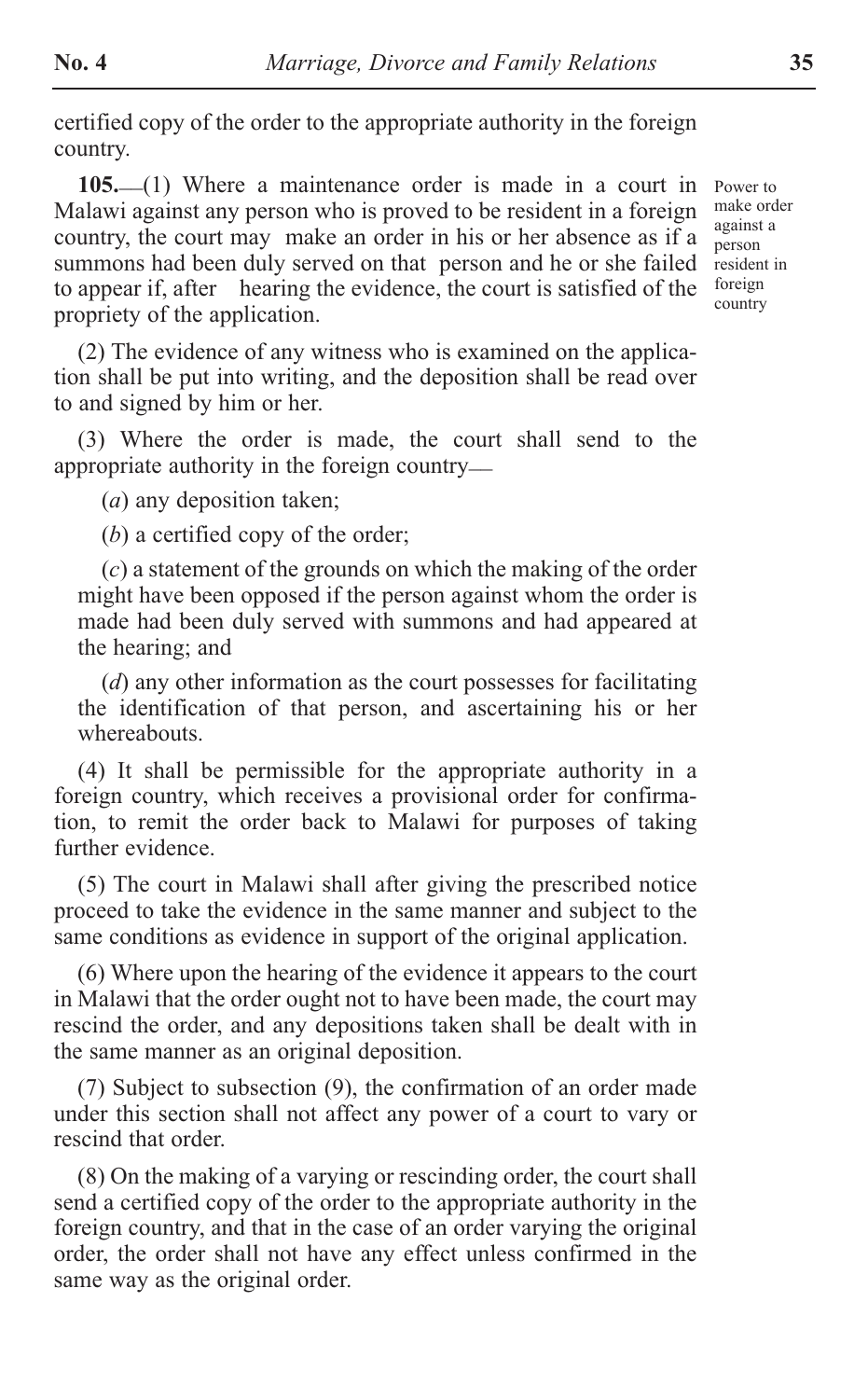(9) The applicant shall have the same right of appeal, if any, against refusal to make a provisional order as he or she would have had against a refusal to make the order had a summons been duly served on the person against whom the order is sought to be made.

**106.** The Chief Justice may make Rules as to the manner in which a case may be remitted to a court authorized to confirm a provisional order, and generally for facilitating communication between a court in Malawi and an appropriate authority in a foreign country. Chief Justice to make rules for facilitating communication

Mode of enforcing orders

**107.** (1) A court

(*a*) in which an order is registered under this Act;

(*b*) by which an order has been confirmed under this Act,

shall take all such steps for enforcing the orders as may be prescribed.

(2) An order registered or confirmed is enforceable in the same way as a civil debt and is recoverable summarily.

(3) A warrant of distress or commitment issued by a court for the purpose of enforcing any order so registered or confirmed under this Part may be executed in any part of Malawi in the same way as if the warrant had been originally issued or subsequently endorsed by a court having jurisdiction in the place where the warrant is executed.

Proof of documents

108.<sup>(1)</sup> A document purporting to be signed by a judge or officer of a court in a foreign country shall, until the contrary is proved, be deemed to have been signed accordingly without proof of the signature or judicial or official character of the person appearing to have signed it.

(2) The officer of a court by whom a document is signed shall, until the contrary is proved, be deemed to be the proper officer of the court to sign the document.

Depositions to be evidence

Powers of President to extend the application of this act to other countries

**109.** A deposition taken in a court in a foreign country for the purposes of this Act may be received in evidence in proceedings before a court under this Act.

**110.** Where the President is satisfied that reciprocal provisions have been or are about to be made by the legislature of any foreign country for the enforcement within that country or part of it of maintenance orders made by courts in Malawi, he or she may, by proclamation extend the Act to a foreign country or part of it, and this Act shall apply accordingly in respect of that country or part so that the references to foreign country in this Act were references to that country.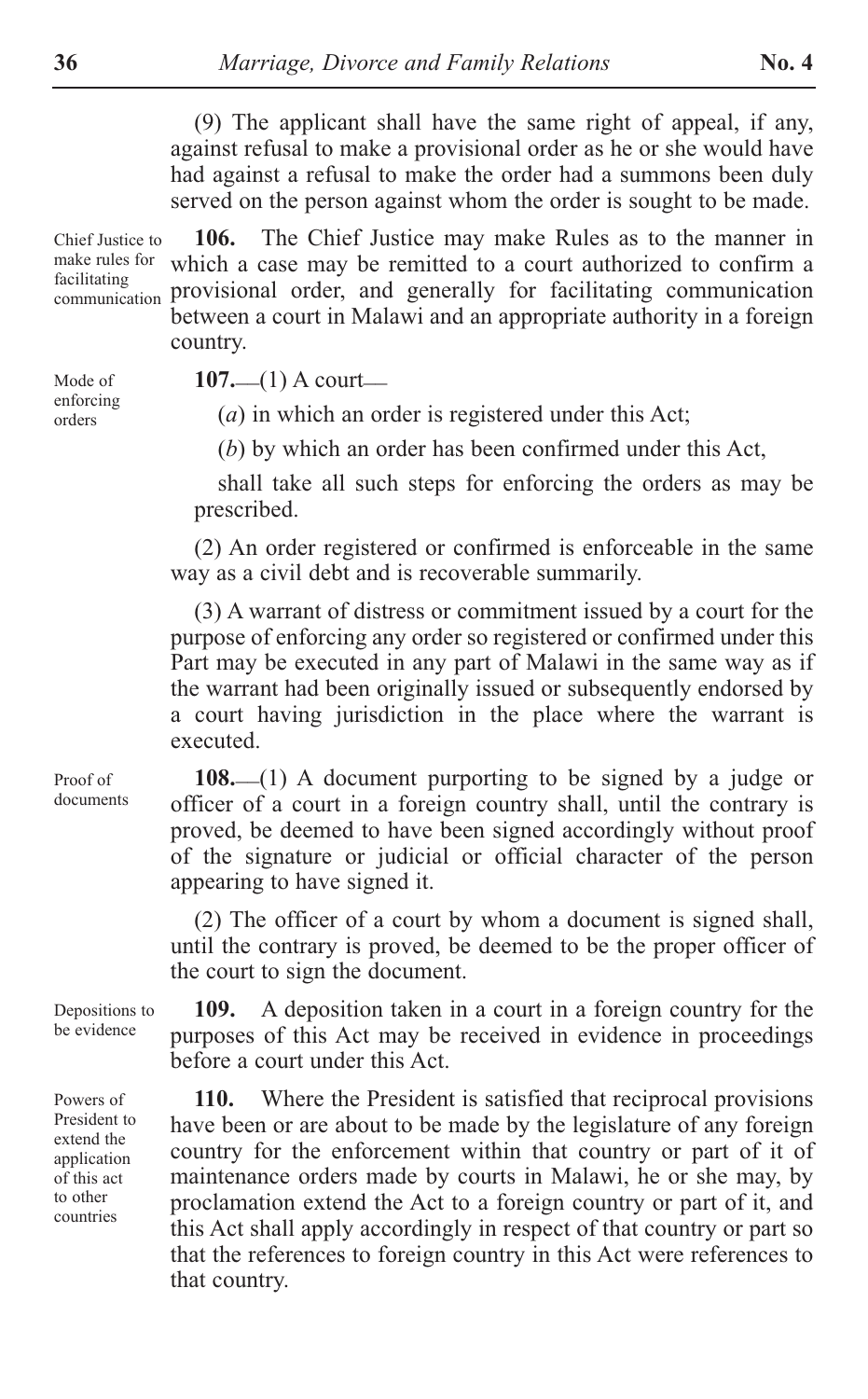#### PART XVIII\_MISCELLANEOUS

**111.** \_\_(1) The Minister may, by order published in the *Gazette*, or by directions in writing, establish Family Counselling Panel to counsel parties to a marriage to prevent or to address any case of notifiable family misconduct.

(2) A Family Counseling Panel may intervene in a case of neglect or abuse upon information it may receive from a party to the marriage or from any person.

(3) In any case of neglect or abuse coming before a court, the court shall inquire if the case was referred to a Family Counseling Panel and may itself refer the case to a Family Counseling Panel, but the intervention of a Family Counseling Panel, whether before or upon reference to it by a court, shall have no effect on any ensuing proceedings for maintenance before any court.

(4) The Minister may make rules for the regulation and functioning of Family Counseling Panels.

112.<sup>(1)</sup> A person who uses his or her influence, as a close relation to a party to a marriage, whether by conduct or language  $to$ 

(*a*) cause a breakdown of a marriage relationship between the parties to a marriage;

(*b*) instigate any conduct by either or both of the parties to the marriage likely to adversely affect their marriage relationship;

(*c*) cause one party of the marriage to withhold maintenance or support from the other; or

(*d*) in any way render a marriage relationship to deteriorate or fail,

commits an offence and is liable on conviction to a fine of K100,000 and to imprisonment for twelve months.

(2) The court may, upon application, make an order of restraint or compensation against a person convicted of an offence under subsection  $(1)$ .

**113.** The Chief Justice may prescribe the forms to be used and the fees to be paid by a person applying for an order of maintenance under this Act. Forms and fees

114.<sup>(1)</sup> The Marriage Act, the African Marriage (Christian Rites) Registration Act, the Asiatics (Marriage, Divorce and Succession) Act, the Divorce Act, the Married Women (Maintenance) Act and the Maintenance Orders (Enforcement) Act are hereby repealed. Repeals and savings Cap.25:01 Cap.25:02 Cap.25:04 Cap.25:03 Cap.25:05

Conduct by third parties

Cap.26:04

Establishment of Family Counseling Panels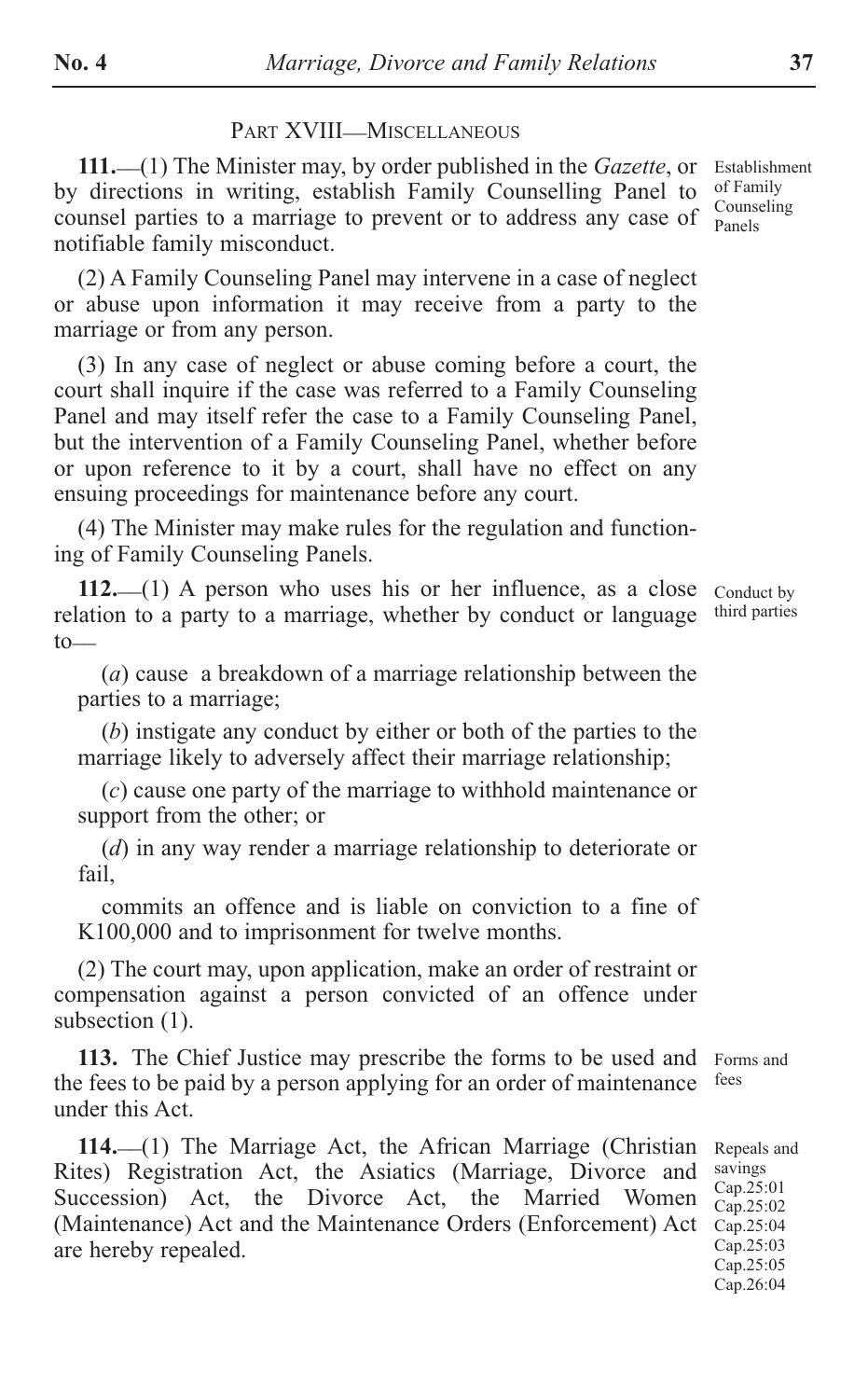(2) A licence or certificate issued, notice published, registration effected, caveat entered or other thing done under the Marriage Act, the African Marriage (Christian Rites) Registration Act, the Asiatics (Marriage, Divorce and Succession) Act, the Divorce Act, the Married Women (Maintenance) Act and the Maintenance Orders (Enforcement) Act repealed by subsection (1) shall, if in force at the commencement of this Act, continue in force, and have effect as if issued, published, effected, entered or done under the corresponding provisions of this Act.

(3) Where a period of time specified in the Marriage Act, the African Marriage (Christian Rites) Registration Act, the Asiatics (Marriage, Divorce and Succession) Act, the Divorce Act, the Married Women (Maintenance) Act and the Maintenance Orders (Enforcement) Act repealed by subsection (1) is current at the commencement of this Act, this Act shall have effect as if the corresponding provisions of this Act had been in force when that period begun to run.

(4) A document referring to the Marriage Act, the African Marriage (Christian Rites) Registration Act, the Asiatics (Marriage, Divorce and Succession) Act, the Divorce Act, the Married Women (Maintenance) Act and the Maintenance Orders (Enforcement) Act repealed by subsection (1) shall be construed as referring to the corresponding provisions of this Act.

(5) Nothing in this Act shall affect the validity of any marriage celebrated before the commencement of this Act, under an enactment repealed by this Act.

(6) Any proceedings taken with reference to\_\_

(*a*) a marriage celebrated or entered into;

(*b*) a register book kept; or

(*c*) any warrant issued,

under an enactment repealed by this Act, shall have effect as if taken with reference to the corresponding provisions of this Act.

## FIRST SCHEDULE

#### FORMS

#### FORM A

#### MARRIAGE REGISTER BOOK (SS. 6 and 8)

No. Date when celebrated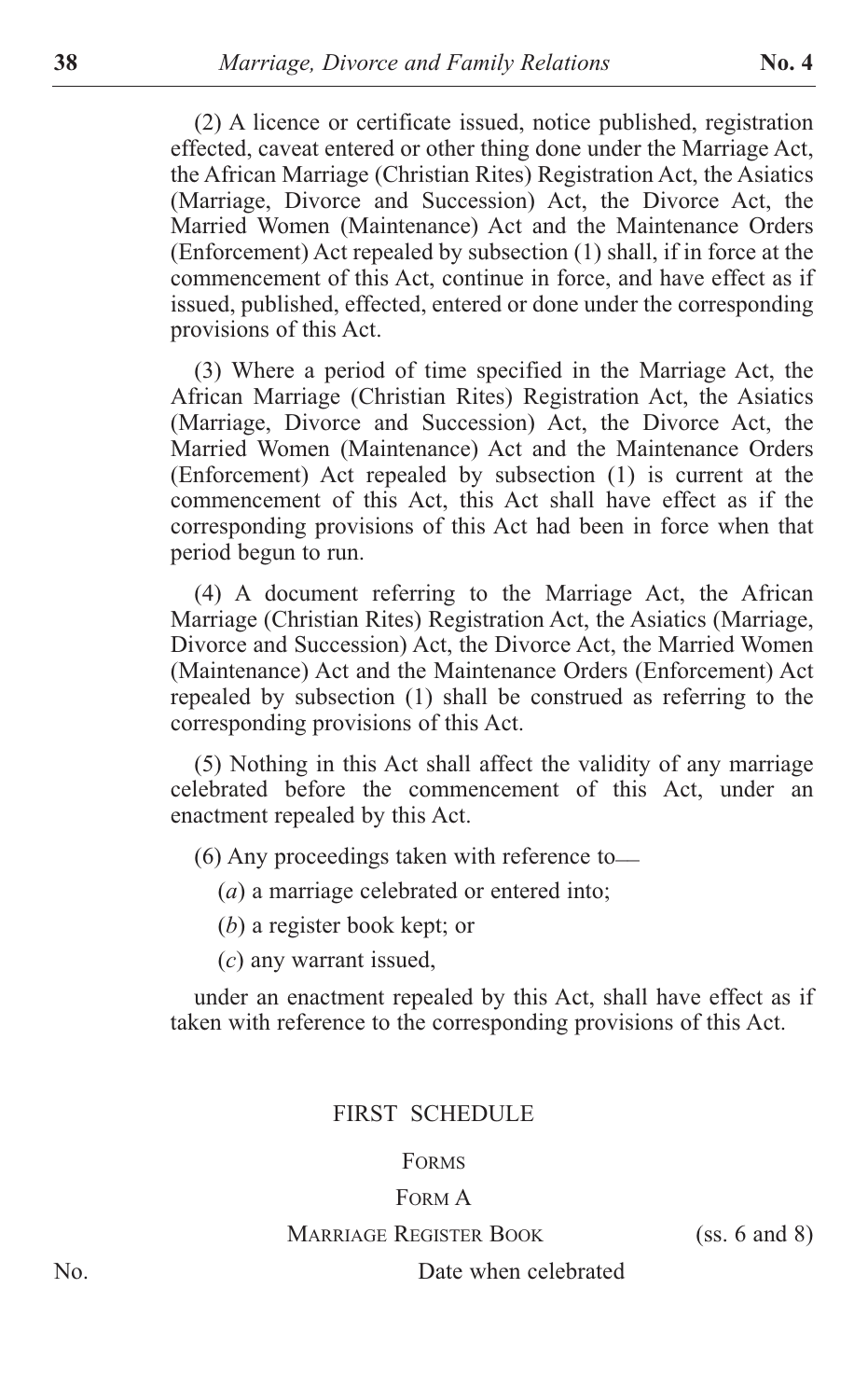| Contracting<br>Parties | (Man)                                                |
|------------------------|------------------------------------------------------|
|                        | (Woman)                                              |
|                        | (Man)                                                |
| Age                    | (Woman)                                              |
| Nationality            | (Man)                                                |
|                        | (Woman)                                              |
|                        | (Man)                                                |
| Village                | (Woman)<br>(Man)                                     |
| Traditional            |                                                      |
| Authority              | (Woman)<br>(Man)                                     |
| District               |                                                      |
|                        | (Woman)                                              |
| Occupation             | (Man)                                                |
|                        | (Woman)                                              |
| Residence              | (Man)                                                |
|                        | (Woman)                                              |
|                        | (1)                                                  |
| Witness                | (2)                                                  |
| Signature              |                                                      |
|                        | (registrar)                                          |
|                        | (religious body, sect, denomination or ethnic group) |
|                        |                                                      |
|                        |                                                      |
|                        |                                                      |
|                        | (The register is in duplicate)                       |

# FORM B

| <b>NOTICE OF MARRIAGE</b> | (ss. 19 and 27) |
|---------------------------|-----------------|
|                           |                 |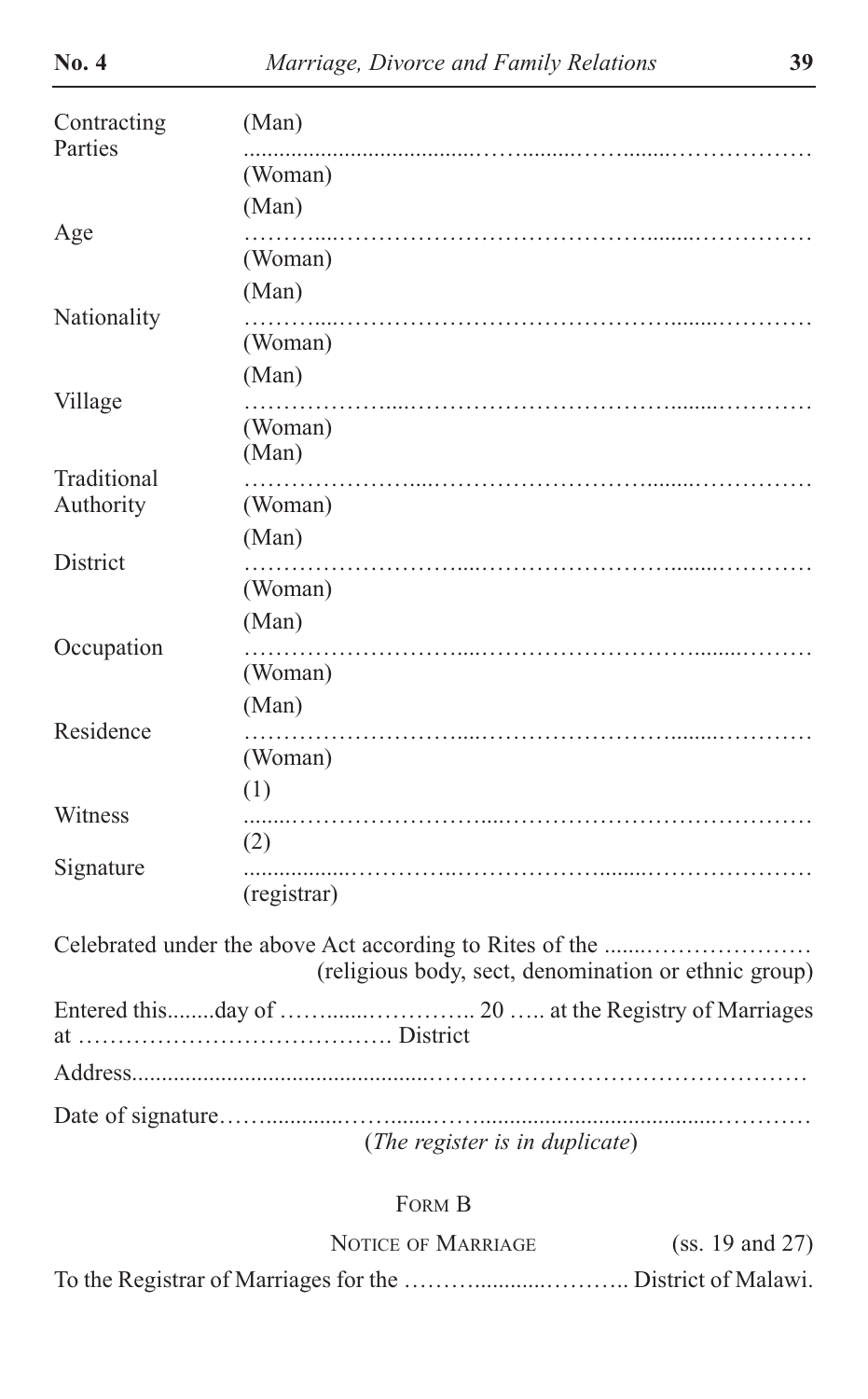I HEREBY give you notice that a marriage is intended to be had within three months from this date between me, the undersigned, and the other party named at ……………….....……....................…….

| Name | Status | Occupation,<br>Rank or Profession | Age | Dwelling or<br>Place of abode |
|------|--------|-----------------------------------|-----|-------------------------------|
|      |        |                                   |     |                               |

Witness my hand this ………………… day of ………………… 20 ….........

................................................. *Signature*

#### FORM C

FORM OF ATTESTATION (S. 20)

Signed by the said ……….……….................……, at ……….………………, on the …………day of ….......…........……….. 20.........., this notice having been first read over to him [her] [or, read over and truly interpreted t o him [her] in the ………………………. Language] by ………...................…...……. He [she] seemed to understand the same and made his [her] mark thereto in my presence.

> ................................................. *Signed*

#### FORM D

#### REGISTRAR'S PERMIT (ss. 24 and 28)

I,........................................... Registrar of marriages in the …...................…… District in Malawi, do hereby certify that on the ………. day of ………………… 20...…, notice was duly entered in the Marriage Notice Book of this district of the marriage intended between the parties herein named and described, such notice being delivered under the hand of …….........................................one of the parties, that is to say\_\_

| Name | <b>Status</b> | Occupation<br>Rank or | Age | Residence | Length of<br>Residence |  |
|------|---------------|-----------------------|-----|-----------|------------------------|--|
|      |               | Profession            |     |           |                        |  |
|      |               |                       |     |           |                        |  |
|      |               |                       |     |           |                        |  |
|      |               |                       |     |           |                        |  |

Place of intended marriage as set out in the Notice of Marriage .........................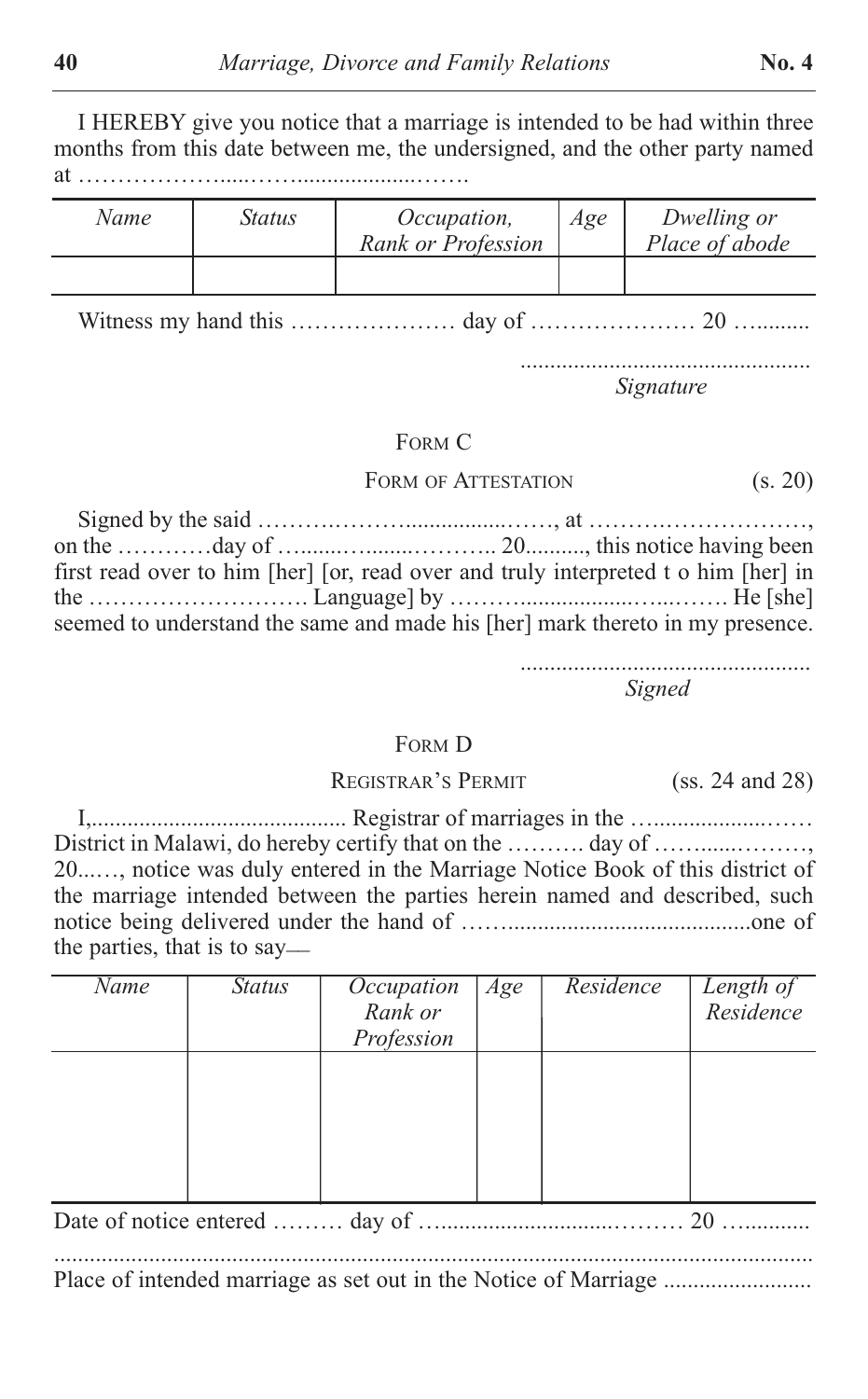Date of certificate given, …….. day of ………................……..…, 20 ...........…

No caveat has been entered against the issue of this certificate: or

A caveat was entered against the issue of this certificate on the ………….day of ……………............, 20 ........, but it has been cancelled.

> ……………………………………………………… *Signed, A.B*.

*Registrar of Marriages ………..........……….District*

NOTE\_\_This permit will be void unless the marriage is solemnised on or before the ……… day of …………...............………, 20 ….......

#### FORM E

#### SPECIAL LICENCE (s. 25)

Whereas A.B. and C.D. desire to marry, and sufficient cause has been shown to me why the preliminaries required by the Marriage, Divorce and Family Relations Act should be dispensed with:

Now, therefore, in pursuance of the Act, I do dispense with the giving of notice and the issue of the prescribed permit, and do hereby authorise any registrar of marriages, to celebrate the marriage between the said A.B. and C.D. at [place of celebration], within ……..........……….. days from the date specified in this licence.

This marriage may be celebrated by a registrar of marriages between the hours of 8 o'clock in the forenoon and 6 o'clock in the afternoon.

Given under my hand this ………… day of...................…………., 20 ......…

................................................... *Minister*

FORM F

#### OATH OF MARRIAGE (S. 34)

Registrar: "Do I understand that you A.B., and you C.D., have come here for the purpose of being husband and wife"?

If the answer is "Yes", the registrar shall proceed as follows—

"By the public declaration that you take each other as husband and wife made in my presence, and in the presence of persons now here, and by their subsequent attestation and by signing your names to that effect you become legally married to each other, although no other rite of a customary or religious nature shall take place, and that this marriage cannot be dissolved during your lifetime except by a valid decree of divorce, and if either of you before the death of the other shall contract another marriage while this remains undissolved you commit an offence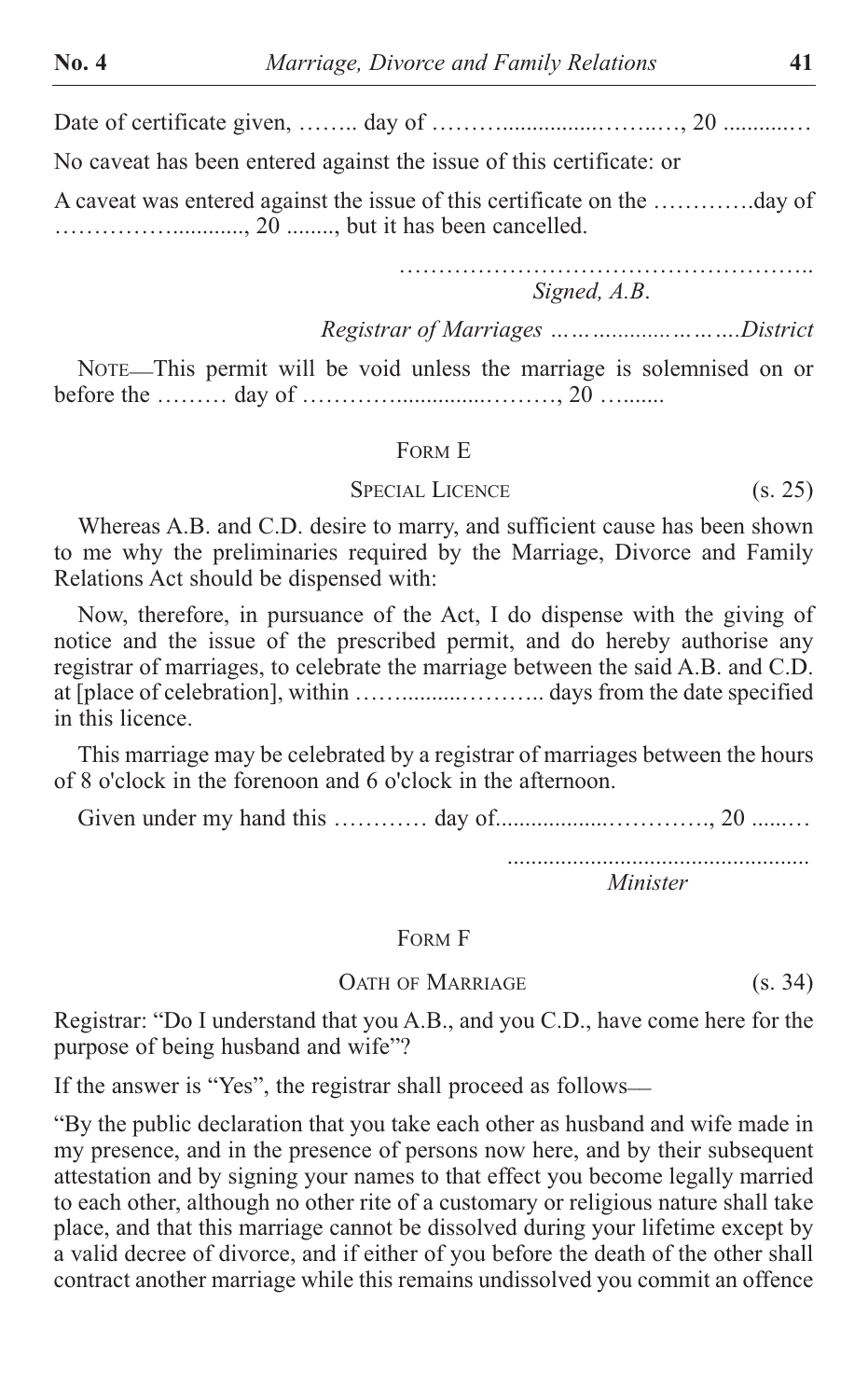and shall be liable to punishment for that offence."

Each of the parties shall then say to the other\_\_

"I call upon all persons present here to witness that I, A.B. takes C.D., to be my lawful wife (or husband)."

|                                                |              |                    |              |                                             |            |                               |                |                                       |  | FORM G                                         |               |              |                    |              |               |            |                                             |                |                                       |
|------------------------------------------------|--------------|--------------------|--------------|---------------------------------------------|------------|-------------------------------|----------------|---------------------------------------|--|------------------------------------------------|---------------|--------------|--------------------|--------------|---------------|------------|---------------------------------------------|----------------|---------------------------------------|
| <b>CERTIFICATE OF MARRIAGE</b>                 |              |                    |              |                                             |            |                               |                |                                       |  |                                                |               |              |                    |              |               |            | (s.35)                                      |                |                                       |
| <b>MALAWI</b>                                  |              |                    |              |                                             |            |                               |                |                                       |  |                                                | <b>MALAWI</b> |              |                    |              |               |            |                                             |                |                                       |
| The Marriage, Divorce and Family Relations Act |              |                    |              |                                             |            |                               |                |                                       |  | The Marriage, Divorce and Family Relations Act |               |              |                    |              |               |            |                                             |                |                                       |
|                                                |              | Section 35         |              |                                             |            |                               |                |                                       |  |                                                |               |              | Section 35         |              |               |            |                                             |                |                                       |
|                                                |              |                    |              |                                             |            |                               |                |                                       |  |                                                |               |              |                    |              |               |            |                                             |                |                                       |
| at.                                            |              |                    |              |                                             |            |                               |                |                                       |  |                                                |               |              |                    |              |               |            |                                             |                |                                       |
| <b>CERTIFICATE OF MARRIAGE</b>                 |              |                    |              |                                             |            |                               |                |                                       |  | <b>CERTIFICATE OF MARRIAGE</b>                 |               |              |                    |              |               |            |                                             |                |                                       |
|                                                |              |                    |              |                                             |            |                               |                |                                       |  |                                                |               |              |                    |              |               |            |                                             |                |                                       |
| No                                             |              |                    |              |                                             |            |                               |                |                                       |  | No                                             |               |              |                    |              |               |            |                                             |                |                                       |
|                                                |              |                    |              |                                             |            |                               |                |                                       |  |                                                |               |              |                    |              |               |            |                                             |                |                                       |
| Date                                           |              |                    |              |                                             |            |                               |                |                                       |  | Date                                           |               |              |                    |              |               |            |                                             |                |                                       |
|                                                |              |                    |              |                                             |            |                               |                |                                       |  |                                                |               |              |                    |              |               |            |                                             |                |                                       |
|                                                |              |                    |              |                                             |            |                               |                |                                       |  |                                                |               |              |                    |              |               |            |                                             |                |                                       |
|                                                |              |                    |              |                                             |            |                               |                |                                       |  |                                                |               |              |                    |              |               |            |                                             |                |                                       |
|                                                |              |                    |              |                                             |            |                               |                |                                       |  |                                                |               |              |                    |              |               |            |                                             |                |                                       |
| 19<br>δ.                                       | When Married | Names and Surnames | $_{\rm Age}$ | <b>Status</b>                               | Profession | Residence at time of Marriage | Parent(s) name | Occupation or profession of parent(s) |  | 19                                             | ,<br>Ž        | When Married | Names and Surnames | $_{\rm Age}$ | <b>Status</b> | Profession | Residence at time of Marriage               | Parent(s) name | Occupation or profession of parent(s) |
| Name of<br>Husband                             |              |                    |              |                                             |            |                               |                |                                       |  | Name of<br>Husband                             |               |              |                    |              |               |            |                                             |                |                                       |
| Name of<br>wife                                |              |                    |              |                                             |            |                               |                |                                       |  | Name of<br>wife                                |               |              |                    |              |               |            |                                             |                |                                       |
|                                                |              |                    |              |                                             |            |                               |                |                                       |  |                                                |               |              |                    |              |               |            |                                             |                |                                       |
| Witnesses                                      |              |                    |              |                                             |            |                               |                |                                       |  | Witnesses                                      |               |              |                    |              |               |            |                                             |                |                                       |
|                                                |              |                    |              |                                             |            |                               |                |                                       |  |                                                |               |              |                    |              |               |            |                                             |                |                                       |
|                                                |              |                    |              |                                             |            | A.B.,                         |                |                                       |  |                                                |               |              |                    |              |               |            | A.B.,                                       |                |                                       |
|                                                |              |                    |              | Minister (or Registrar)<br>(as case may be) |            |                               |                |                                       |  |                                                |               |              |                    |              |               |            | Minister (or Registrar)<br>(as case may be) |                |                                       |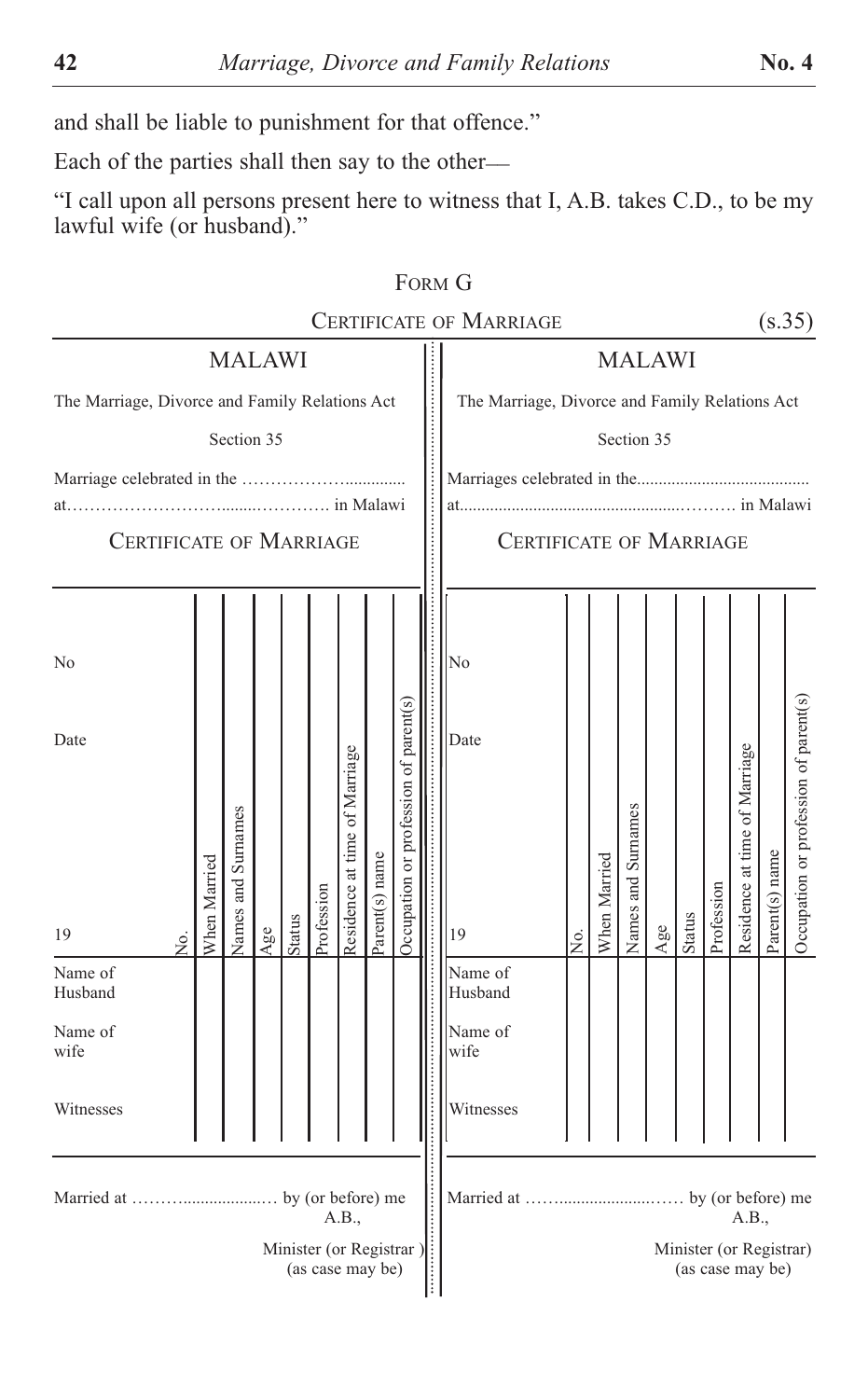| was celebrated<br>between us | This marriage                | A.B.<br>C.D.               |                  | in the<br>presence<br>of us |                         | $E.F.$ :<br>$GH$ :<br>Witnesses |               | This marriage<br>was celebrated<br>between us | A.B.<br>C.D.                        | in the<br>presence<br>of us | E.F.<br>G.H<br>Witnesses                                                              |
|------------------------------|------------------------------|----------------------------|------------------|-----------------------------|-------------------------|---------------------------------|---------------|-----------------------------------------------|-------------------------------------|-----------------------------|---------------------------------------------------------------------------------------|
|                              |                              |                            |                  |                             |                         |                                 |               | MARRIAGE, DIVORCE AND FAMILY RELATIONS ACT    |                                     |                             |                                                                                       |
|                              |                              |                            |                  |                             |                         |                                 |               | <b>CERTIFICATE OF MARRIAGE</b>                |                                     |                             |                                                                                       |
|                              |                              |                            |                  |                             |                         |                                 |               |                                               |                                     |                             |                                                                                       |
|                              | No.                          | When<br>married            | Name<br>Surnames | and                         | Full<br>age or<br>minor |                                 | <b>Status</b> | Rank or<br>Profession                         | Residence<br>at time of<br>Marriage | Parent(s)                   | Rank or<br>Profession<br>of Parent(s)                                                 |
| Husband                      |                              |                            |                  |                             |                         |                                 |               |                                               |                                     |                             |                                                                                       |
| Wife                         |                              |                            |                  |                             |                         |                                 |               |                                               |                                     |                             |                                                                                       |
| Witness                      |                              |                            |                  |                             |                         |                                 |               |                                               |                                     |                             |                                                                                       |
| Witness                      |                              |                            |                  |                             |                         |                                 |               |                                               |                                     |                             |                                                                                       |
|                              | was celebrated<br>between us |                            |                  |                             |                         |                                 | of us         |                                               | Signature of Second Witness         |                             |                                                                                       |
|                              |                              |                            |                  |                             |                         |                                 | FORM H        |                                               |                                     |                             |                                                                                       |
|                              |                              |                            |                  |                             |                         |                                 |               | COPY OF REGISTER OF MARRIAGE                  |                                     |                             | (s. 43)                                                                               |
| No Date                      |                              | Contracting Age<br>Parties |                  |                             | Nationality             |                                 | Village       | Traditional<br>Authority                      | District                            | Witness                     | Signature<br>of<br>officiating<br>minister.<br>address<br>and<br>date of<br>signature |
|                              |                              | Man                        |                  |                             |                         |                                 |               |                                               |                                     |                             |                                                                                       |
|                              |                              | Woman                      |                  |                             |                         |                                 |               |                                               |                                     |                             |                                                                                       |

\* religious body, sect, denomination or ethnic group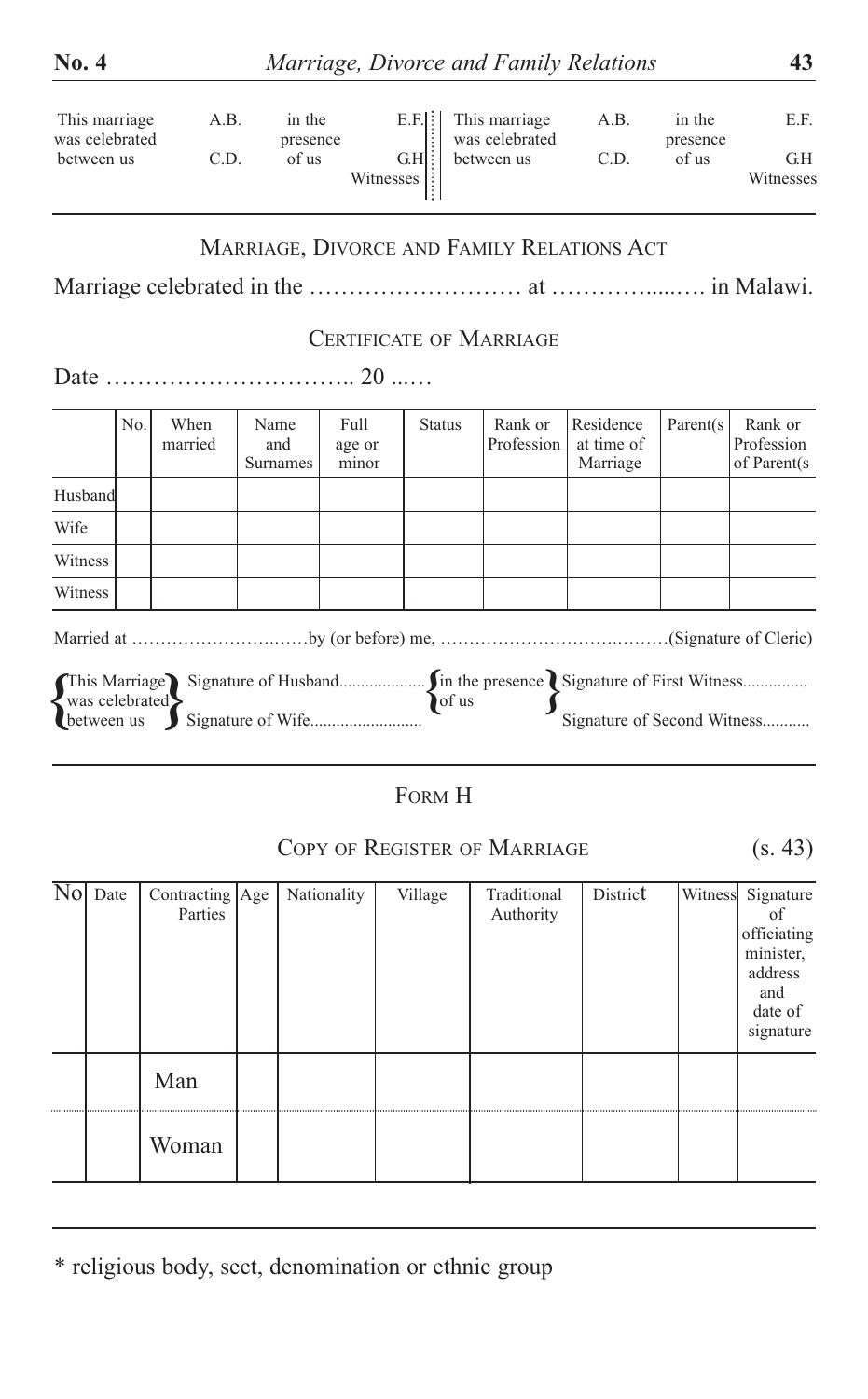#### FORM I

| <b>APPLICATION FOR MAINTENANCE</b>                      | (s. 89) |
|---------------------------------------------------------|---------|
|                                                         |         |
|                                                         |         |
| In the  Grade Subordinate Court                         |         |
| Matrimonial Cause No. $\dots \dots \dots$ of 20 $\dots$ |         |
|                                                         |         |

……………......…………………………….*Applicant*

and

……….......…………………………….....*Respondent*

The application of ……………………………………………………(hereinafter called the "Applicant") who states that his or her spouse ……………………… ……………….......…… of …………………………………………(hereinafter

called the "Respondent"):

| contrary to Section  of the Penal Code and sentenced to pay a fine of K |  |  |
|-------------------------------------------------------------------------|--|--|
|                                                                         |  |  |

(*b*) That legal custody of ……………………….……...................…………… (child(ren)) of the marriage between the Applicant and the Respondent be committed to the Applicant until the age of 16 years;

(*c*) The Respondent pay to the Applicant personally, or for her use to any officer of the Court or third person on her behalf, such weekly sum as the Court shall, having regard to the means both of the Applicant and the Respondent, consider reasonable.

(*d*) That the costs of the Court and of the Applicant shall be paid by the Respondent.

> 、<br>`………………………………………………… (*Applicant*)

- 1. Taken before me this …. day of …...........………20 .… at …..………..… *Registrar/Magistrate*
- 2. Filed on behalf of the Applicant this …. day of ….......……...........…20… *Legal Practitioner for the Applicant*

NOTE: If the Applicant is not represented by a Legal Practitioner, he or she must appear before the Magistrate in person and (2) should be deleted.

> If the Application is filed by a Legal Practitioner on his or her behalf, 1. must be deleted.

Fee of K10 is payable for filing.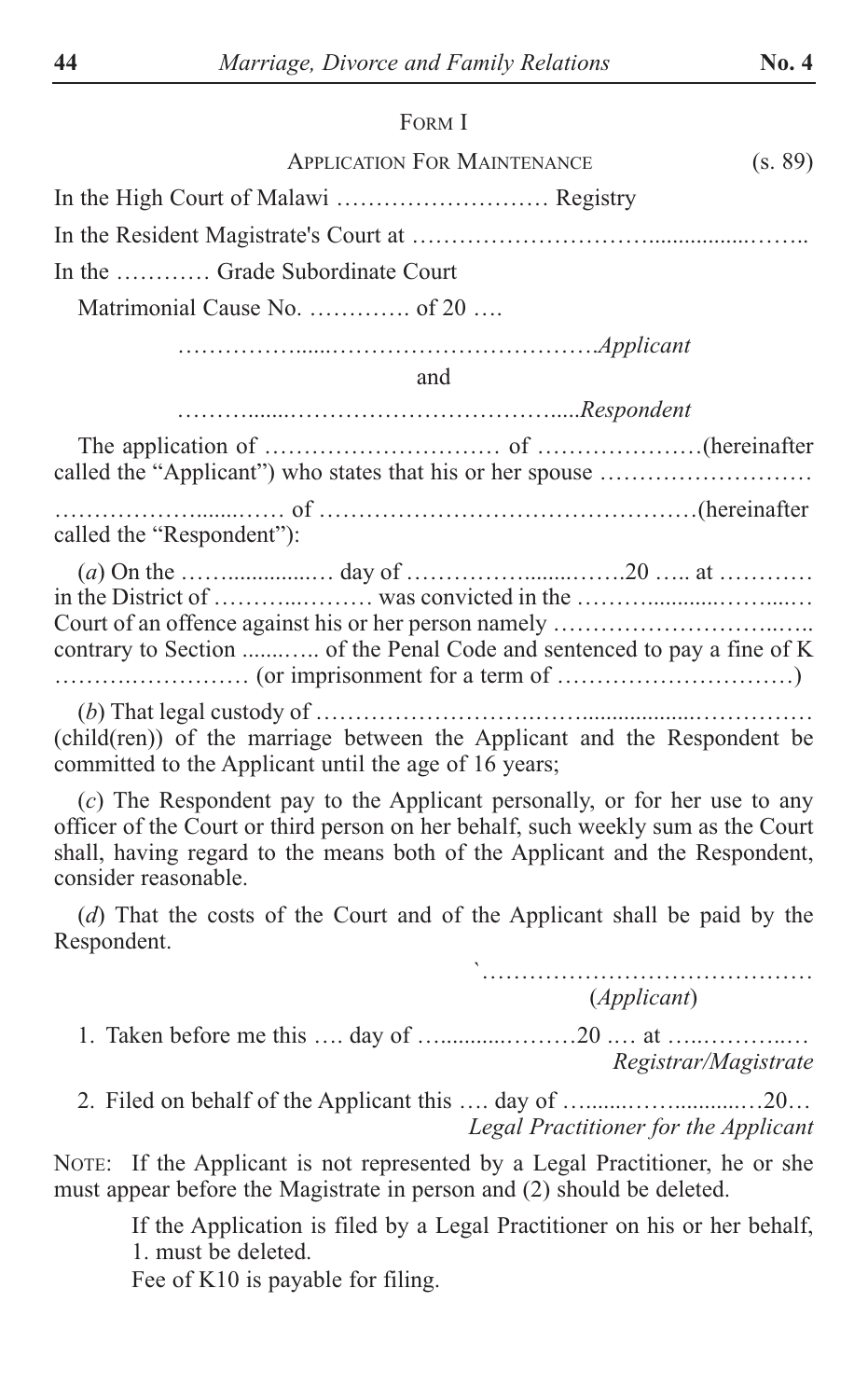# FORM J

# SUMMONS (s.89)

In the High Court of Malawi ………………….……………………… Registry In the Resident Magistrate's Court .......at ……………………...……… In the ……….......… Grade Subordinate Court Matrimonial Cause No. ……………………. of 20 …. ……………………………………….….*Applicant* and ………………………..…………….....*Respondent*

TO :  $OF:$ 

TAKE NOTICE that you are required to attend before this Court by yourself or by your legal practitioner at …............…o'clock in the ……........................ noon on the …….......... day of ………..............................20 ......… to show cause why an order should not be made against you pursuant to the application of ………………………………………………............................. made herein the ……………day of ………………………. 20 … ( a copy of which application is attached to this Notice).

AND FUTHER TAKE NOTICE that in default of such appearance an order may be made in your absence.

Dated this ………….. day of ………….....………… 20 ..… at ……………. (Seal) *Registrar/Magistrate*  $\frac{1}{2}$  , where  $\frac{1}{2}$  , where  $\frac{1}{2}$ 

### FORM K

ACKNOWLEDGEMENT OF REGISTRAR'S EXPLANATION (S. 18)

We ………………………………….. and ……………………………… acknowledge that the registrar at ………...............................………………… in ……………………………….. district has explained to us, in accordance with section 19 of the Act, the prohibited degrees of kindred affinity, the prohibition on polygamy and the penalties applicable for offences under this Act.

 $\mathcal{L}=\mathcal{L}=\mathcal{L}=\mathcal{L}=\mathcal{L}=\mathcal{L}=\mathcal{L}=\mathcal{L}=\mathcal{L}=\mathcal{L}=\mathcal{L}=\mathcal{L}=\mathcal{L}=\mathcal{L}=\mathcal{L}=\mathcal{L}=\mathcal{L}=\mathcal{L}=\mathcal{L}=\mathcal{L}=\mathcal{L}=\mathcal{L}=\mathcal{L}=\mathcal{L}=\mathcal{L}=\mathcal{L}=\mathcal{L}=\mathcal{L}=\mathcal{L}=\mathcal{L}=\mathcal{L}=\mathcal{L}=\mathcal{L}=\mathcal{L}=\mathcal{L}=\mathcal{L}=\mathcal{$ 

Signed: [AB]

Signed: [CD]

………………………………. *Registrar*

Date : ………………………..........…………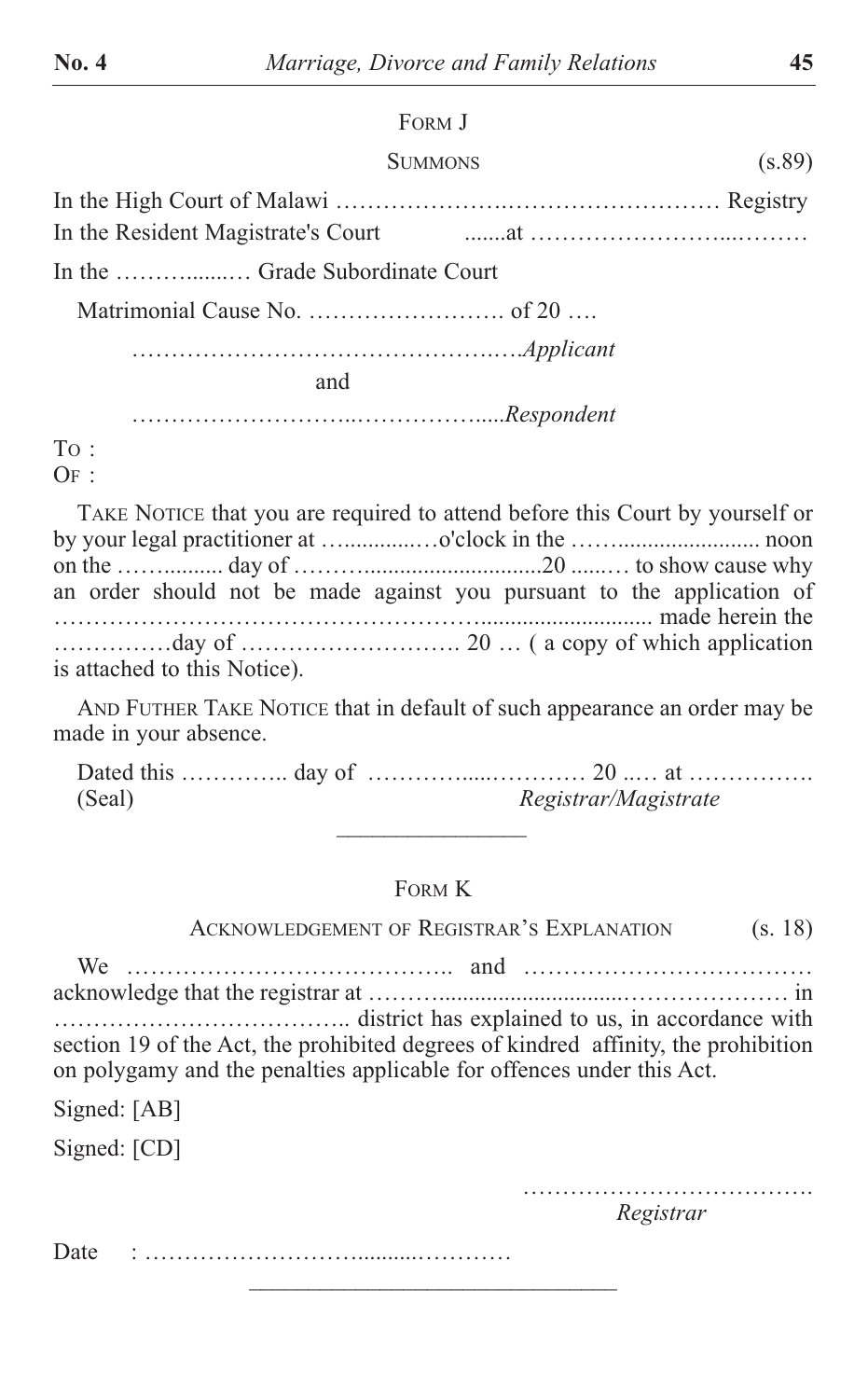# SECOND SCHEDULE

| FEES                                                                                       |                      | (s, 8)                |
|--------------------------------------------------------------------------------------------|----------------------|-----------------------|
|                                                                                            |                      | $K_t$                 |
| Filing every notice and entering same                                                      |                      | 10 00                 |
| Issuing each certificate or certified copy<br>or any certified copy of an extract from it. |                      | 20 00                 |
| On each marriage in the Registrar's office                                                 |                      | 50 00                 |
| Special Licence                                                                            |                      | 50 00                 |
| For each search of the Marriage Register Book                                              | $\ddot{\phantom{0}}$ | 10 00                 |
| For each search of the Marriage Notice Book                                                |                      | 00 <sup>2</sup><br>10 |

| THIRD SCHEDULE | (s. 15) |
|----------------|---------|
|----------------|---------|

PROHIBITED DEGREES OF KINDRED AND AFFINITY

# FIRST COLUMN SECOND COLUMN

## PART I

| Mother                                           | Father                                       |
|--------------------------------------------------|----------------------------------------------|
| Adoptive mother or former adoptive<br>mother     | Adoptive father or former adoptive<br>father |
| Daughter                                         | Son                                          |
| Adoptive daughter or former<br>adoptive daughter | Adoptive son or former adoptive<br>son       |
| Father's mother                                  | Father's father                              |
| Mother's mother                                  | Mother's father                              |
| Son's daughter                                   | Son's son                                    |
| Daughter's daughter                              | Daughter's son                               |
| Sister                                           | <b>Brother</b>                               |
| Father's sister                                  | Father's brother                             |
| Mother's sister                                  | Mother's brother                             |
| Brother's daughter                               | Brother's son                                |
| Sister's daughter                                | Sister's son                                 |
| First cousin                                     | First cousin                                 |
| Daughter of former wife                          | Son of former husband                        |
|                                                  |                                              |